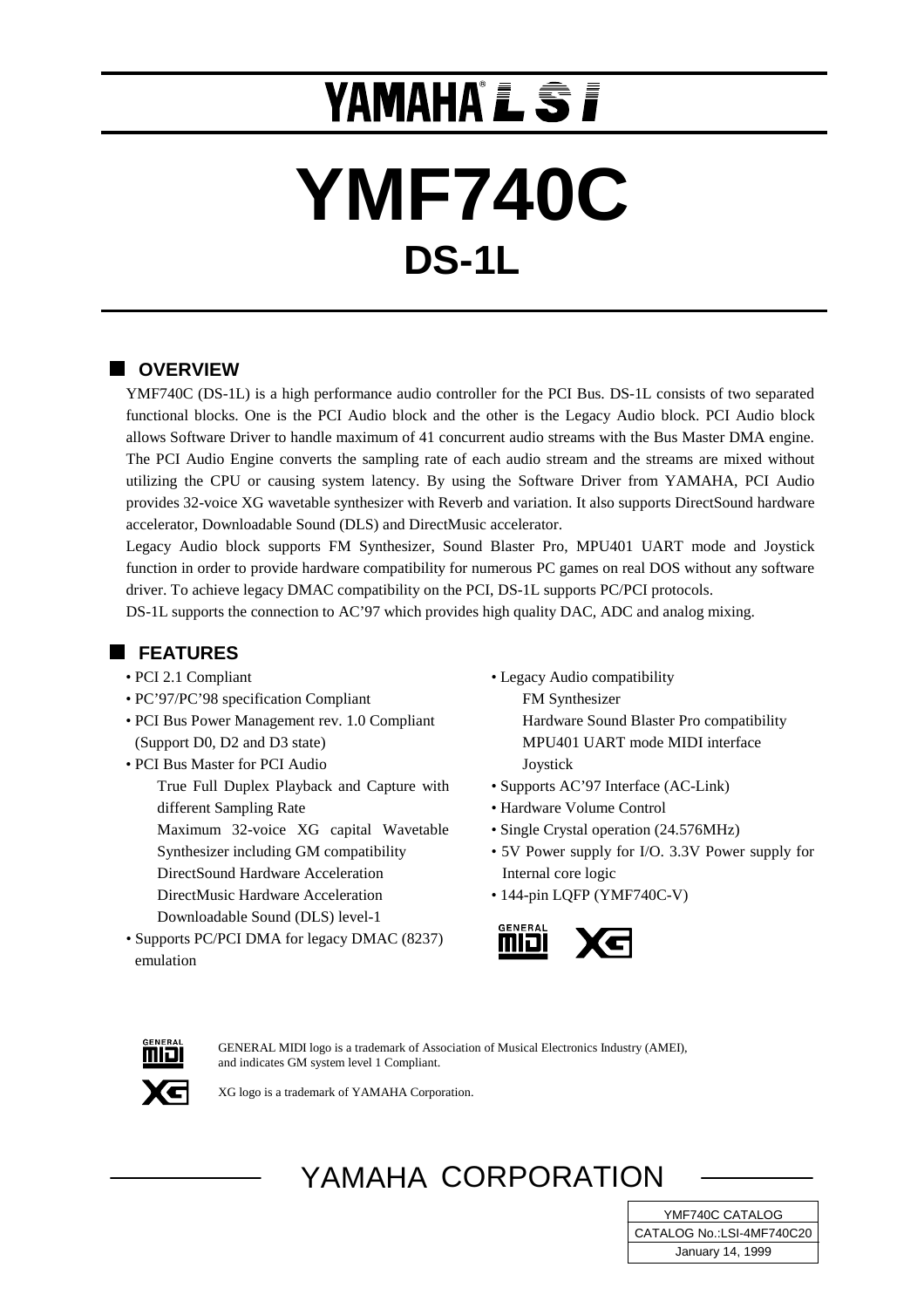# **PIN CONFIGURATION**

YMF740C-V



144 Pin LQFP Top View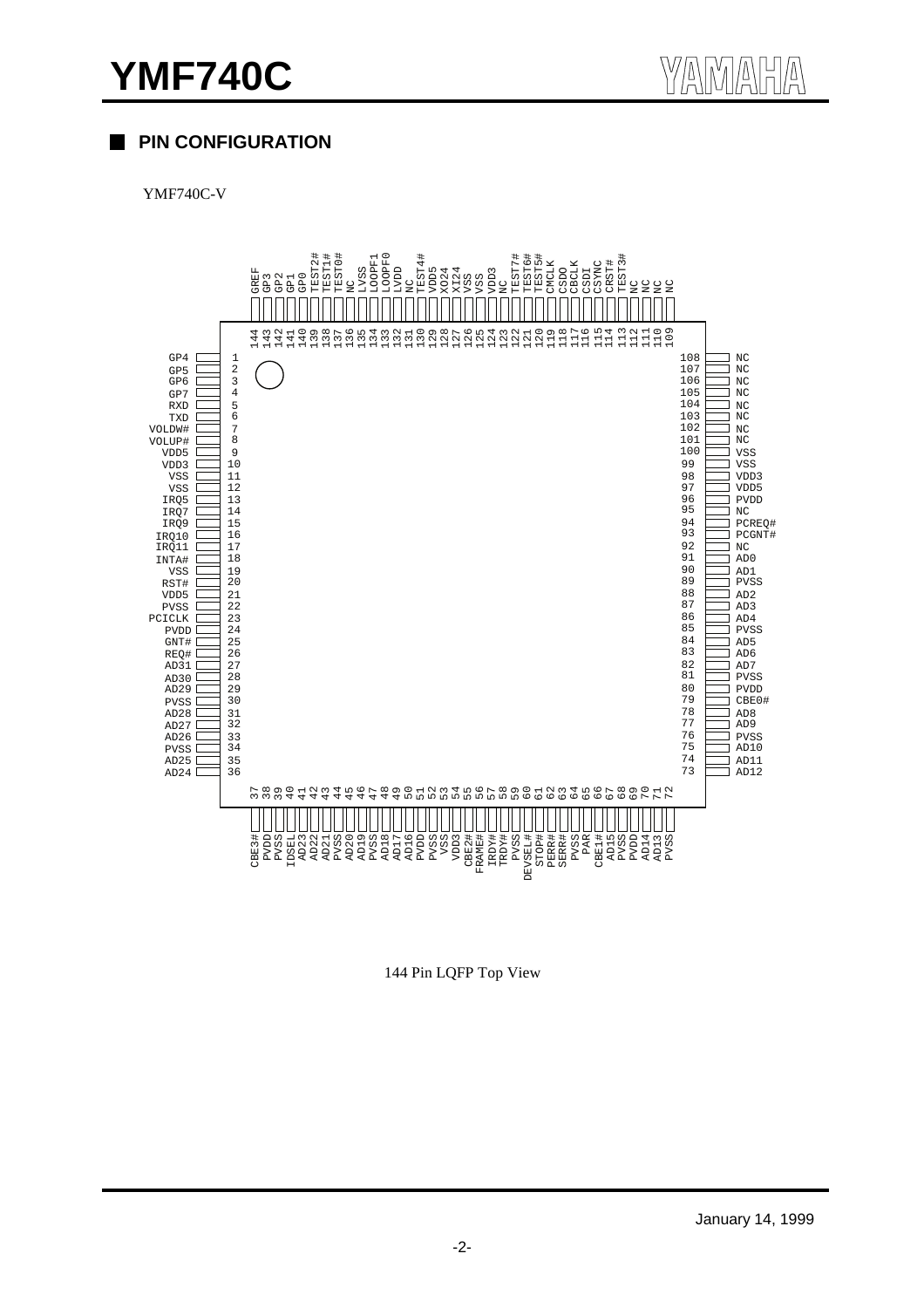# **PIN DESCRIPTION**

# 1. PCI Bus Interface (52-pin)

| name          | ${\rm I/O}$ | Type        | Size | function                            |  |  |  |  |  |
|---------------|-------------|-------------|------|-------------------------------------|--|--|--|--|--|
| <b>PCICLK</b> | I           | P           |      | PCI Clock                           |  |  |  |  |  |
| RST#          | $\mathbf I$ | P           |      | Reset                               |  |  |  |  |  |
| AD[31:0]      | IO          | Ptr         |      | Address / Data                      |  |  |  |  |  |
| $C/BE[3:0]$ # | IO          | Ptr         |      | Command / Byte Enable               |  |  |  |  |  |
| PAR           | IO          | Ptr         |      | Parity                              |  |  |  |  |  |
| FRAME#        | IO          | Pstr        |      | Frame                               |  |  |  |  |  |
| IRDY#         | IO          | Pstr        |      | <b>Initiator Ready</b>              |  |  |  |  |  |
| TRDY#         | IO          | Pstr        |      | <b>Target Ready</b>                 |  |  |  |  |  |
| STOP#         | IO          | Pstr        |      | Stop                                |  |  |  |  |  |
| <b>IDSEL</b>  | I           | $\mathbf P$ |      | <b>ID</b> Select                    |  |  |  |  |  |
| DEVSEL#       | IO          | Pstr        |      | Device Select                       |  |  |  |  |  |
| REQA#         | O           | P           |      | <b>PCI</b> Request                  |  |  |  |  |  |
| GNTA#         | I           | P           |      | PCI Grant                           |  |  |  |  |  |
| PCREQ#        | $\Omega$    | Ptr         |      | <b>PC/PCI</b> Request               |  |  |  |  |  |
| PCGNT#        | I           | Ptr         |      | <b>PC/PCI Grant</b>                 |  |  |  |  |  |
| PERR#         | IO          | Pstr        |      | Parity Error                        |  |  |  |  |  |
| SERR#         | $\Omega$    | Pod         |      | <b>System Error</b>                 |  |  |  |  |  |
| INTA#         | $\Omega$    | Pod         |      | Interrupt signal output for PCI bus |  |  |  |  |  |

# 2. Legacy Device Interface (16-pin)

| name        | I/O      | type | size | function                                            |
|-------------|----------|------|------|-----------------------------------------------------|
| IRQ5        | $\Omega$ | Ttr  | 12mA | Interrupt5 of Legacy Audio                          |
|             |          |      |      | It is directly connected to the interrupt signal of |
|             |          |      |      | System I/O chip.                                    |
| IRQ7        | $\Omega$ | Ttr  | 12mA | Interrupt7 of Legacy Audio                          |
| IRQ9        | $\Omega$ | Ttr  | 12mA | Interrupt9 of Legacy Audio                          |
| IRQ10       | $\Omega$ | Ttr  | 12mA | Interrupt10 of Legacy Audio                         |
| IRQ11       | $\Omega$ | Ttr  | 12mA | Interrupt11 of Legacy Audio.                        |
| GP[3:0]     | I        | A    |      | Game Port                                           |
| GP[7:4]     | I        | Tup  |      | Game Port                                           |
| <b>GREF</b> | I        | A    |      | Reference for Game Port                             |
| <b>RXD</b>  | I        | Tup  |      | <b>MIDI</b> Data Receive                            |
| <b>TXD</b>  | Ω        | T    | 3mA  | <b>MIDI</b> Data Transfer                           |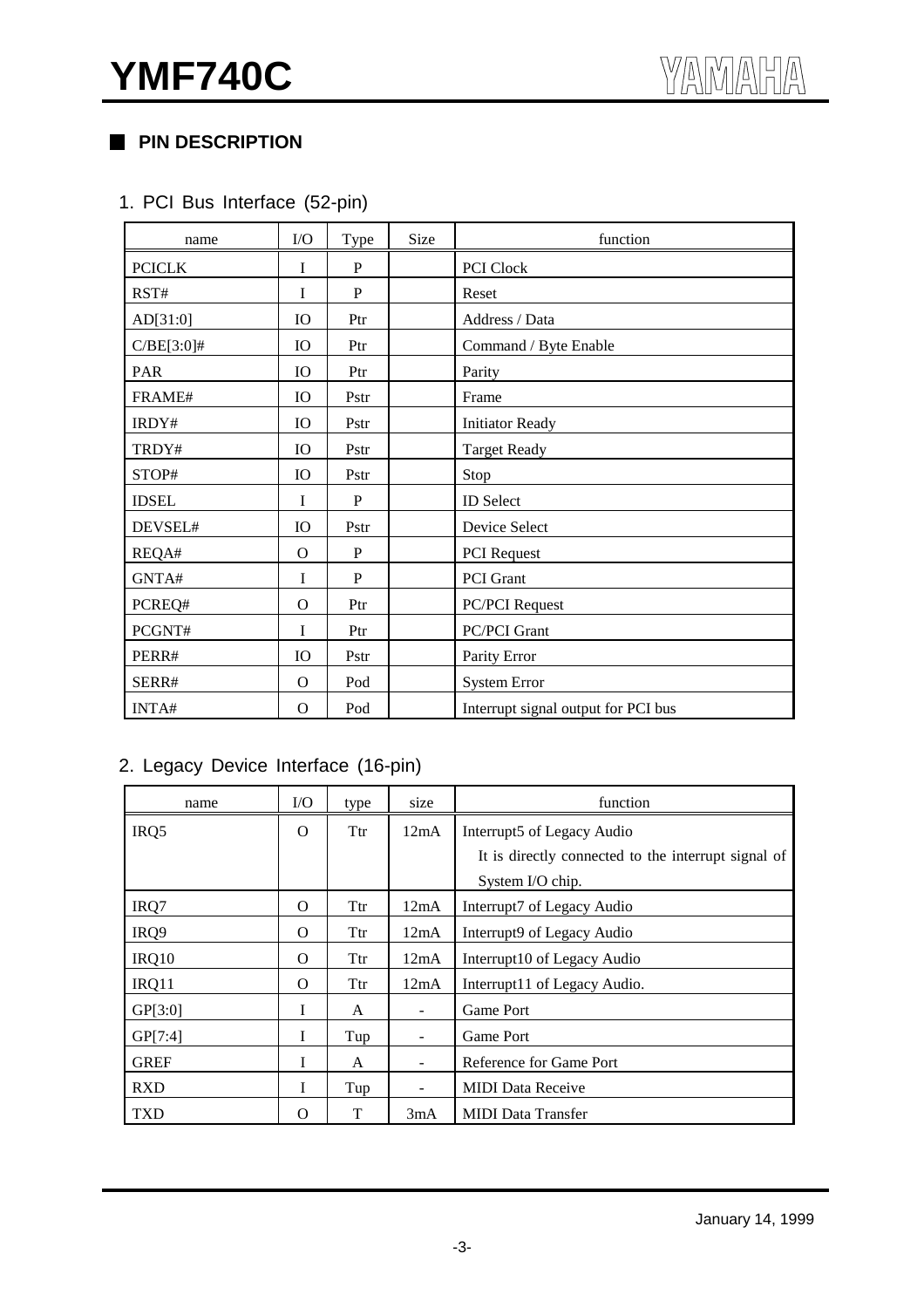# 3. AC'97 Interface (6-pin)

| name         | I/Ο | Type | <b>Size</b> | function                                |
|--------------|-----|------|-------------|-----------------------------------------|
| CRST#        | O   | Т    | 6mA         | Reset signal for AC'97                  |
| <b>CMCLK</b> | O   | C    |             | Master Clock of AC link (24.576MHz) and |
| <b>CBCLK</b> |     | т    |             | AC-link: Bit Clock for AC'97 audio data |
| <b>CSDO</b>  | O   | т    | 6mA         | AC-link: AC'97 Serial audio output data |
| <b>CSDI</b>  |     | т    |             | AC-link: AC'97 Serial audio input data  |
| <b>CSYNC</b> | O   |      | 6mA         | AC-link: Synchronized signal            |

# 4. Miscellaneous (14-pin)

| name           | $\rm LO$  | type | size | function                              |
|----------------|-----------|------|------|---------------------------------------|
| VOLUP#         | 1         | Tup  |      | Hardware Volume (Up)                  |
| VOLDW#         |           | Tup  |      | Hardware Volume (Down)                |
| XI24           |           | C    | -    | 24.576 MHz Crystal                    |
| XO24           | O         | C    | 2mA  | 24.576 MHz Crystal                    |
| TEST[7:4,2:0]# |           | Tup  |      | Test pins (Do not connect externally) |
| TEST3#         | <b>IO</b> | Tup  | 3mA  | Test pin (Connect to ground)          |
| LOOPF[1:0]     |           |      |      | Capacitor of PLL                      |

# 5. Power Supply (39-pin)

| name        | $\rm LO$ | type | size                  | function                                    |  |  |  |  |
|-------------|----------|------|-----------------------|---------------------------------------------|--|--|--|--|
| PVDD[5:0]   |          |      |                       | Power supply for PCI Bus Interface $(+5.0)$ |  |  |  |  |
| PVSS[14:0]  |          |      |                       | Ground for PCI Bus Interface                |  |  |  |  |
| <b>LVDD</b> |          |      |                       | Power supply for PLL Filter $(+3.3)$        |  |  |  |  |
| <b>LVSS</b> |          |      | Ground for PLL Filter |                                             |  |  |  |  |
| VDD3[3:0]   |          |      |                       | Power supply $(+3.3V)$                      |  |  |  |  |
| VDD5[3:0]   |          |      |                       | Power supply $(+5.0V)$                      |  |  |  |  |
| VSS[7:0]    |          |      |                       | Ground                                      |  |  |  |  |

# **TYPE**

| T:TTL                           | A : Analog | Ptr : Tri-State PCI          |
|---------------------------------|------------|------------------------------|
| Ttr: Tri-State TTL              | C:CMOS     | Pstr: Sustained Tri-Sate PCI |
| Tup: Pull up (Max. 300kohm) TTL | P:PCI      | Pod : Open Drain PCI         |

Note) All pins except the above pins are NC (No Connection) pins. Do not connect externally.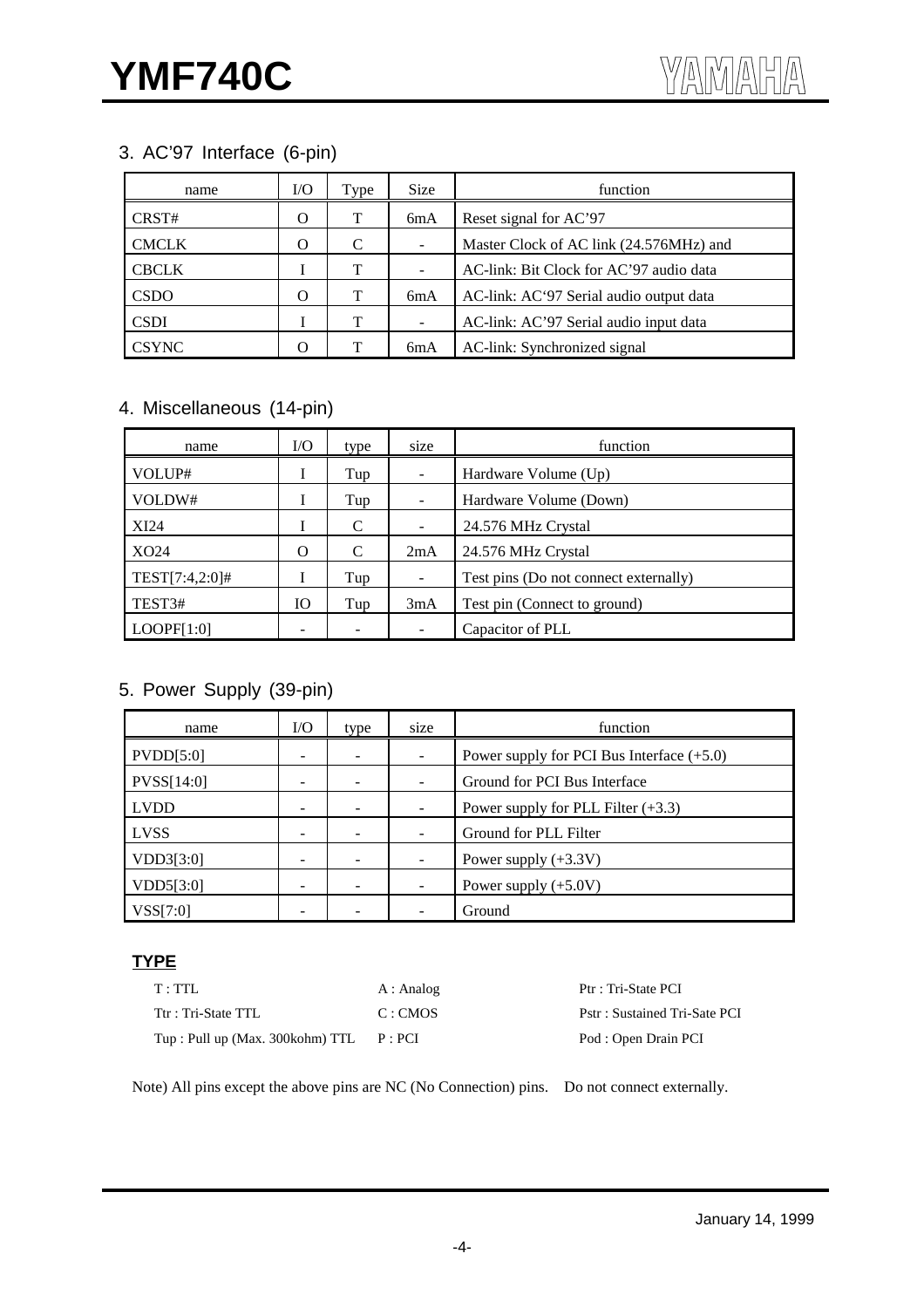# **YMF740C**

 **BLOCK DIAGRAM**

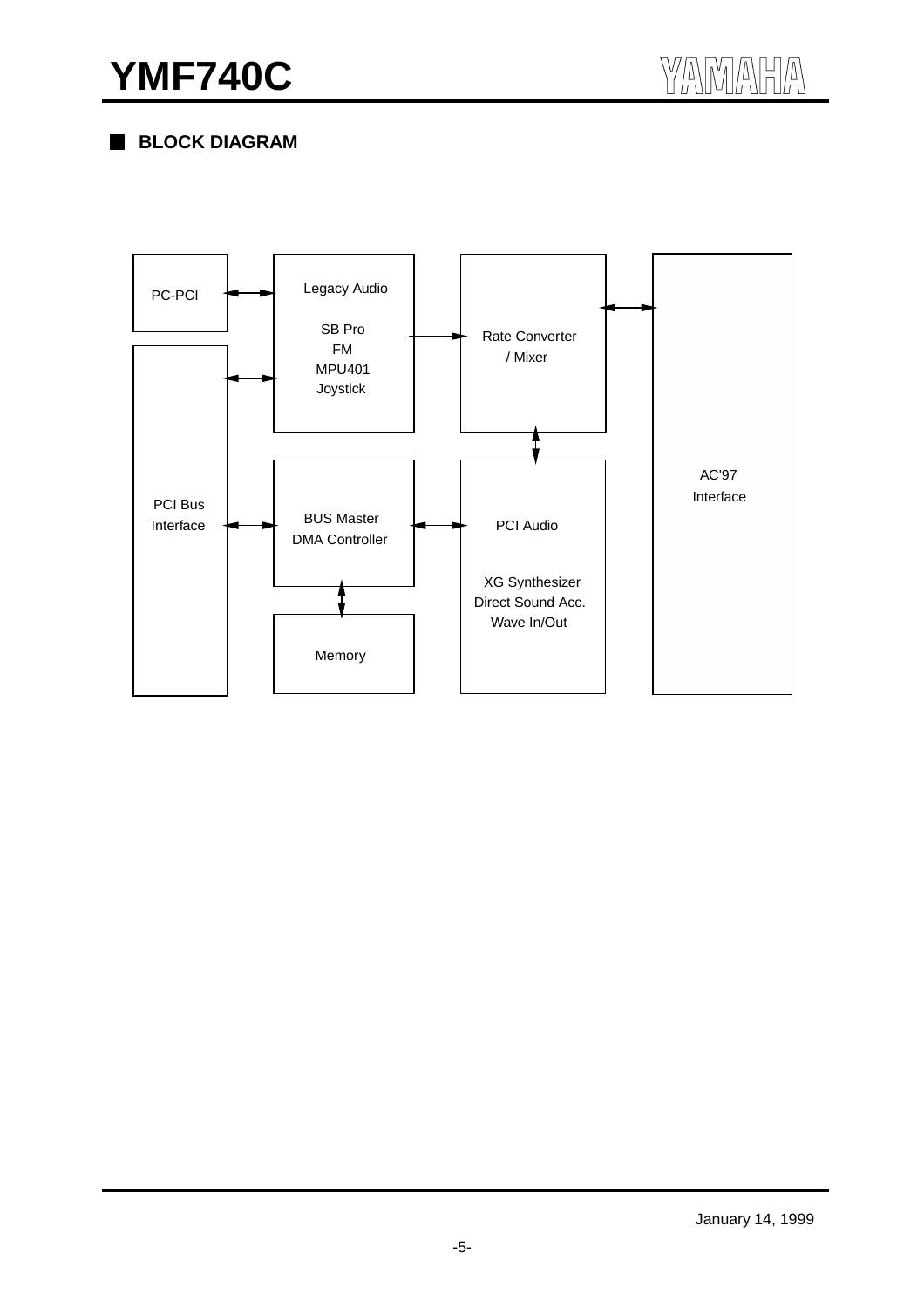# **YMF740C**

# **SYSTEM DIAGRAM**



January 14, 1999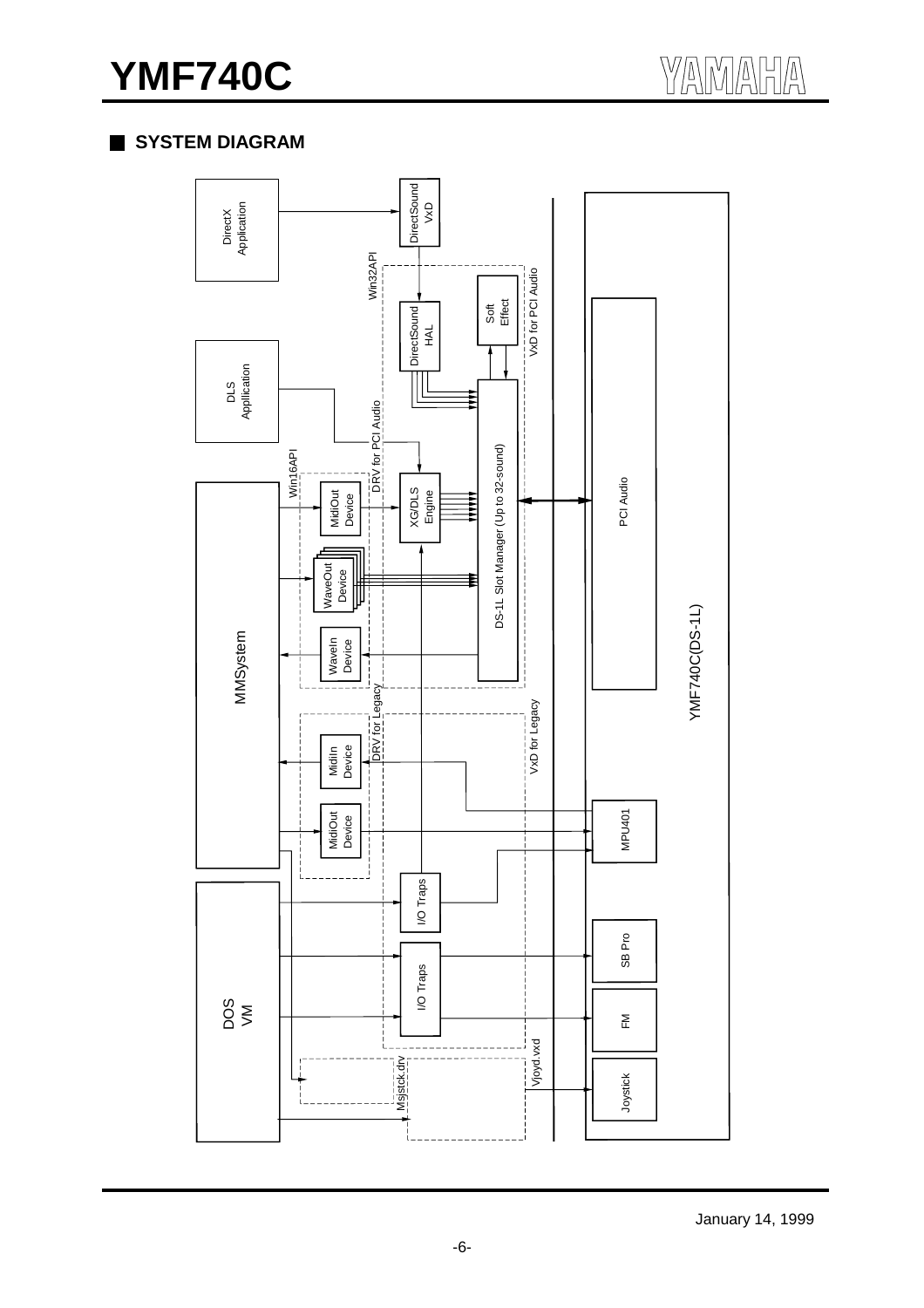# **FUNCTION OVERVIEW**

#### 1. PCI INTERFACE

DS-1L supports the PCI bus interface and complies to PCI revision 2.1.

### 1-1. PCI Bus Command

DS-1L supports the following PCI Bus commands.

#### 1-1-1. Target Device Mode

|          | $C/BE[3:0]$ #  |          |                  | Command                                   |
|----------|----------------|----------|------------------|-------------------------------------------|
| $\theta$ | $\overline{0}$ | $\theta$ | $\overline{0}$   | Interrupt Acknowledge (not support)       |
| 0        | $\theta$       | $\theta$ | 1                | Special Cycle (not support)               |
| $\theta$ | $\theta$       | 1        | $\theta$         | I/O Read                                  |
| $\theta$ | $\overline{0}$ | 1        | 1                | I/O Write                                 |
| $\theta$ | 1              | $\Omega$ | $\Omega$         | reserved                                  |
| $\theta$ | 1              | $\Omega$ | 1                | reserved                                  |
| $\theta$ | 1              | 1        | $\boldsymbol{0}$ | <b>Memory Read</b>                        |
| $\Omega$ | 1              | 1        | $\mathbf{1}$     | Memory Write                              |
| 1        | $\overline{0}$ | $\theta$ | $\theta$         | reserved                                  |
| 1        | $\overline{0}$ | $\theta$ | 1                | reserved                                  |
| 1        | $\theta$       | 1        | $\overline{0}$   | Configuration Read                        |
| 1        | $\theta$       | 1        | $\mathbf{1}$     | Configuration Write                       |
| 1        | 1              | $\Omega$ | $\theta$         | Memory Read Multiple (not support)        |
| 1        | 1              | $\theta$ | $\mathbf{1}$     | Dual Address Cycle (not support)          |
| 1        | 1              | 1        | $\theta$         | Memory Read Line (not support)            |
| 1        |                | 1        | 1                | Memory Write and Invalidate (not support) |

DS-1L does not assert DEVSEL# when accessed with commands that are indicated as (not supported) or reserved.

#### 1-1-2. Master Device Mode

| $C/BE[3:0]$ # |  | Command            |
|---------------|--|--------------------|
|               |  | <b>Memory Read</b> |
|               |  | Memory Write       |

When DS-1L becomes a Master Device, it generates only memory write and read cycle commands.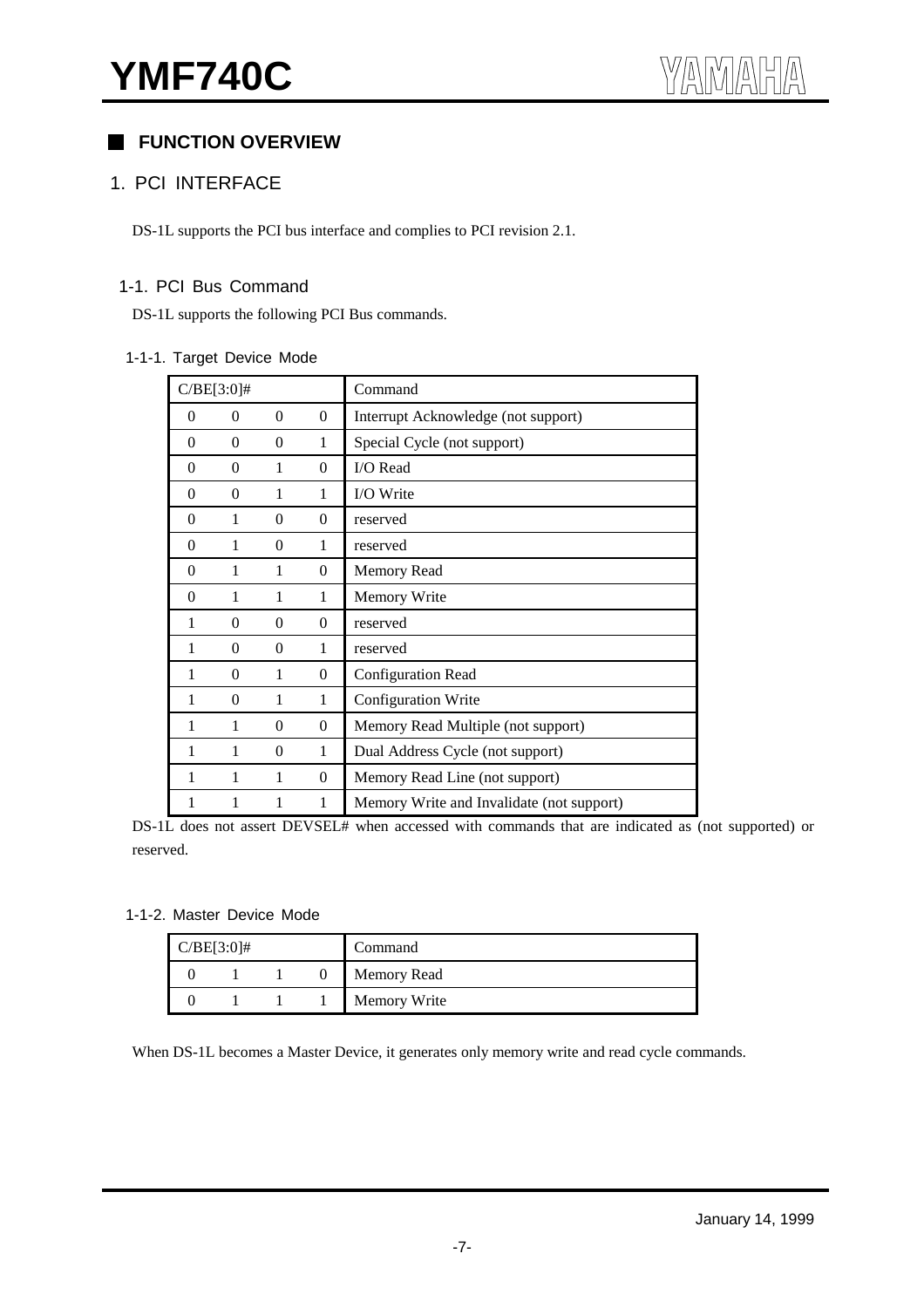# 1-2. PCI Configuration Register

In addition to the Configuration Register defined by PCI Revision 2.1, DS-1L provides proprietary PCI Configuration Registers in order to control legacy audio function, such as FM Synthesizer, Sound Blaster Pro, MPU401 and Joystick. These additional registers are configured by BIOS or the configuration software from YAMAHA Corporation.

The following shows the overview of the PCI Configuration Register.

| Offset | b[3124]                       | b[2316]                              | b[158]                            | b[70]              |  |  |  |  |  |  |  |
|--------|-------------------------------|--------------------------------------|-----------------------------------|--------------------|--|--|--|--|--|--|--|
| 00-03h | Device ID                     |                                      | Vendor ID                         |                    |  |  |  |  |  |  |  |
| 04-07h |                               | <b>Status</b>                        | Command                           |                    |  |  |  |  |  |  |  |
|        |                               |                                      |                                   |                    |  |  |  |  |  |  |  |
| 08-0Bh | <b>Base Class Code</b>        | Sub Class Code                       | Programming IF                    | <b>Revision ID</b> |  |  |  |  |  |  |  |
| 0C-0Fh | Reserved                      | Header Type                          | Latency Timer                     | Reserved           |  |  |  |  |  |  |  |
| 10-13h | PCI Audio Memory Base Address |                                      |                                   |                    |  |  |  |  |  |  |  |
| 14-2Bh | Reserved                      |                                      |                                   |                    |  |  |  |  |  |  |  |
| 2C-2Fh |                               | Subsystem ID                         | Subsystem Vendor ID               |                    |  |  |  |  |  |  |  |
| 30-33h | Reserved                      |                                      |                                   |                    |  |  |  |  |  |  |  |
| 34-37h |                               | Reserved                             |                                   | Cap Pointer        |  |  |  |  |  |  |  |
| 38-3Bh |                               | Reserved                             |                                   |                    |  |  |  |  |  |  |  |
| 3C-3Fh | Maximum Latency               | Minimum Grant                        | Interrupt Pin                     | Interrupt Line     |  |  |  |  |  |  |  |
| 40-43h |                               | <b>Extended Legacy Audio Control</b> | Legacy Audio Control              |                    |  |  |  |  |  |  |  |
| 44-47h | Subsystem ID Write            |                                      | Subsystem Vendor ID Write         |                    |  |  |  |  |  |  |  |
| 48-4Bh |                               | <b>DS-1L Power Control</b>           | DS-1L Control                     |                    |  |  |  |  |  |  |  |
| 4C-4Fh |                               | Reserved                             | Reserved                          |                    |  |  |  |  |  |  |  |
| 50-53h |                               | <b>Power Management Capabilities</b> | Next Item Pointer                 | Capability ID      |  |  |  |  |  |  |  |
| 54-57h |                               | Reserved                             | Power Management Control / Status |                    |  |  |  |  |  |  |  |
| 58-5Bh |                               | Reserved                             | <b>ACPI Mode</b>                  |                    |  |  |  |  |  |  |  |
| 5C-FFh |                               | Reserved                             |                                   |                    |  |  |  |  |  |  |  |

Reserved registers are hardwired to "0". All data written to these registers are discarded. The values read from these registers are all zero.

DS-1L can be accessed by using any bus width, 8-bit, 16-bit or 32-bit.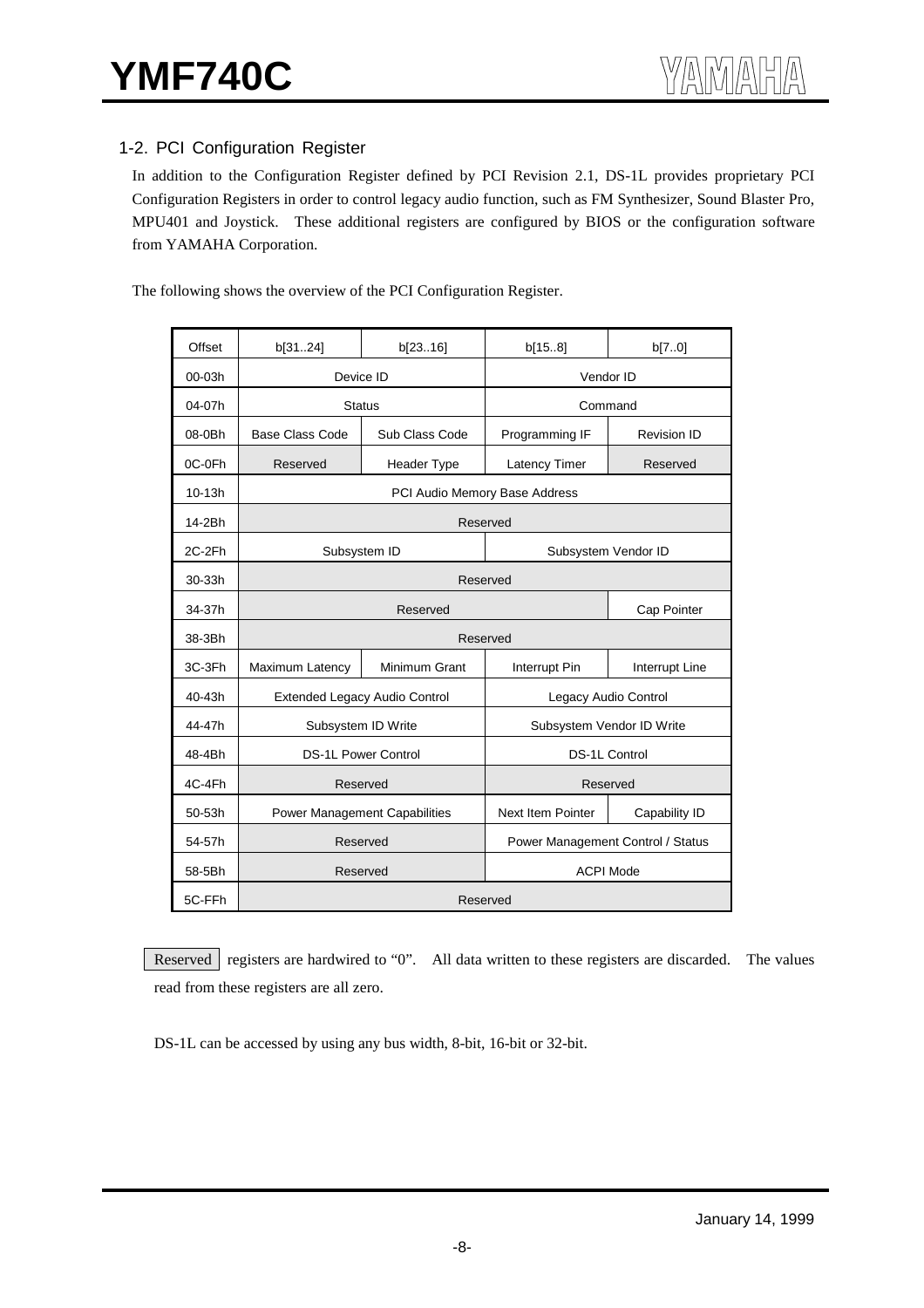#### **00 - 01h: Vendor ID**

|     | Read Only<br>Default: 1073h<br>Access Bus Width: 8, 16, 32-bit |     |     |     |     |                |    |    |                |    |                |                |    |                |                |
|-----|----------------------------------------------------------------|-----|-----|-----|-----|----------------|----|----|----------------|----|----------------|----------------|----|----------------|----------------|
| b15 | b14                                                            | b13 | b12 | b11 | b10 | b <sub>9</sub> | b8 | b7 | b <sub>6</sub> | b5 | b <sub>4</sub> | b <sub>3</sub> | b2 | b <sub>1</sub> | b <sub>0</sub> |
|     | Vendor ID                                                      |     |     |     |     |                |    |    |                |    |                |                |    |                |                |

#### **b[15:0] ........Vendor ID**

This register contains the YAMAHA Vendor ID registered in Revision 2.1. This register is hardwired to **1073h**.

#### **02 - 03h: Device ID**

|     | Read Only<br>Default: 000Ch<br>Access Bus Width: 8, 16, 32-bit |     |            |     |     |                |                |    |    |    |    |    |                |                |    |
|-----|----------------------------------------------------------------|-----|------------|-----|-----|----------------|----------------|----|----|----|----|----|----------------|----------------|----|
| b15 | b14                                                            | b13 | <b>b12</b> | b11 | b10 | b <sub>9</sub> | b <sub>8</sub> | b7 | b6 | b5 | b4 | b3 | b <sub>2</sub> | b <sub>1</sub> | b0 |
|     | Device ID                                                      |     |            |     |     |                |                |    |    |    |    |    |                |                |    |

#### **b[15:0] ........Device ID**

This register contains the Device ID of DS-1L. This register is hardwired to **000Ch**.

#### **04 - 05h: Command**

Read / Write Default: 0000h Access Bus Width: 8, 16, 32-bit

| b15                      | b14    | b13 | <b>b12</b> | b11 | b10 | b9                       | b8                | b7<br>$\sim$ | b6         | -<br>b5 | b4<br>$\sim$ | $\sim$ $\sim$<br>b3 | b2         | b1<br>$\sim$ | b <sub>0</sub> |
|--------------------------|--------|-----|------------|-----|-----|--------------------------|-------------------|--------------|------------|---------|--------------|---------------------|------------|--------------|----------------|
| $\overline{\phantom{0}}$ | $\sim$ |     | -          | -   |     | $\overline{\phantom{0}}$ | <b>QED</b><br>◡∟∩ |              | <b>PER</b> |         |              | ۰.                  | <b>BME</b> | <b>MS</b>    |                |

#### **b1................MS: Memory Space**

This bit enables DS-1L to response to Memory Space Access.

"0": DS-1L ignores Memory Space Access. (default)

"1": DS-1L responds to Memory Space Access.

#### **b2................BME: Bus Master Enable**

This bit enables DS-1L to act as a master device on the PCI bus.

"0": Do not set DS-1L to be the master device. (default)

"1": Set DS-1L to be the master device.

#### **b6................PER: Parity Error Response**

This bit enables DS-1L responses to Parity Error.

"0": DS-1L ignores all parity errors.

"1": DS-1L performs error operation when DS-1L detects a parity error.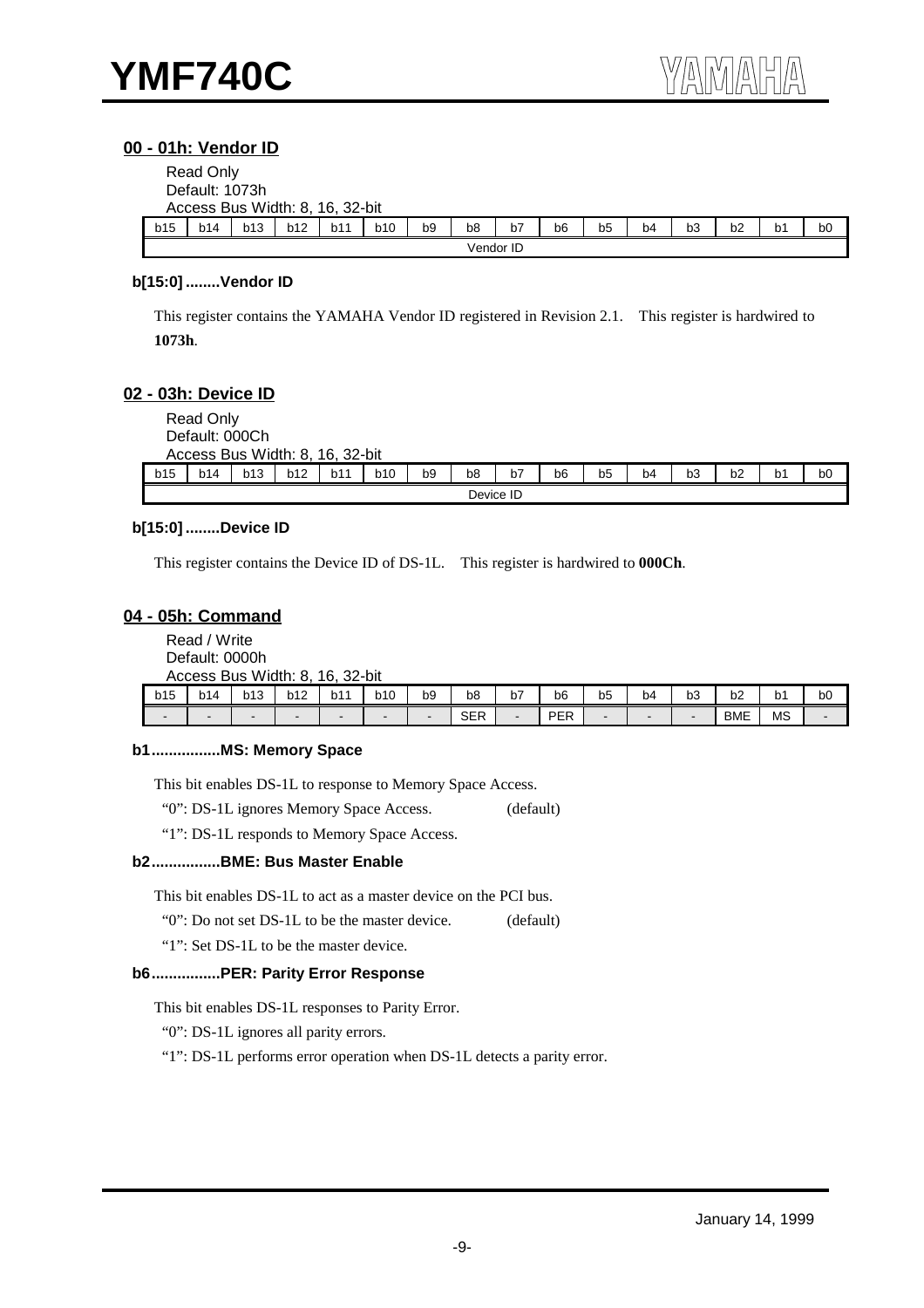#### **b8................SER: SERR# Enable**

This bit enables DS-1L to drive SERR#.

"0": Do not drive SERR#. (default)

 "1": Drives SERR# when DS-1L detects an Address Parity Error on normal target cycle or a Data Parity Error on special cycle.

#### **06 - 07h: Status**

Read / Write Clear

Default: 0210h

|            | Access     | Bus Width: 8, |            | 32-bit<br>16. |             |                |                |    |              |                |     |    |                |    |                |
|------------|------------|---------------|------------|---------------|-------------|----------------|----------------|----|--------------|----------------|-----|----|----------------|----|----------------|
| b15        | b14        | b13           | b12        | b11           | <b>b10</b>  | b <sub>9</sub> | b <sub>8</sub> | b7 | b6           | b <sub>5</sub> | b4  | b3 | b <sub>2</sub> | b1 | b <sub>0</sub> |
| <b>DPE</b> | <b>SSE</b> | <b>RMA</b>    | <b>RTA</b> | <b>STA</b>    | <b>DEVT</b> |                | <b>DPD</b>     | -  | <b>COLUM</b> | -              | CAP |    |                | -  |                |

#### **b4................CAP: Capability (Read Only)**

This bit indicates that DS-1L supports the capability register. This bit is read only. When 58-59h : ACPI Mode register, ACPI bit is "0", the bit is "1". When ACPI bit is "1", the bit is "0".

#### **b8................DPD: Data Parity Error Detected**

This bit indicates that DS-1L detects a Data Parity Error during a PCI master cycle.

#### **b[10:9] ........DEVT: DEVSEL Timing**

This bit indicates that the decoding speed of DS-1L is Medium.

#### **b11..............STA: Signaled Target Abort**

This bit indicates that DS-1L terminates a transaction with Target Abort during a target cycle.

#### **b12..............RTA: Received Target Abort**

This bit indicates that a transaction is terminated with Target Abort while DS-1L is in the master memory cycle.

#### **b13..............RMA: Received Master Abort**

This bit indicates that a transaction is terminated with Master Abort while DS-1L is in the master memory cycle.

#### **b14..............SSE: Signaled System Error**

This bit indicates that DS-1L asserts SERR#.

#### **b15..............DPE: Detected Parity Error**

This bit indicates that DS-1L detects Address Parity Error or Data Parity Error during a transaction.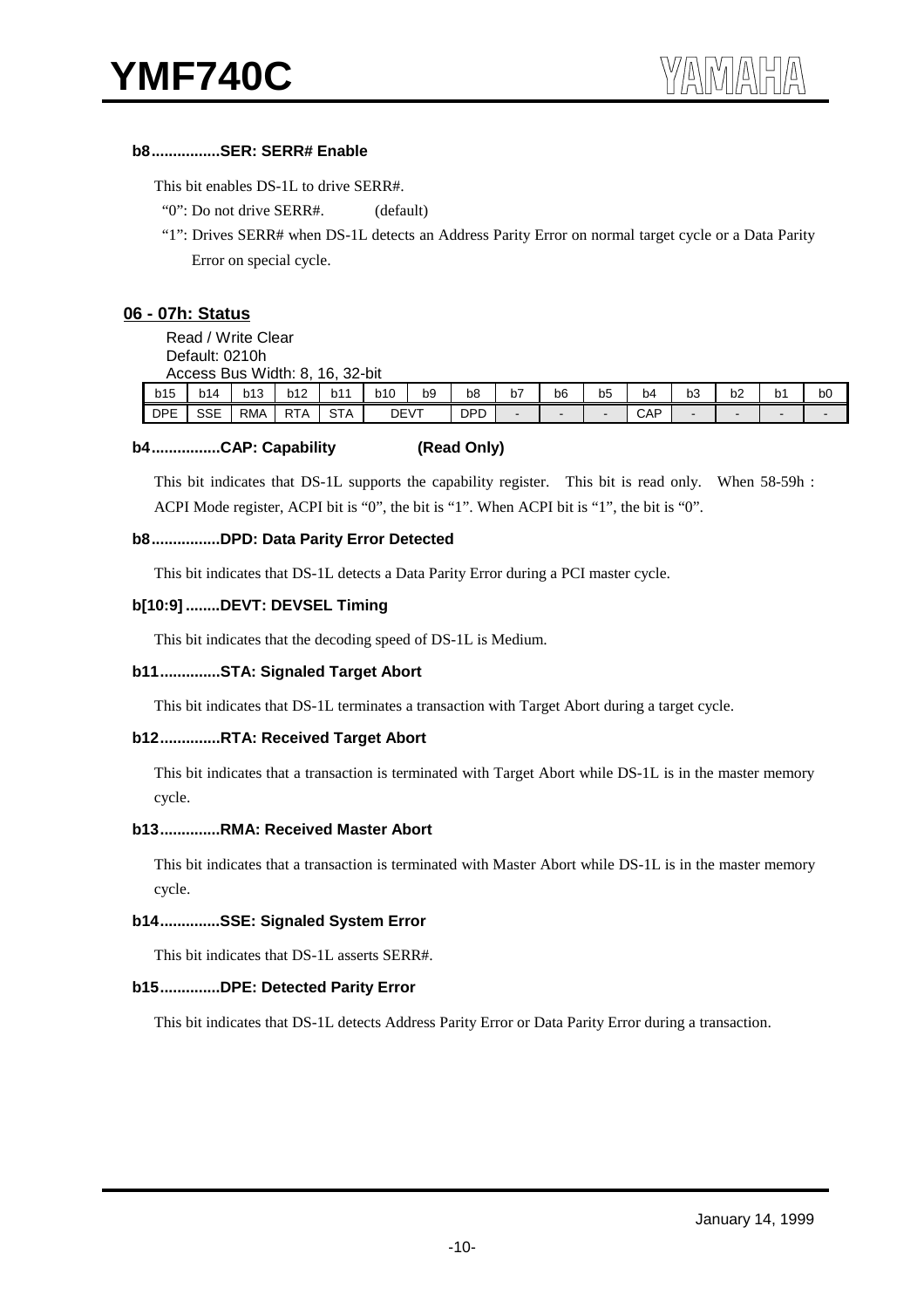#### **08h: Revision ID**

|    | <b>Read Only</b><br>Default: 03h | Access Bus Width: 8, 16, 32-bit |                    |    |                |    |    |
|----|----------------------------------|---------------------------------|--------------------|----|----------------|----|----|
| h7 | h6                               | b5                              | b4                 | b3 | b <sub>2</sub> | b1 | b0 |
|    |                                  |                                 | <b>Revision ID</b> |    |                |    |    |

#### **b[7:0] ..........Revision ID**

This register contains the revision number of DS-1L. This register is hardwired to **03h**.

#### **09h: Programming Interface**

|    | <b>Read Only</b> |                                 |                       |    |                |    |    |
|----|------------------|---------------------------------|-----------------------|----|----------------|----|----|
|    | Default: 00h     |                                 |                       |    |                |    |    |
|    |                  | Access Bus Width: 8, 16, 32-bit |                       |    |                |    |    |
| h7 | b6               | b5                              | b4                    | b3 | b <sub>2</sub> | b1 | b0 |
|    |                  |                                 | Programming Interface |    |                |    |    |

#### **b[7:0] ..........Programming Interface**

This register indicates the programming interface of DS-1L. This register is hardwired to **00h**.

#### **0Ah: Sub-class Code**

|    | Read Only<br>Default: 01h |    | Access Bus Width: 8, 16, 32-bit |    |    |                |    |
|----|---------------------------|----|---------------------------------|----|----|----------------|----|
| h7 | b6                        | b5 | b4                              | b3 | h2 | h <sub>1</sub> | b0 |
|    |                           |    | Sub-class Code                  |    |    |                |    |

#### **b[7:0] ..........Sub-class Code**

This register indicates the sub-class of DS-1L. This register is hardwired to **01h**. DS-1L belongs to the **Audio** Sub-class.

#### **0Bh: Base Class Code**

|    | Read Only<br>Default: 04h       |    |                 |    |    |    |    |  |  |  |
|----|---------------------------------|----|-----------------|----|----|----|----|--|--|--|
|    | Access Bus Width: 8, 16, 32-bit |    |                 |    |    |    |    |  |  |  |
| h7 | b6                              | b5 | b4              | b3 | h2 | b1 | b0 |  |  |  |
|    |                                 |    | Base Class Code |    |    |    |    |  |  |  |

#### **b[7:0] ..........Base Class Code**

This register indicates the base class of DS-1L. This register is hardwired to **04h**. DS-1L belongs to the **Multimedia** Base Class.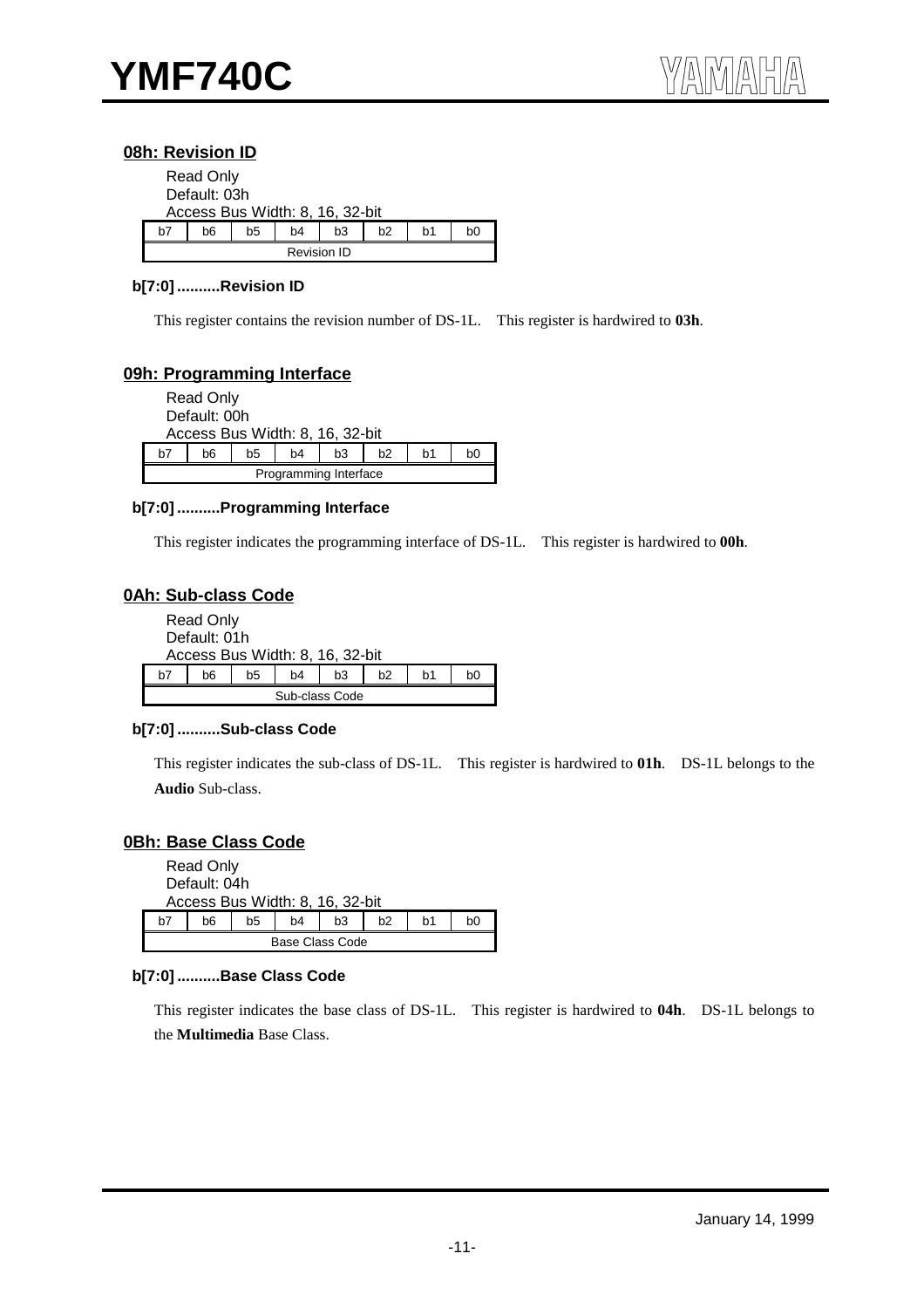#### **0Dh: Latency Timer**

|    | Read / Write |    |                                 |               |    |    |    |  |  |
|----|--------------|----|---------------------------------|---------------|----|----|----|--|--|
|    | Default: 00h |    |                                 |               |    |    |    |  |  |
|    |              |    | Access Bus Width: 8, 16, 32-bit |               |    |    |    |  |  |
| h7 | b6           | b5 | b4                              | b3            | b2 | b1 | b0 |  |  |
|    |              |    |                                 | Latency Timer |    |    |    |  |  |

#### **b[7:0] ..........Latency Timer**

When DS-1L becomes a Bus Master device, this register indicates the initial value of the Master Latency Timer.

#### **0Eh: Header Type**

|    | <b>Read Only</b><br>Default: 00h |    |                | Access Bus Width: 8, 16, 32-bit |    |    |    |
|----|----------------------------------|----|----------------|---------------------------------|----|----|----|
| b7 | b6                               | b5 | b <sub>4</sub> | b3                              | h2 | b1 | b0 |
|    |                                  |    |                | Header Type                     |    |    |    |

#### **b[7:0] ..........Header Type**

This register indicates the device type of DS-1L. This is hardwired to **00h**.

#### **10 - 13h: PCI Audio Memory Base Address**

| Read / Write                    |
|---------------------------------|
| Default: 00000000h              |
| Access Bus Width: 8, 16, 32-bit |

| b15        | b14                      | b13                      | b12                      | b11            | <b>b10</b>     | b9                       | b <sub>8</sub> | b7             | b6                       | b5              | b4             | b <sub>3</sub> | b2                       | b <sub>1</sub>           | b <sub>0</sub> |
|------------|--------------------------|--------------------------|--------------------------|----------------|----------------|--------------------------|----------------|----------------|--------------------------|-----------------|----------------|----------------|--------------------------|--------------------------|----------------|
| <b>MBA</b> | $\overline{\phantom{a}}$ | $\overline{\phantom{a}}$ | $\overline{\phantom{a}}$ | $\blacksquare$ | $\blacksquare$ | $\overline{\phantom{a}}$ | -              | $\blacksquare$ | $\overline{\phantom{a}}$ | $\qquad \qquad$ | $\blacksquare$ |                | $\overline{\phantom{0}}$ | $\overline{\phantom{a}}$ | $\blacksquare$ |
| b31        | b30                      | b29                      | b28                      | <b>b27</b>     | <b>b26</b>     | b25                      | b24            | b23            | b22                      | b21             | b20            | b19            | <b>b18</b>               | b17                      | b16            |
|            |                          |                          |                          |                |                |                          | MBA            | (higher)       |                          |                 |                |                |                          |                          |                |

#### **b[31:15] ......MBA: Memory Base Address**

This register indicates the physical Memory Base address of the PCI Audio registers in DS-1L. The base address can be located anywhere in the 32-bit address space. Data in the DS-1L register is not prefetchable.

DS-1L needs 32768-bytes of memory address space.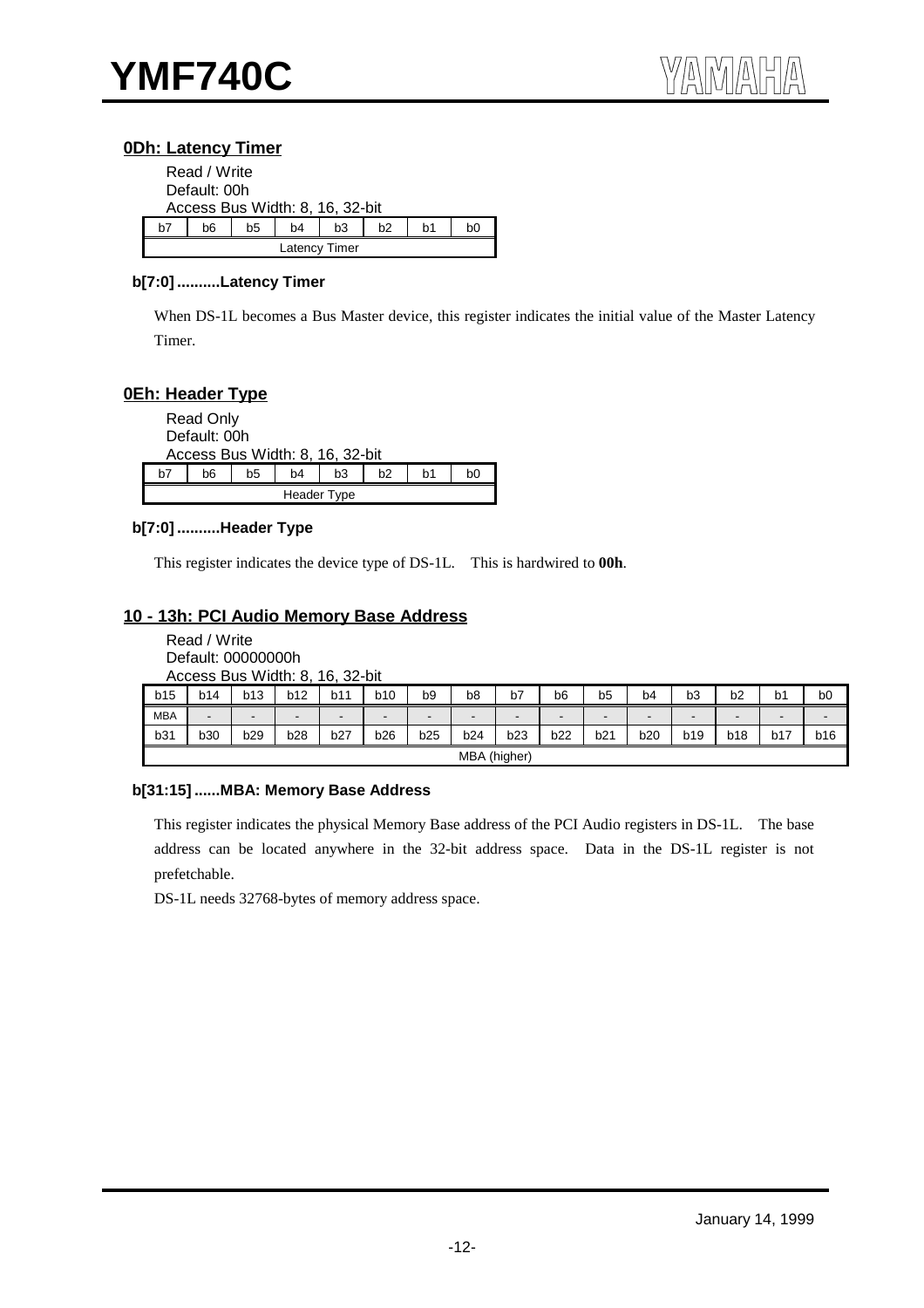#### **2C-2Dh: Subsystem Vendor ID**

|     | Read Only      |                                 |     |     |     |                |                |                     |                |                |    |    |    |                |                |
|-----|----------------|---------------------------------|-----|-----|-----|----------------|----------------|---------------------|----------------|----------------|----|----|----|----------------|----------------|
|     | Default: 1073h |                                 |     |     |     |                |                |                     |                |                |    |    |    |                |                |
|     |                | Access Bus Width: 8, 16, 32-bit |     |     |     |                |                |                     |                |                |    |    |    |                |                |
| b15 | b14            | b13                             | b12 | b11 | b10 | b <sub>9</sub> | b <sub>8</sub> | b7                  | b <sub>6</sub> | b <sub>5</sub> | b4 | b3 | b2 | b <sub>1</sub> | b <sub>0</sub> |
|     |                |                                 |     |     |     |                |                | Subsystem Vendor ID |                |                |    |    |    |                |                |

#### **b[15:0] ........Subsystem Vendor ID**

This register contains the Subsystem Vendor ID. In general, this ID is used to distinguish adapters or systems made by different IHVs using the same chip by the same vendor. This register is read only. To write the IHV's Vendor ID, use 44-45h (Subsystem Vendor ID Write Register).

The default value is the YAMAHA's Vendor ID, **1073h**. IHVs must change this ID to their Vendor ID in the BIOS POST routine.

#### **2E-2Fh: Subsystem ID**

|     | Read Only<br>Default: 000Ch<br>Access Bus Width: 8, 16, 32-bit |     |     |     |            |                |                |              |                |                |    |                |    |                |                |
|-----|----------------------------------------------------------------|-----|-----|-----|------------|----------------|----------------|--------------|----------------|----------------|----|----------------|----|----------------|----------------|
| b15 | b14                                                            | b13 | b12 | b11 | <b>b10</b> | b <sub>9</sub> | b <sub>8</sub> | b7           | b <sub>6</sub> | b <sub>5</sub> | b4 | b <sub>3</sub> | b2 | b <sub>1</sub> | b <sub>0</sub> |
|     |                                                                |     |     |     |            |                |                | Subsystem ID |                |                |    |                |    |                |                |

#### **b[15:0] ........Subsystem ID**

This register contains the Subsystem ID. In general, this ID is used to distinguish adapters or systems made by different IHVs using the same chip by the same vendor. This register is read only. To write the IHV's Device ID, use 46-47h (Subsystem ID Write Register).

The default value is the YAMAHA's Device ID, **000Ch**. IHVs must change this ID to their ID in the BIOS POST routine.

#### **34h: Capability Register Pointer**

|    | Read Only<br>Default: 50h                          | Access Bus Width: 8, 16, 32-bit |                                    |  |  |  |  |  |  |  |  |
|----|----------------------------------------------------|---------------------------------|------------------------------------|--|--|--|--|--|--|--|--|
| h7 | b6<br>b <sub>2</sub><br>b5<br>b3<br>b1<br>b0<br>b4 |                                 |                                    |  |  |  |  |  |  |  |  |
|    |                                                    |                                 | <b>Capability Register Pointer</b> |  |  |  |  |  |  |  |  |

#### **b[7:0] ..........Capability Register Pointer**

This register indicates the offset address of the Capabilities register in the PCI Configuration register when 58-59h: ACPI Mode register, ACPI bit is "0". DS-1L provides PCI Bus Power Management registers as the capabilities. The Power Management registers are mapped to 50h - 57h in the PCI Configuration register, and this register indicates "50h".

When ACPI bit is "1", this register indicates "00h".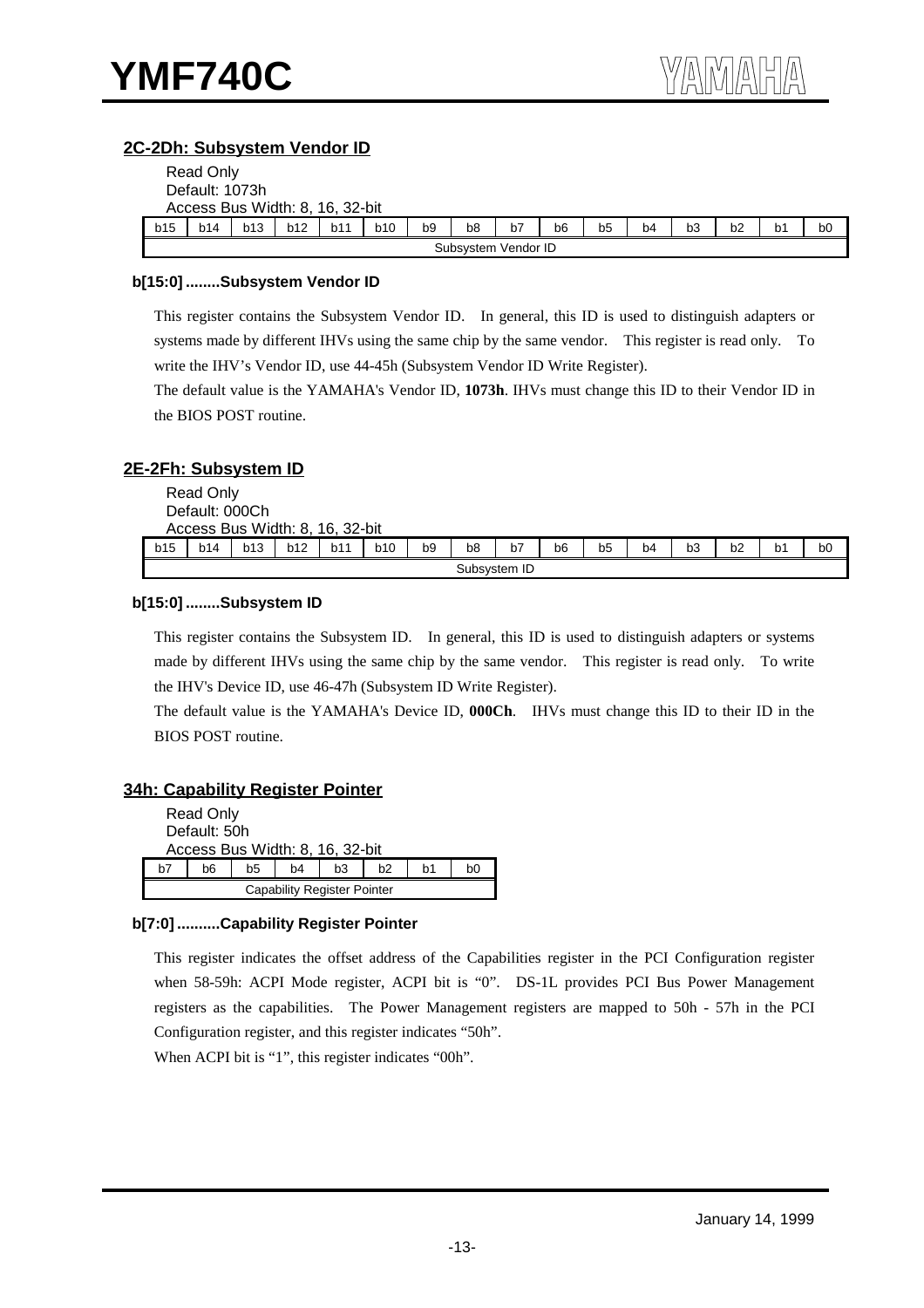#### **3Ch: Interrupt Line**

|              | Read / Write                           |  |  |  |  |  |  |  |
|--------------|----------------------------------------|--|--|--|--|--|--|--|
| Default: 00h |                                        |  |  |  |  |  |  |  |
|              | Access Bus Width: 8, 16, 32-bit        |  |  |  |  |  |  |  |
| h7           | b6<br>b5<br>b2<br>b4<br>b3<br>b1<br>bΩ |  |  |  |  |  |  |  |
|              | Interrupt Line                         |  |  |  |  |  |  |  |

#### **b[7:0] ..........Interrupt Line**

This register indicates the interrupt channel that INTA# is assigned to.

#### **3Dh: Interrupt Pin**

|                                                                      | <b>Read Only</b><br>Default: 01h |  |  |  |  |  |  |  |  |
|----------------------------------------------------------------------|----------------------------------|--|--|--|--|--|--|--|--|
| Access Bus Width: 8, 16, 32-bit                                      |                                  |  |  |  |  |  |  |  |  |
| h7<br>b3<br>b <sub>2</sub><br>b0<br>b5<br>b1<br>b <sub>4</sub><br>h6 |                                  |  |  |  |  |  |  |  |  |
|                                                                      | Interrupt Pin                    |  |  |  |  |  |  |  |  |

#### **b[7:0] ..........Interrupt Pin**

DS-1L supports INTA# only. This register is hardwired to 01h.

#### **3Eh: Minimum Grant**

| <b>Read Only</b>                                         |               |  |  |  |  |  |  |  |  |
|----------------------------------------------------------|---------------|--|--|--|--|--|--|--|--|
| Default: 05h                                             |               |  |  |  |  |  |  |  |  |
| Access Bus Width: 8, 16, 32-bit                          |               |  |  |  |  |  |  |  |  |
| b3<br>b <sub>2</sub><br>b1<br>h7<br>b5<br>b4<br>b6<br>b0 |               |  |  |  |  |  |  |  |  |
|                                                          | Minimum Grant |  |  |  |  |  |  |  |  |

#### **b[7:0] ..........Minimum Grant**

This register indicates the length of the burst period required by DS-1L. This register is hardwired to **05h**.

#### **3Fh: Maximum Latency**

| <b>Read Only</b><br>Default: 19h<br>Access Bus Width: 8, 16, 32-bit |  |  |  |  |  |  |  |  |
|---------------------------------------------------------------------|--|--|--|--|--|--|--|--|
| b <sub>3</sub><br>h7<br>b6<br>b5<br>h2<br>b1<br>b4<br>b0            |  |  |  |  |  |  |  |  |
| Maximum Latency                                                     |  |  |  |  |  |  |  |  |

#### **b[7:0] ..........Maximum Latency**

This register indicates how often DS-1L generates the Bus Master Request. This register is hardwired to **19h**.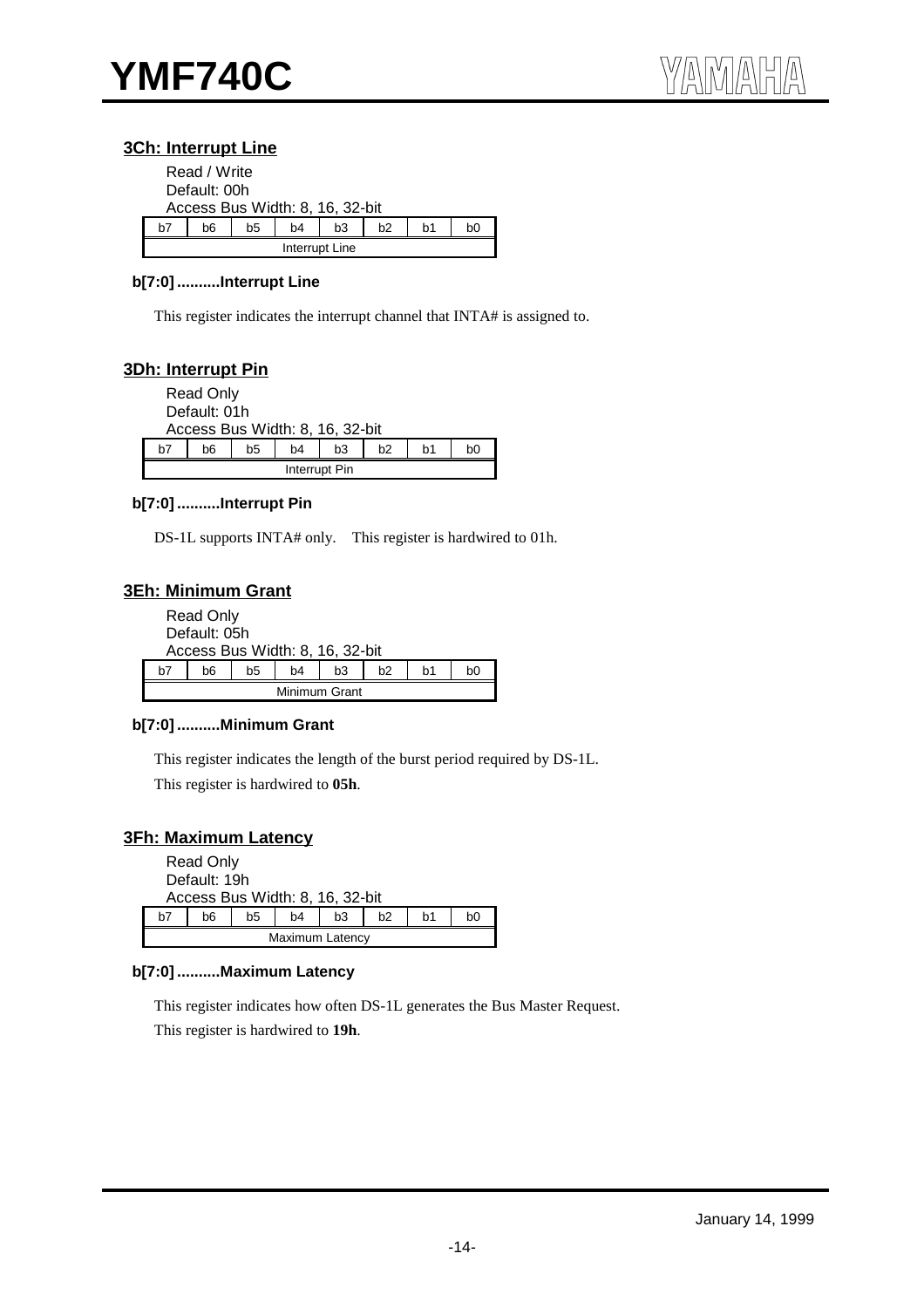#### **40 - 41h: Legacy Audio Control**

|     | Read / Write                    |            |               |     |     |              |                |             |                |     |                |                |    |                |                       |
|-----|---------------------------------|------------|---------------|-----|-----|--------------|----------------|-------------|----------------|-----|----------------|----------------|----|----------------|-----------------------|
|     | Default: 907Fh                  |            |               |     |     |              |                |             |                |     |                |                |    |                |                       |
|     | Access Bus Width: 8, 16, 32-bit |            |               |     |     |              |                |             |                |     |                |                |    |                |                       |
| b15 | b14                             | <b>b13</b> | <b>b12</b>    | b11 | b10 | b9           | b <sub>8</sub> | b7          | b <sub>6</sub> | b5  | b <sub>4</sub> | b <sub>3</sub> | b2 | b <sub>1</sub> | b0                    |
| LAD | "∩"                             |            | <b>MPUIRQ</b> |     |     | <b>SBIRQ</b> |                | <b>SDMA</b> |                | I/C | MIEN           | MEN            |    |                | <b>GPEN FMEN SBEN</b> |

#### **b0................SBEN: Sound Blaster Enable**

This bit enables the mapping of the Sound Blaster Pro block in the I/O space specified by the SBIO bits, when LAD is set to "0". The FM Synthesizer registers can be accessed via SB I/O space, while the SB block is enabled, even if FMEN is set to "0".

"0": Disable the mapping of the SB block to the I/O space

"1": Enable the mapping of the SB block to the I/O space (default)

#### **b1................FMEN: FM Synthesizer Enable**

This bit enables the mapping of the FM Synthesizer block in the I/O space specified by the FMIO bits, when LAD is set to "0". FM Synthesizer registers can be accessed via SB I/O space, while the SB block is enabled, even if FMEN is set to "0".

"0": Disable the mapping of the FM Synthesizer block to the FMIO space

"1": Enable the mapping of the FM Synthesizer block to the FMIO space (default)

After setting FMEN to "1", about 100 msec is necessary before accessing these I/O space.

#### **b2................GPEN: Gameport Enable**

This bit enables the mapping of the Joystick block in the I/O space specified by the JSIO bits, when LAD is set to "0".

"0": Disable the mapping of the Joystick block

"1": Enable the mapping of the Joystick block (default)

#### **b3................MEN: MPU401 Enable**

This bit enables the mapping of the MPU401 block in the I/O space specified by the MPUIO bits, when LAD is set to "0".

"0": Disable the mapping of the MPU401 block

"1": Enable the mapping of the MPU401 block (default)

#### **b4................MIEN: MPU401 IRQ Enable**

This bit enables the interrupt service of MPU401, when LAD is set to "0" and MEN is set to "1". MPU401 generates an interrupt signal when it receives any kind of MIDI data from the RXD pin.

"0": The MPU401 block can not use the interrupt service.

"1": The MPU401 block can use interrupt signals determined by the MPUIRQ bits. (default)

#### **b5................I/O: I/O Address Aliasing Control**

This bit selects the number of bits to decode for the I/O address of each block.

"0": 16-bit address decode

"1": 10-bit address decode (default)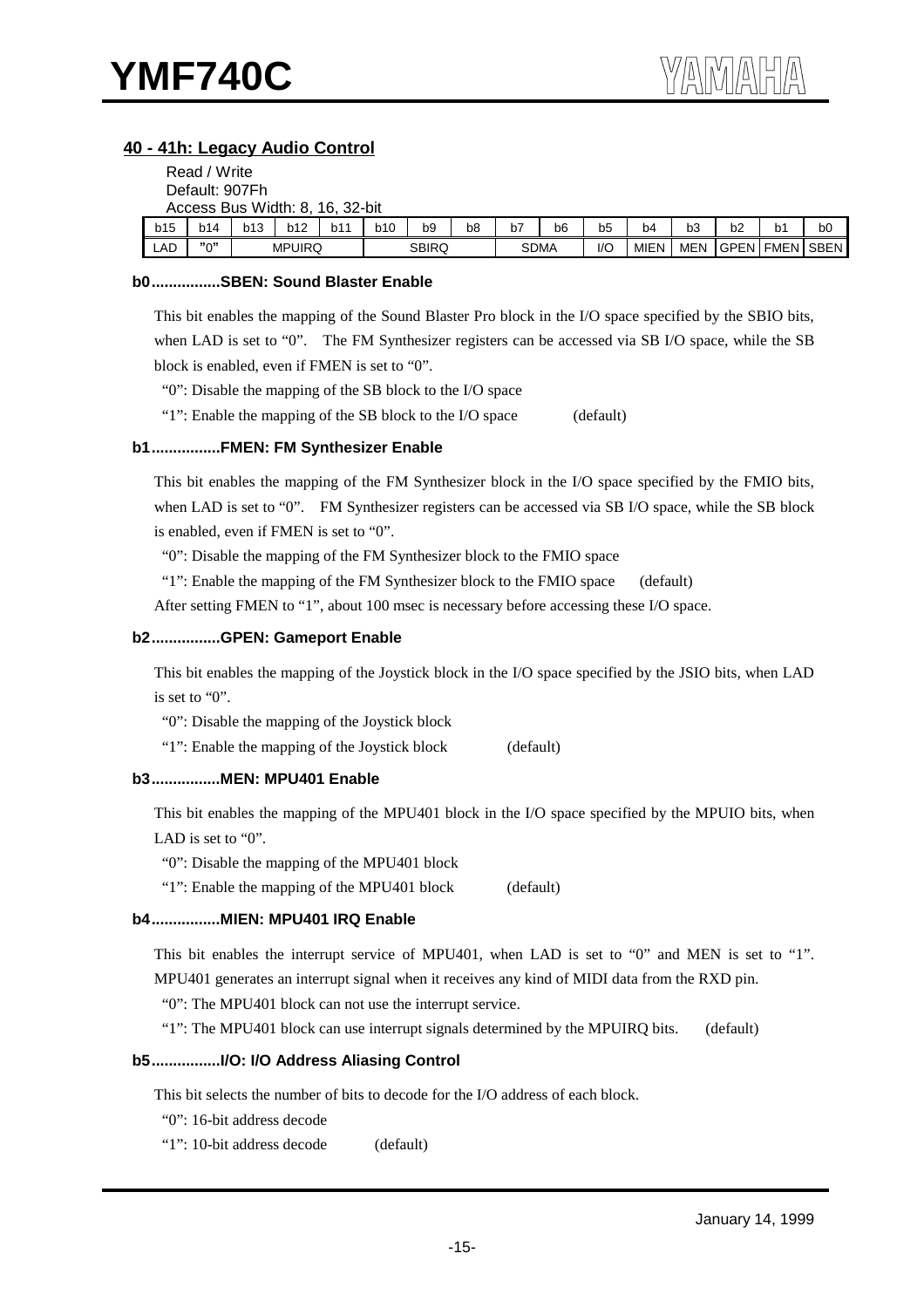#### **b[7:6] ..........SDMA: Sound Blaster DMA-8 Channel Select**

These bits select the DMA channel for the Sound Blaster Pro block.

| $\lq\lq\lq\lq\lq\lq\lq\lq$ | $DMA$ ch $0$        |           |
|----------------------------|---------------------|-----------|
|                            | DMA ch1             | (default) |
| $\mathcal{L}$              | reserved            |           |
| ``3"                       | DMA ch <sub>3</sub> |           |

#### **b[10:8] ........SBIRQ: Sound Blaster IRQ Channel Select**

These bits select the interrupt channel for the Sound Blaster Pro block.

| " $0$ ":    | IRQ5             | (default) |
|-------------|------------------|-----------|
| $"1"$ :     | IRQ7             |           |
| $"2"$ :     | IRQ <sub>9</sub> |           |
| $"3"$ :     | IRQ10            |           |
| $4$ ":      | IRQ11            |           |
| $"5" - "7"$ | reserved.        |           |

#### **b[13:11] ......MPUIRQ: MPU401 IRQ Channel Select**

When MIEN is set to "1", these bits select the interrupt channel for the MPU401 block.

| $\lq\lq\lq\lq\lq\lq\lq$ | IRQ5     |           |
|-------------------------|----------|-----------|
| $"1"$ :                 | IRQ7     |           |
| $"2"$ :                 | IRQ9     | (default) |
| $"3"$ :                 | IRQ10    |           |
| $4$ ":                  | IRQ11    |           |
| $"5" - "7"$             | reserved |           |

Same interrupt channels can be assigned to SBIRQ and MPUIRQ.

#### **b14..............Reserved Bit**

Hardwire to "0".

#### **b15..............LAD: Legacy Audio Disable**

This bit disables the Legacy Audio block.

"0": Enables the Legacy Audio block

"1": Disables the Legacy Audio block (default)

When this bit is set to "1", DS-1L does not respond to the I/O Target transaction for legacy I/O address on the PCI bus.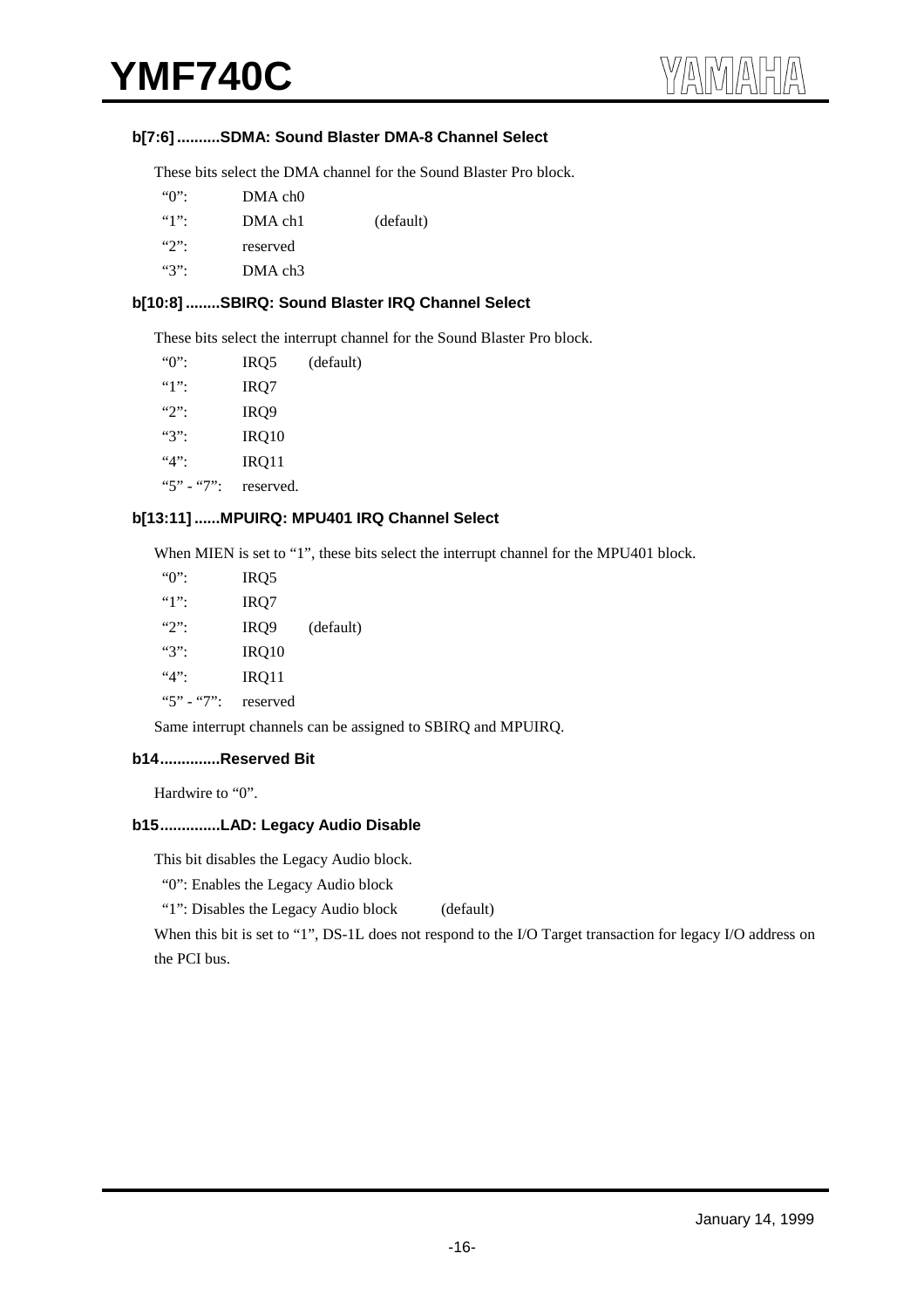$R$ 

### **42 - 43h: Extended Legacy Audio Control**

|                | Read / Write |            |                                 |             |                          |                          |             |    |             |              |                |             |    |                |    |
|----------------|--------------|------------|---------------------------------|-------------|--------------------------|--------------------------|-------------|----|-------------|--------------|----------------|-------------|----|----------------|----|
| Default: 0000h |              |            |                                 |             |                          |                          |             |    |             |              |                |             |    |                |    |
|                |              |            | Access Bus Width: 8, 16, 32-bit |             |                          |                          |             |    |             |              |                |             |    |                |    |
| b15            | b14          | <b>b13</b> | <b>b12</b>                      | b11         | b10                      | b9                       | b8          | b7 | b6          | b5           | b <sub>4</sub> | b3          | b2 | b <sub>1</sub> | b0 |
| <b>IMOD</b>    | <b>SBVER</b> |            |                                 | <b>SMOD</b> | $\overline{\phantom{0}}$ | $\overline{\phantom{a}}$ | <b>MAIM</b> |    | <b>JSIO</b> | <b>MPUIO</b> |                | <b>SBIO</b> |    | <b>FMIO</b>    |    |

#### **b[1:0] ..........FMIO: FM I/O Address allocation**

These bits determine the base I/O address for the of the FM Synthesizer block (FMBase).

FM Synthesizer block uses 4 bytes in the I/O address space.

| $\lq\lq\lq\lq\lq\lq\lq\lq$ | 388h | (default) |
|----------------------------|------|-----------|
| $"1"$ :                    | 398h |           |
| $"2"$ :                    | 3A0h |           |
| "3"                        | 3A8h |           |

#### **b[3:2] ..........SBIO: SB I/O Address allocation**

These bits determine the base I/O address for the Sound Blaster Pro block (SBBase). This block uses 16

bytes in the I/O address space.

| $\lq\lq\lq\lq\lq\lq\lq\lq\lq$ | 220h | (default) |
|-------------------------------|------|-----------|
| $"1"$ :                       | 240h |           |
| $\mathcal{L}$                 | 260h |           |
| $"3"$ :                       | 280h |           |

#### **b[5:4] ..........MPUIO: MPU I/O Address allocation**

These bits determine the base I/O address for the MPU401 block (MPUBase). This block uses 2 bytes in the I/O address space.

| $\lq\lq\lq\lq\lq\lq\lq$ | 330h | (default) |
|-------------------------|------|-----------|
| $"1"$ :                 | 300h |           |
| $\mathcal{L}$           | 332h |           |
| $\mathscr{C}$           | 334h |           |
|                         |      |           |

#### **b[7:6] ..........JSIO: Joystick I/O Address allocation**

These bits determine the base I/O address for the Joystick block (JSBase). This block uses 1 byte in the I/O address space.

| $\lq\lq\lq\lq\lq\lq\lq\lq$ | 201 <sub>h</sub> | (default) |
|----------------------------|------------------|-----------|
| $"1"$ :                    | 202 <sub>h</sub> |           |
| $\mathcal{L}$              | 204h             |           |
| $``3"$ :                   | 205h             |           |

#### **b8................MAIM: MPU401 Acknowledge Interrupt Mask**

This bit determine whether interrupt is asserted when the acknowledge, which is occurred by changing MPU401 mode form default to UART, is returned.

"0": Interrupt is asserted when the acknowledge is returned. (default)

"1": Interrupt is masked when the acknowledge is returned.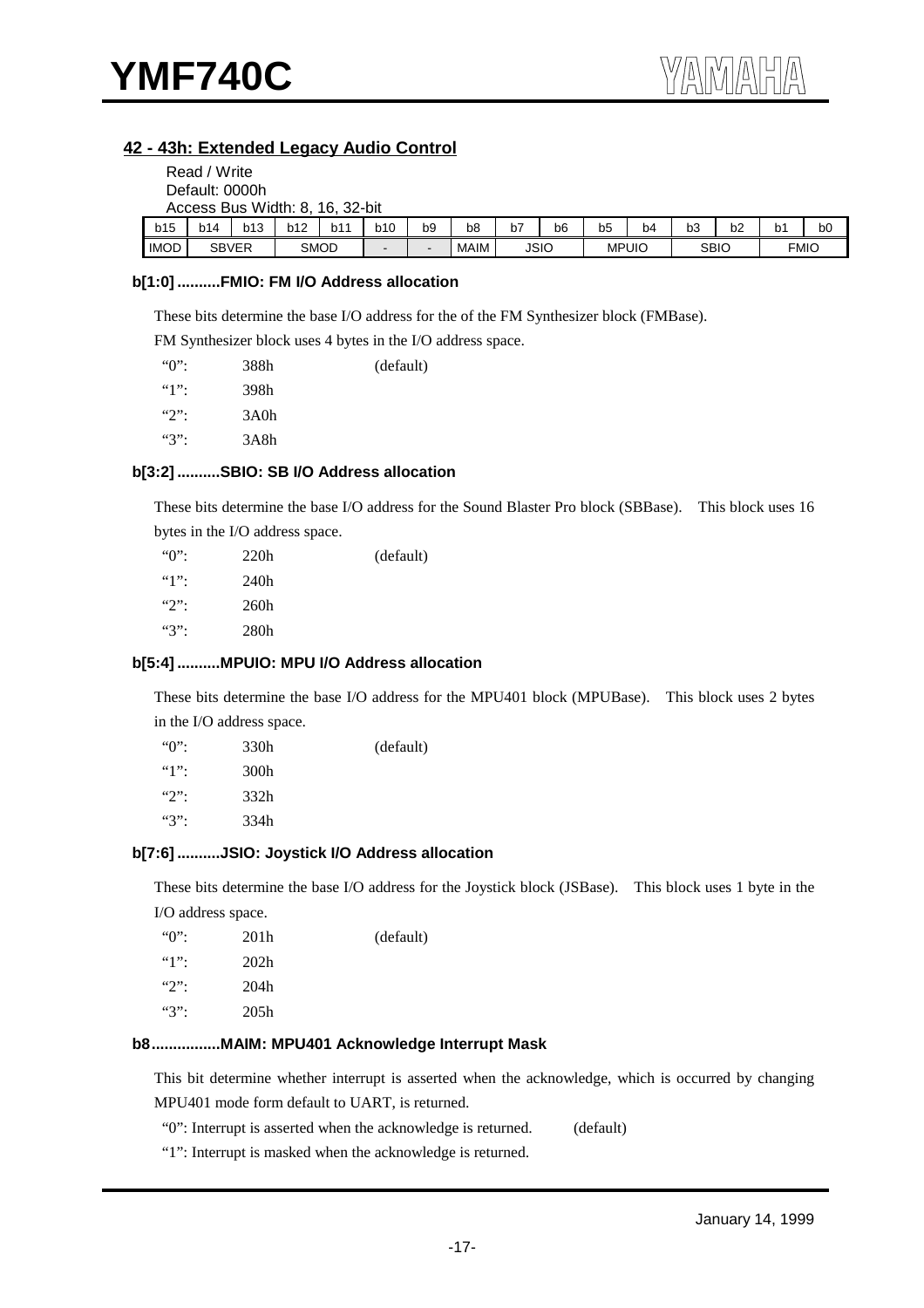#### **b[12:11] ......SMOD: SB DMA mode**

These bits determine the protocol to achieve the DMAC(8237) function on the PCI bus.

"0": PC/PCI (default)

" $1"$  - "3": reserved

#### **b[14:13] ......SBVER: SB Version Select**

These bits set the version of the SB Pro DSP. The value set in these bits is returned by sending the E1h DSP command.

| $\lq\lq\lq\lq\lq\lq\lq\lq$ | ver 3.01 | (default) |
|----------------------------|----------|-----------|
| $"1"$ :                    | ver 2.01 |           |
| $\mathcal{L}$              | ver 1.05 |           |
| $``3"$ :                   | reserved |           |

#### **b15..............IMOD: Legacy IRQ mode**

DS-1L supports 2 types of interrupt protocols: PCI interrupt (INTA#) and Legacy interrupt (IRQs). The interrupt protocol is selected by IMOD as follows. The interrupt channels for IRQs are determined by SBIRQ and MPUIRQ. Only one protocol can be used at once.

"0": Legacy interrupt (IRQs) (default)

"1": PCI interrupt (INTA#)

#### **44-45h: Subsystem Vendor ID Write Register**

|     | Read / Write<br>Default: 1073h<br>Access Bus Width: 16-bit                                                                                                                   |                           |  |  |  |  |  |  |  |  |  |  |  |  |
|-----|------------------------------------------------------------------------------------------------------------------------------------------------------------------------------|---------------------------|--|--|--|--|--|--|--|--|--|--|--|--|
| b15 | b11<br>b9<br><b>b13</b><br>b12<br><b>b10</b><br>b6<br>b7<br>b <sub>8</sub><br>b3<br>b <sub>1</sub><br><b>b14</b><br>b <sub>4</sub><br>b <sub>2</sub><br>bO<br>b <sub>5</sub> |                           |  |  |  |  |  |  |  |  |  |  |  |  |
|     |                                                                                                                                                                              | Subsystem Vendor ID Write |  |  |  |  |  |  |  |  |  |  |  |  |

#### **b[15:0] ........Subsystem Vendor ID Write Register**

This register sets the Subsystem Vendor ID that is read from 2C-2Dh (Subsystem Vendor ID register). The default value is the YAMAHA Vendor ID, **1073h**.IHVs must change this ID to their Vendor ID in the BIOS POST routine.

#### **46-47h: Subsystem ID Write Register**

|     | Read / Write<br>Default: 000Ch | Access Bus Width: 16-bit |     |     |            |                |                    |    |    |                |                |                |    |                |    |
|-----|--------------------------------|--------------------------|-----|-----|------------|----------------|--------------------|----|----|----------------|----------------|----------------|----|----------------|----|
| b15 | b14                            | b13                      | b12 | b11 | <b>b10</b> | b <sub>9</sub> | b <sub>8</sub>     | b7 | b6 | b <sub>5</sub> | b <sub>4</sub> | b <sub>3</sub> | b2 | b <sub>1</sub> | b0 |
|     |                                |                          |     |     |            |                | Subsystem ID Write |    |    |                |                |                |    |                |    |

#### **b[15:0] ........Subsystem ID Write Register**

This register sets the Subsystem ID that is read from 2E-2Fh (Subsystem ID register).

The default value is the DS-1L Device ID, **000Ch**. IHVs must change this ID to their ID in the BIOS POST routine.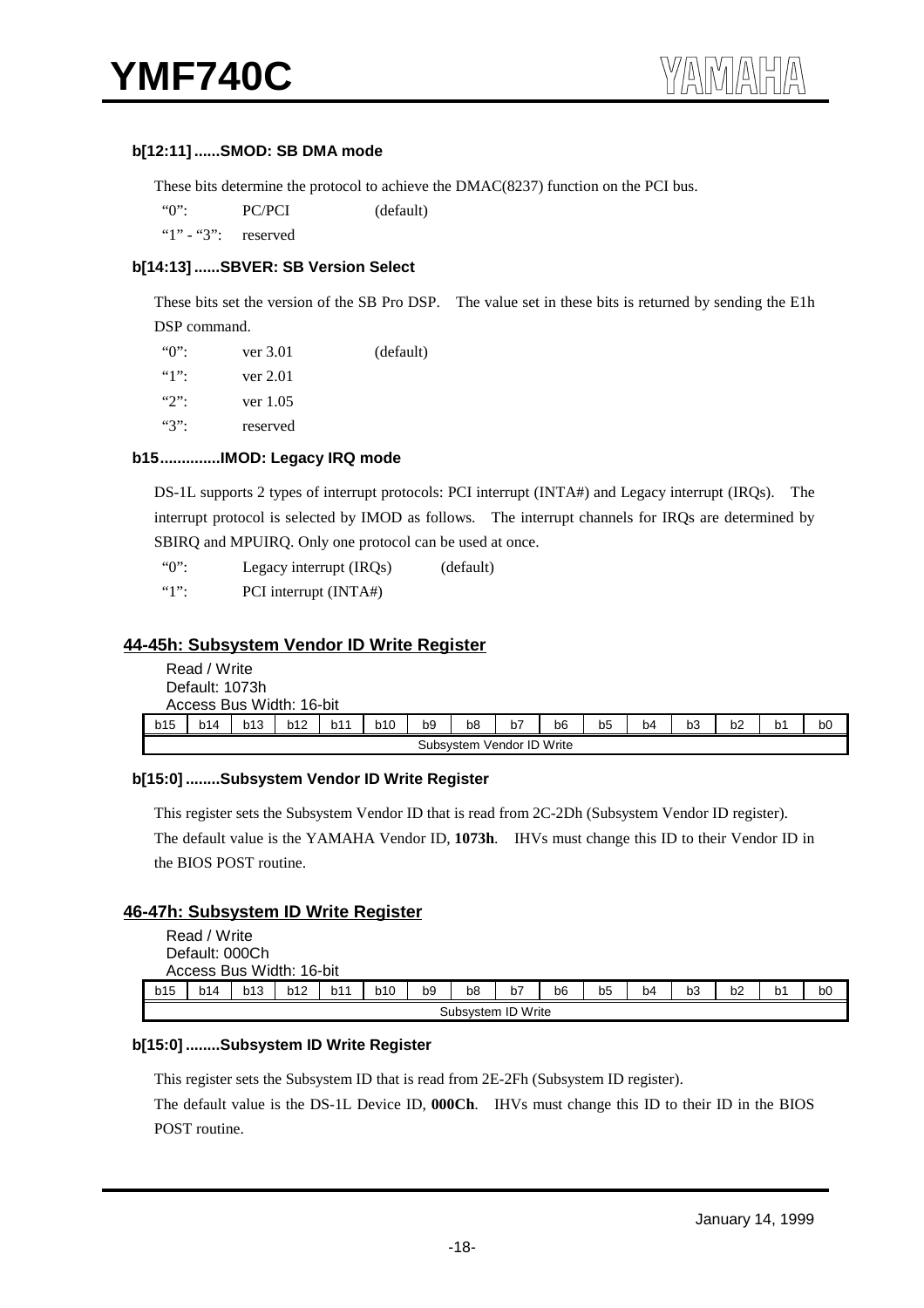#### **48-49h: DS-1L Control Register**

| Read / Write   |  |
|----------------|--|
| Default: 0001h |  |
|                |  |

|                          | Access Bus Width: 8, |        |            | 32-bit<br>16.   |                          |                          |    |                          |    |                |                          |    |    |                          |             |
|--------------------------|----------------------|--------|------------|-----------------|--------------------------|--------------------------|----|--------------------------|----|----------------|--------------------------|----|----|--------------------------|-------------|
| b15                      | b14                  | b13    | <b>b12</b> | b1 <sup>1</sup> | <b>b10</b>               | b9                       | b8 | b7                       | b6 | b <sub>5</sub> | b4                       | bЗ | b2 | b1                       | bO          |
| $\overline{\phantom{0}}$ |                      | $\sim$ | -          | -               | $\overline{\phantom{0}}$ | $\overline{\phantom{0}}$ | -  | $\overline{\phantom{0}}$ | -  | -              | $\overline{\phantom{0}}$ |    |    | $\overline{\phantom{a}}$ | <b>CRST</b> |

#### **b0................CRST: AC'97 Software Reset Signal Control**

This bit controls the CRST# signal.

"0": Inactive (CRST#=High)

"1": Active (CRST#=Low) (default)

#### **4A-4Bh: DS-1L Power Control Register**

Read / Write

Default: 0000h Accoss Bus Width: 8, 16, 22 bit

|     | ACCESS DUS VIGUIL OF TO, JZ-DIL |                 |     |                 |                 |                 |                 |                          |    |            |            |                  |    |            |            |
|-----|---------------------------------|-----------------|-----|-----------------|-----------------|-----------------|-----------------|--------------------------|----|------------|------------|------------------|----|------------|------------|
| b15 | b14                             | b13             | b12 | <b>144</b>      | <b>b10</b>      | b9              | b8              | b7                       | b6 | -<br>b5    | b4         | bЗ               | b2 | b1         | bО         |
| PR7 | PR <sub>6</sub>                 | PR <sub>5</sub> | PR4 | PR <sub>3</sub> | PR <sub>2</sub> | PR <sub>1</sub> | PR <sub>0</sub> | $\overline{\phantom{0}}$ | -  | <b>PSN</b> | <b>PSL</b> | PSL <sub>0</sub> |    | DPLL1DPLL0 | <b>DMC</b> |

#### **b0................DMC: Disable Master Clock Oscillation**

Setting this bit to "1" disables the oscillation of the Master Clock (24.576 MHz).

"0": Normal (default)

"1": Disable

#### **b1................DPLL0: Disable PLL0 Clock Oscillation**

Setting this bit to "1" disables the oscillation of PLL for the Legacy Audio function.

"0": Normal (default)

"1": Disable

#### **b2................DPLL1: Disable PLL1 Clock Oscillation**

Setting this bit to "1" disables the oscillation of PLL for the PCI Audio function.

"0": Normal (default)

"1": Disable

#### **b3................PSL0: Power Save Legacy Audio Block 0**

Setting this bit to "1" stops providing the clock with the Legacy Audio function block 0. This block includes FM Synthesizer and SB Pro engines.

"0": Normal (default)

"1": Power Save

#### **b4................PSL1: Power Save Legacy Audio Block 1**

Setting this bit to "1" stops providing the clock with the Legacy Audio function block 1. This block includes MPU401 and Joystick.

"0": Normal (default)

"1": Power Save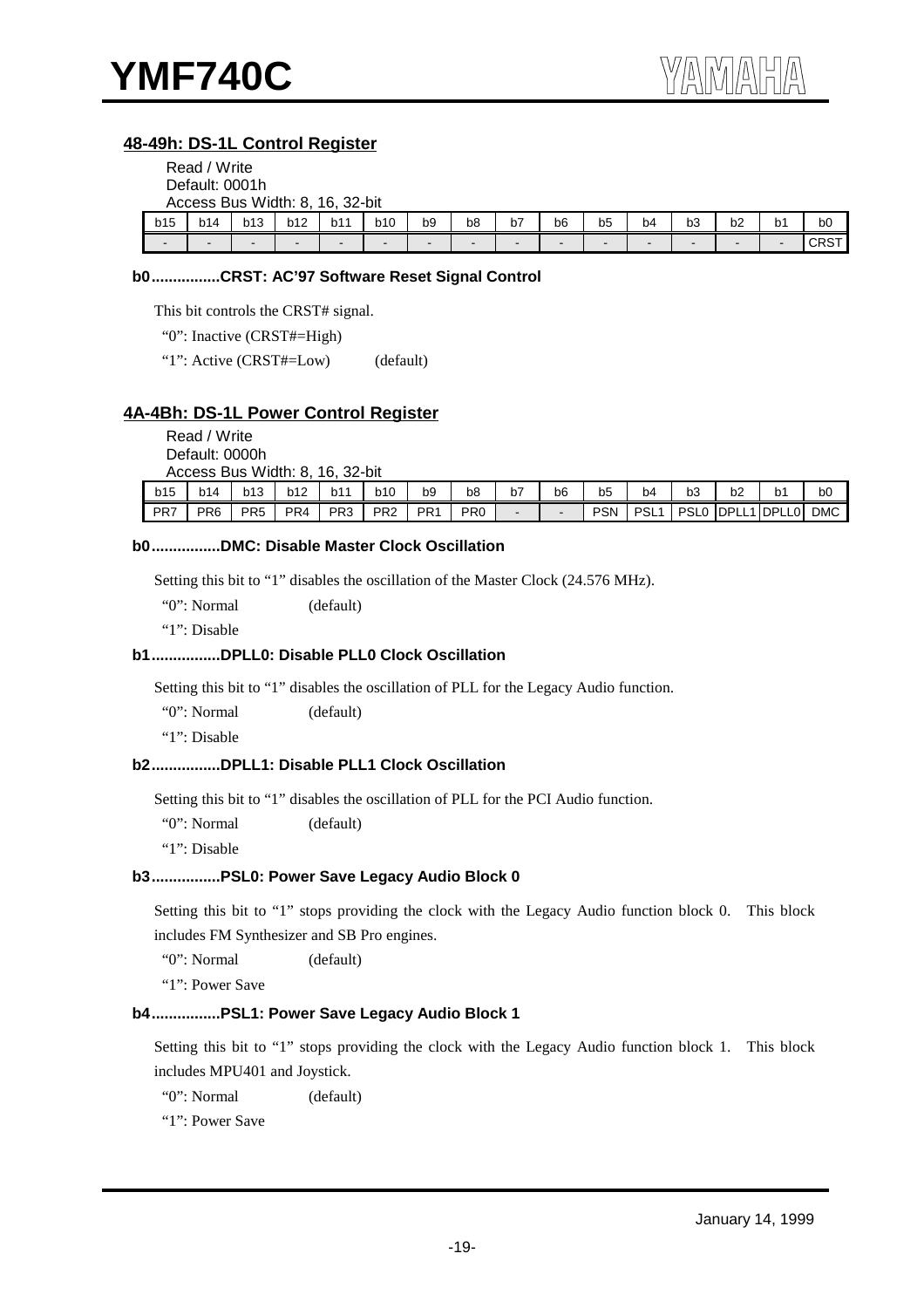#### **b5................PSN: Power Save PCI Audio block**

Setting this bit to "1" stops providing the clock with the PCI Audio function block. This block includes PCI Audio, SRC, AC'97 I/F and H/W Vol.

"0": Normal (default)

"1": Power Save

#### **b8................PR0: AC'97 Power down Control 0**

This bit controls the power state of the **ADC and Input Mux** in AC'97.

"0": Normal (default)

"1": Power down

#### **b9................PR1: AC'97 Power down Control 1**

This bit controls the power state of the **DAC** in AC'97.

"0": Normal (default)

"1": Power down

#### **b10..............PR2: AC'97 Power down Control 2**

This bit controls the power state of the **Analog Mixer (Vref still on)** in AC'97. This power state retains the Reference Voltage of AC'97.

"0": Normal (default)

"1": Power down

#### **b11..............PR3: AC'97 Power down Control 3**

This bit controls the power state of the **Analog Mixer (Vref off)** in AC'97. This power state removes Reference Voltage of AC'97.

"0": Normal (default)

"1": Power down

#### **b12..............PR4: AC'97 Power down Control 4**

This bit controls the power state of the **AC-link** in AC'97.

"0": Normal (default)

"1": Power down

#### **b13..............PR5: AC'97 Power down Control 5**

Setting this bit to "1" disables the internal clock of AC'97. In case AC'97 is used with DS-1L, the master clock is supplied from DS-1L. Therefore, when the clock of AC'97 is stopped completely, set both PR5 and PSN bits to "1".

"0": Normal (default)

"1": Disable

#### **b[15:14] ......AC'97 Power down Control 6 and 7**

These bits control PR6 and PR7 status of the power control register in AC'97.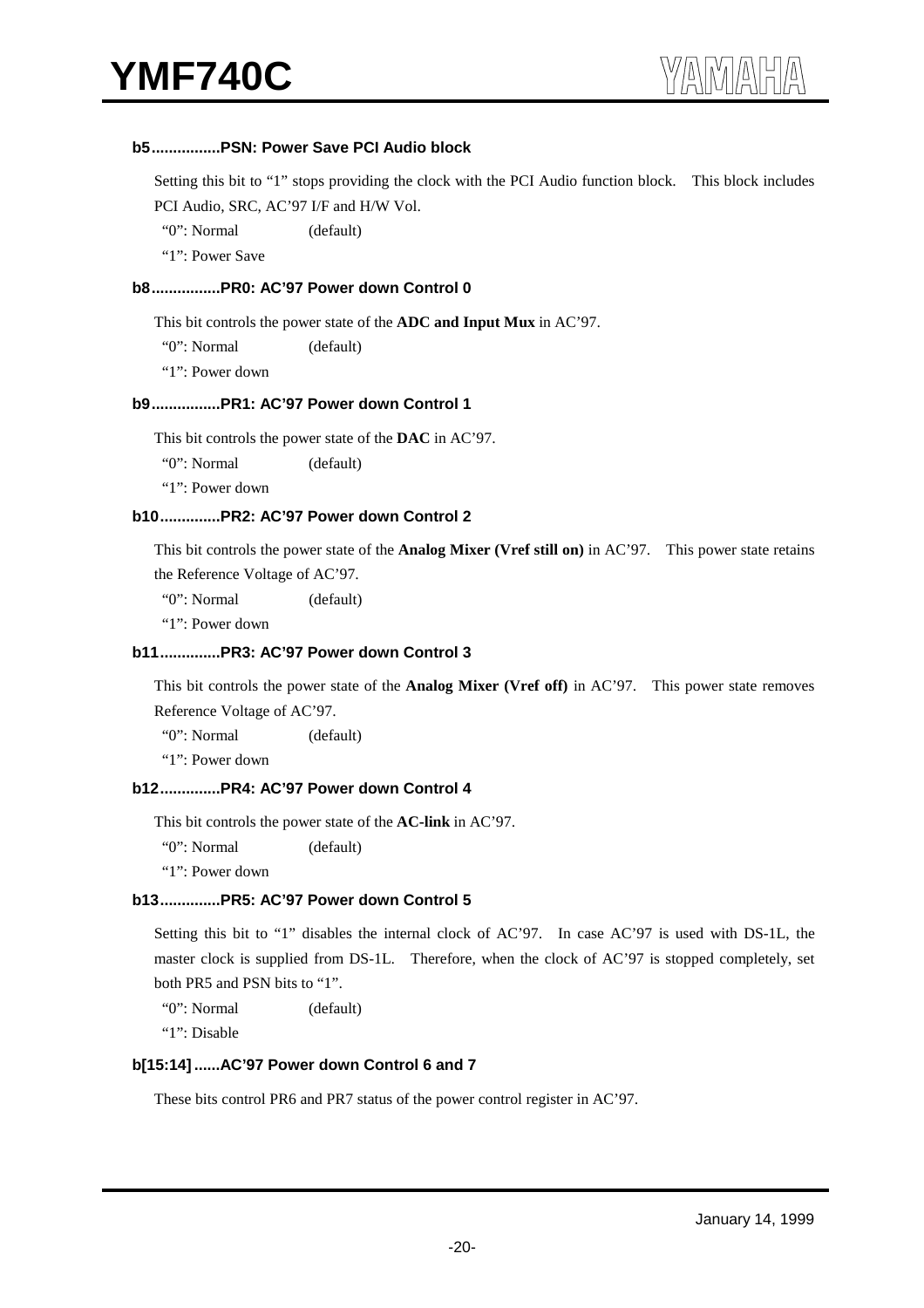



- Set PSL0 and PSL1 bits to "1", when DPLL0 bit is set to "1".
- Set PSN bit to "1", when DPLL1 bit is set to "1".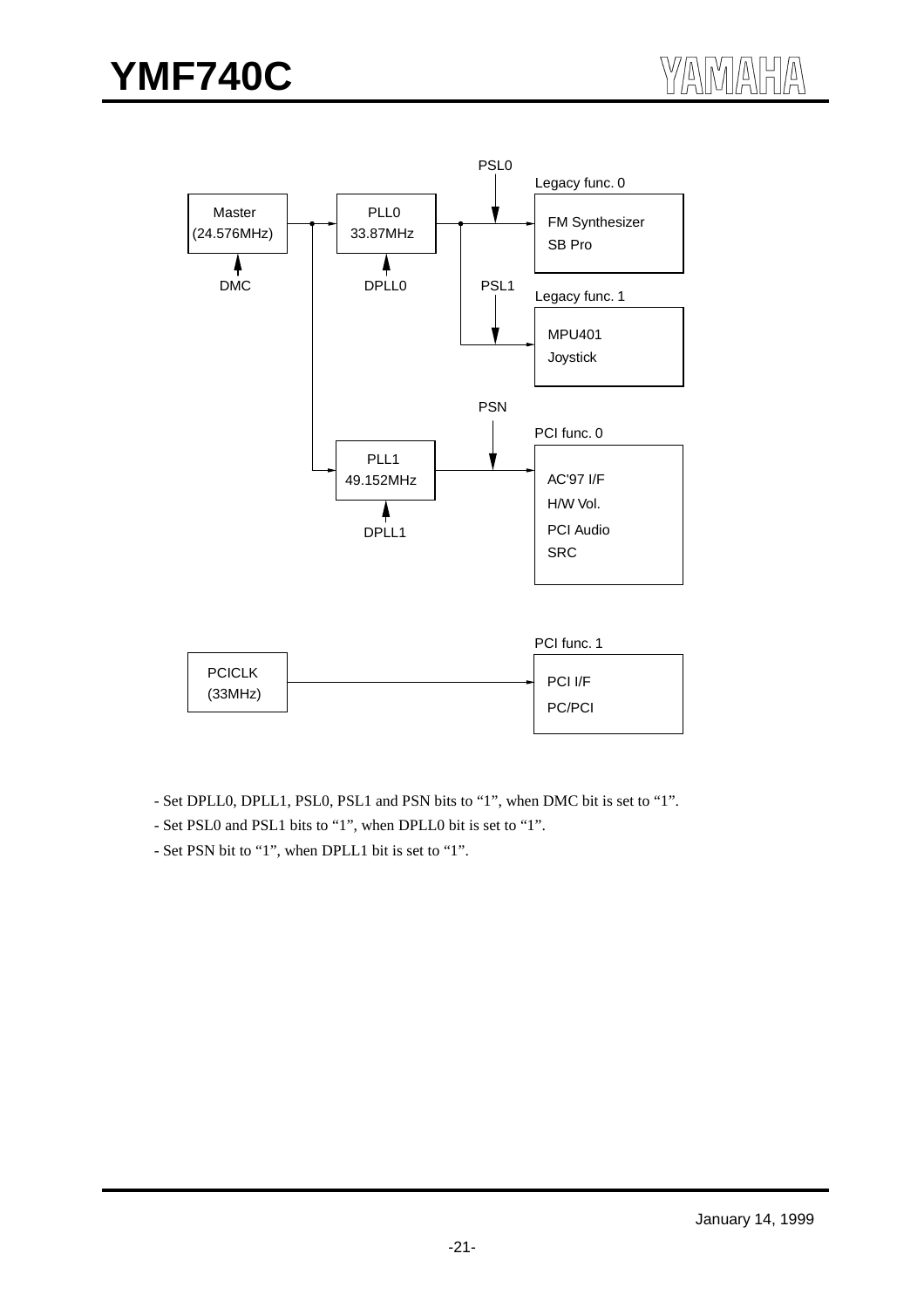#### **50h: Capability ID**

|    | <b>Read Only</b><br>Default: 01h |    | Access Bus Width: 8, 16, 32-bit |    |                |    |    |  |  |  |
|----|----------------------------------|----|---------------------------------|----|----------------|----|----|--|--|--|
| h7 | h6                               | b5 | b4                              | b3 | b <sub>2</sub> | b1 | b0 |  |  |  |
|    | Capability ID                    |    |                                 |    |                |    |    |  |  |  |

#### **b[7:0] ..........Capability ID: Capability Identifier**

This register indicates that the new capability register is for Power Management control. This register is hardwired to **01h**.

#### **51h: Next Item Pointer**

|    | <b>Read Only</b><br>Default: 00h |    |    |                                 |                |    |    |  |  |  |
|----|----------------------------------|----|----|---------------------------------|----------------|----|----|--|--|--|
|    |                                  |    |    | Access Bus Width: 8, 16, 32-bit |                |    |    |  |  |  |
| h7 | h6                               | b5 | b4 | b3                              | b <sub>2</sub> | b1 | b0 |  |  |  |
|    | Next Item Pointer                |    |    |                                 |                |    |    |  |  |  |

#### **b[7:0] ..........Next Item Pointer**

DS-1L does not provide other new capability besides Power Management. This register is hardwired to **00h**.

#### **52-53h: Power Management Capabilities**

Read Only Default: 0401h Access Bus Width: 8, 16, 32-bit

|                          |     | ACCESS BUS WIDIN. 8. |     | 10.<br>-3∠-DII |                  |    |    |                     |    |         |    |    |    |         |    |
|--------------------------|-----|----------------------|-----|----------------|------------------|----|----|---------------------|----|---------|----|----|----|---------|----|
| b15                      | b14 | b13                  | b12 | b11            | b10              | b9 | b8 | . .<br>$\mathsf{D}$ | b6 | -<br>b5 | b4 | b3 | b2 | י ס     | b0 |
| $\overline{\phantom{0}}$ |     | $\sim$               | -   | -              | D <sub>2</sub> S | -  |    | -                   |    |         |    | -  |    | Version |    |

#### **b[2:0] ..........Version**

These bits contain the revision number of the Power Management Interface Specification. They are hardwired to **001b**.

#### **b10..............D2S: D2 Support**

This bit indicates that DS-1L support "D2" of the power state. It is hardwired to "1".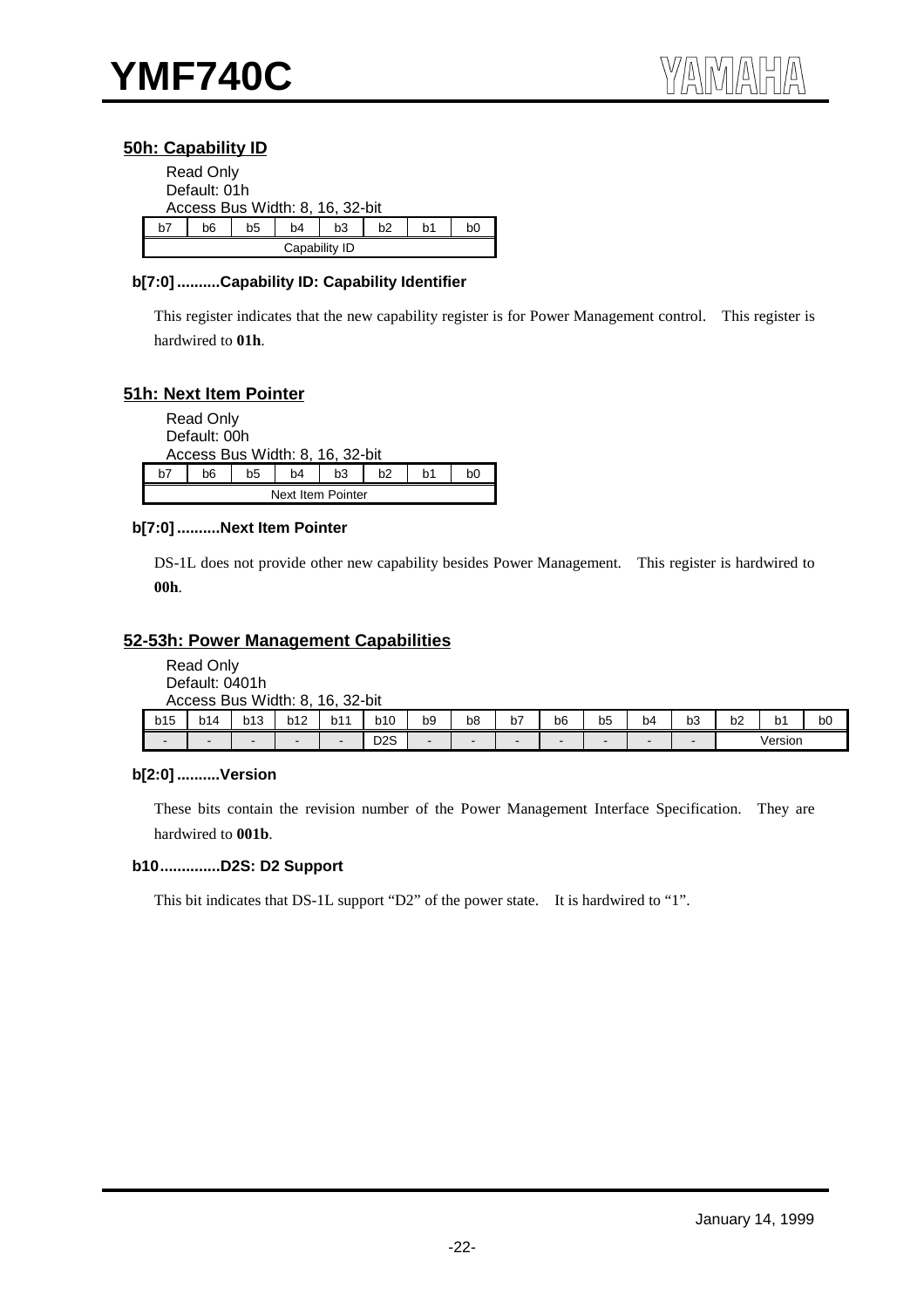#### **54-55h: Power Management Control / Status**

|                          | Read / Write                    |            |        |     |     |                |                |                          |                |                |                |    |    |                |                |
|--------------------------|---------------------------------|------------|--------|-----|-----|----------------|----------------|--------------------------|----------------|----------------|----------------|----|----|----------------|----------------|
|                          | Default: 0000h                  |            |        |     |     |                |                |                          |                |                |                |    |    |                |                |
|                          | Access Bus Width: 8, 16, 32-bit |            |        |     |     |                |                |                          |                |                |                |    |    |                |                |
| b15                      | b14                             | <b>b13</b> | b12    | b11 | b10 | b <sub>9</sub> | b <sub>8</sub> | b7                       | b <sub>6</sub> | b <sub>5</sub> | b <sub>4</sub> | b3 | b2 | b <sub>1</sub> | b <sub>0</sub> |
| $\overline{\phantom{0}}$ |                                 | -          | $\sim$ | -   |     | -              | -              | $\overline{\phantom{0}}$ |                | -              | -              |    |    | <b>PS</b>      |                |

#### **b[1:0] ..........PS: Power State**

These bits determine the power state of DS-1L. DS-1L supports the following power states:

| $"0"$ :       | D <sub>0</sub> |                 |
|---------------|----------------|-----------------|
| $"1"$ :       | D1             | (not supported) |
| $\mathcal{L}$ | D <sub>2</sub> |                 |
| $``3"$ :      | $D3_{hot}$     |                 |

When the power state is changed from  $D3<sub>hot</sub>$  to D0, DS-1L resets the PCI Configuration register 00-3Fh. DS-1L transits to D0 Uninitialized state.

Though the power state of this register is changed, the power consumption of DS-1L is not changed. To support low power, Windows driver controls DS-1L Power Control Register.

DS-1L can support the power state of D0, D1, D2 and D3 with ACPI. In this case, set ACPI bit (58-59h: ACPI Mode Register) to "1" to disable Capabilities of PCI Bus Power Management.

#### **58-59h: ACPI Mode**

Read / Write Default: 0000h Access Bus Width: 8, 16, 32-bit

|     |     | ACCESS DUS VILUIT. O. |            | ווע־∠כ .וט |                          |                          |    |                          |    |    |    |    |    |    |      |
|-----|-----|-----------------------|------------|------------|--------------------------|--------------------------|----|--------------------------|----|----|----|----|----|----|------|
| b15 | b14 | b13                   | <b>b12</b> | b11        | <b>b10</b>               | b9                       | b8 | b7                       | b6 | b5 | b4 | b3 | b2 | b1 | bO   |
| -   |     |                       | -          | -          | $\overline{\phantom{0}}$ | $\overline{\phantom{a}}$ | -  | $\overline{\phantom{0}}$ | -  | -  |    | -  |    |    | ACP' |

#### **b0................ACPI: ACPI Mode Select**

This bit select either PCI Bus Power Management or ACPI Mode for power management of DS-1L.

 "0": PCI Bus Power Management is used. CAP bit (06-07h: Status Register) and Capabilities Pointer (34h) are enabled. (default)

"1": ACPI Mode is used. CAP bit and Capabilities Pointer are hardwired "0", and disabled.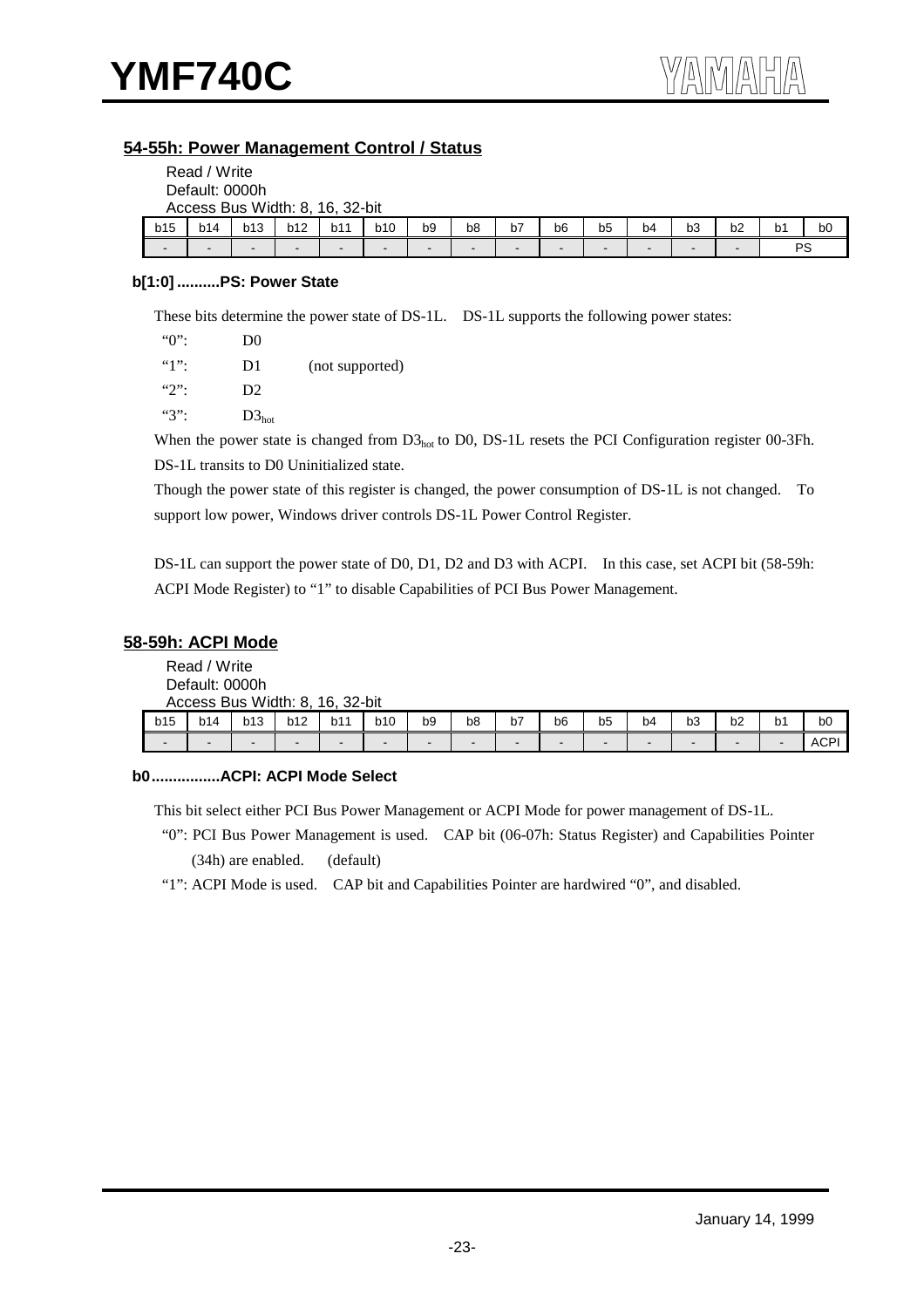# 2. ISA Compatible Device

DS-1L contains the following functions to maintain the compatibility with the past ISA Sound Devices. These devices are considered Legacy devices and the functions are referred to as Legacy Audio.

Legacy Audio is independent from PCI Audio and can be used simultaneously.

The configuration is set in the Legacy Audio Control Register in the PCI Configuration Register space.

Basically, these registers are configured by the BIOS.

Also, logical device IDs are assigned to the devices to support Plug and Play. Yamaha defines the following logical IDs.

To control the device with the BIOS, the logical device IDs must be defined in the PnP BIOS extended ROM space. The logical IDs are determined by how it is configured. IDs and configuration are as follows.

|                   | Functions used (Block) |               |              |          |  |  |  |  |  |
|-------------------|------------------------|---------------|--------------|----------|--|--|--|--|--|
| Logical Device ID | $FM(*)$                | <b>MPU401</b> | SB Pro $(*)$ | Joystick |  |  |  |  |  |
| <b>YMH0100</b>    |                        |               |              |          |  |  |  |  |  |
| YMH0101           |                        |               |              |          |  |  |  |  |  |

\* The blocks pertain to the following.

FM: Points to the FM synthesizer mapped to AdLibBase (0x0388).

SB Pro: Points to the Voice Playback section only.

These devices are independent from each other, and can be Enabled/Disabled individually. However, both AdLib and Sound Blaster must be disabled to disable the internal FM Synthesizer. Disabling just AdLib only masks the access.

The driver by Yamaha supports only logical device ID, YMH0100. For YMH0101, use the driver provided by Microsoft.

DS-1L supports PC/PCI protocol to emulate the DMA of SB Pro on the PCI. In addition, DS-1L supports the old type of interrupts used by ISA.

The PCI-to-ISA bridge needs to support PC/PCI. IRQ is directly connected to the IRQ input pins on the PCI-to-ISA bridge.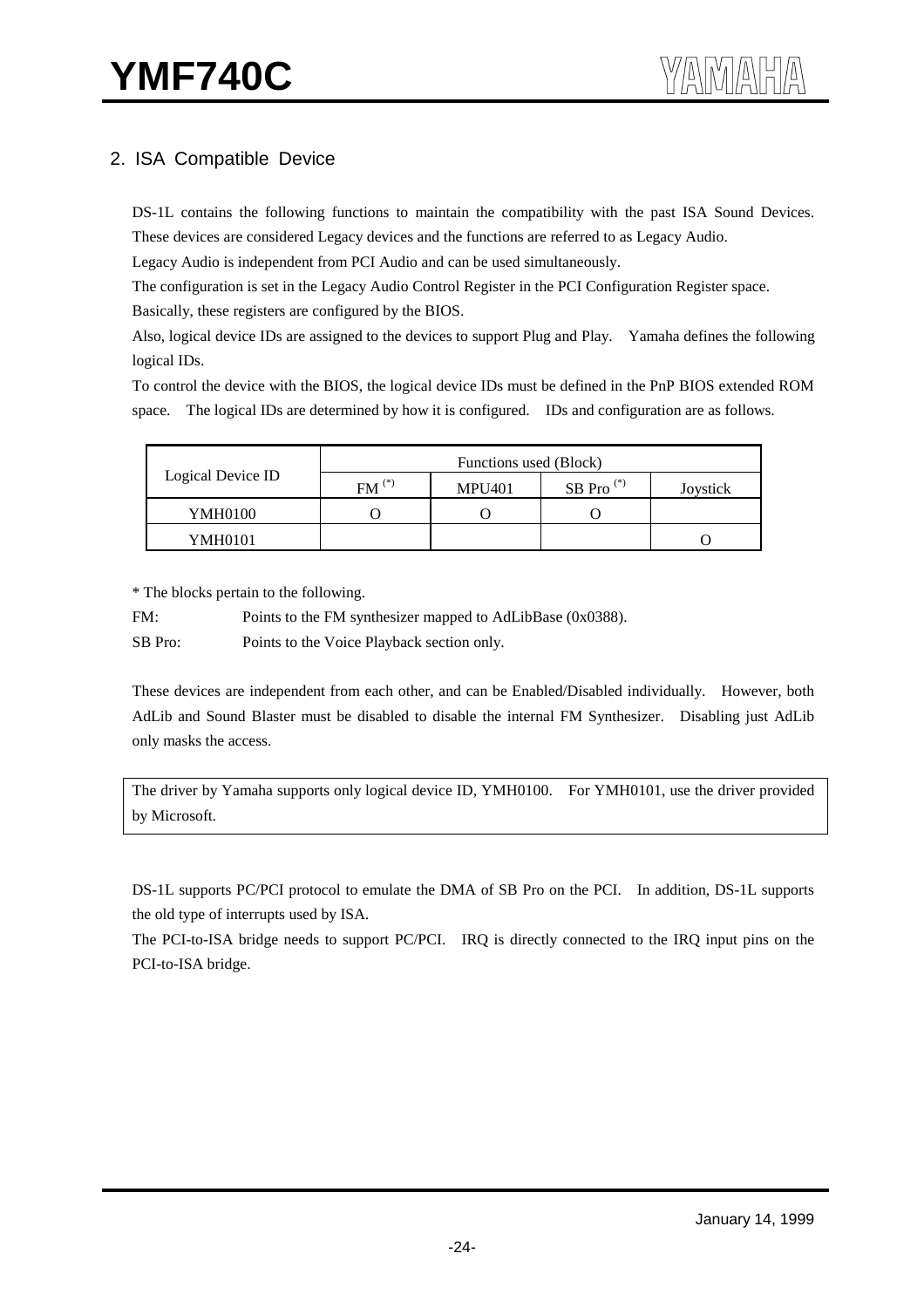### 2-1. FM Synthesizer Block

FM Synthesizer Block is register compatible with YMF289B. However, Power Management register has been deleted because it is now controlled by the PCI Configuration Register.

The following shows the FMBase I/O map of FM Synthesizer.

| <b>FMBase</b>  | (R)   | Status Register port              |
|----------------|-------|-----------------------------------|
| <b>FMB</b> ase | (W)   | Address port for Register Array 0 |
| $FMBase+1$     | (R/W) | Data port                         |
| $FMBase+2$     | (W)   | Address port for Register Array 1 |
| $FMBase+3$     | (R/W) | Data port                         |

The default FMBase value is 0x0388.

The following shows the FM Synthesizer Block registers.

#### 2-1-1. Status Register

#### **FM Synthesizer Status Register (RO):**

| Address | D7         | D <sub>6</sub> | D <sub>5</sub>  | D4 | D <sub>3</sub> | D <sub>2</sub> | D <sup>1</sup> | D <sub>0</sub> |
|---------|------------|----------------|-----------------|----|----------------|----------------|----------------|----------------|
| xxh     | <b>IRQ</b> | CT.            | FT <sub>2</sub> |    | -              | <b>BUSY</b>    | -              | <b>BUSY</b>    |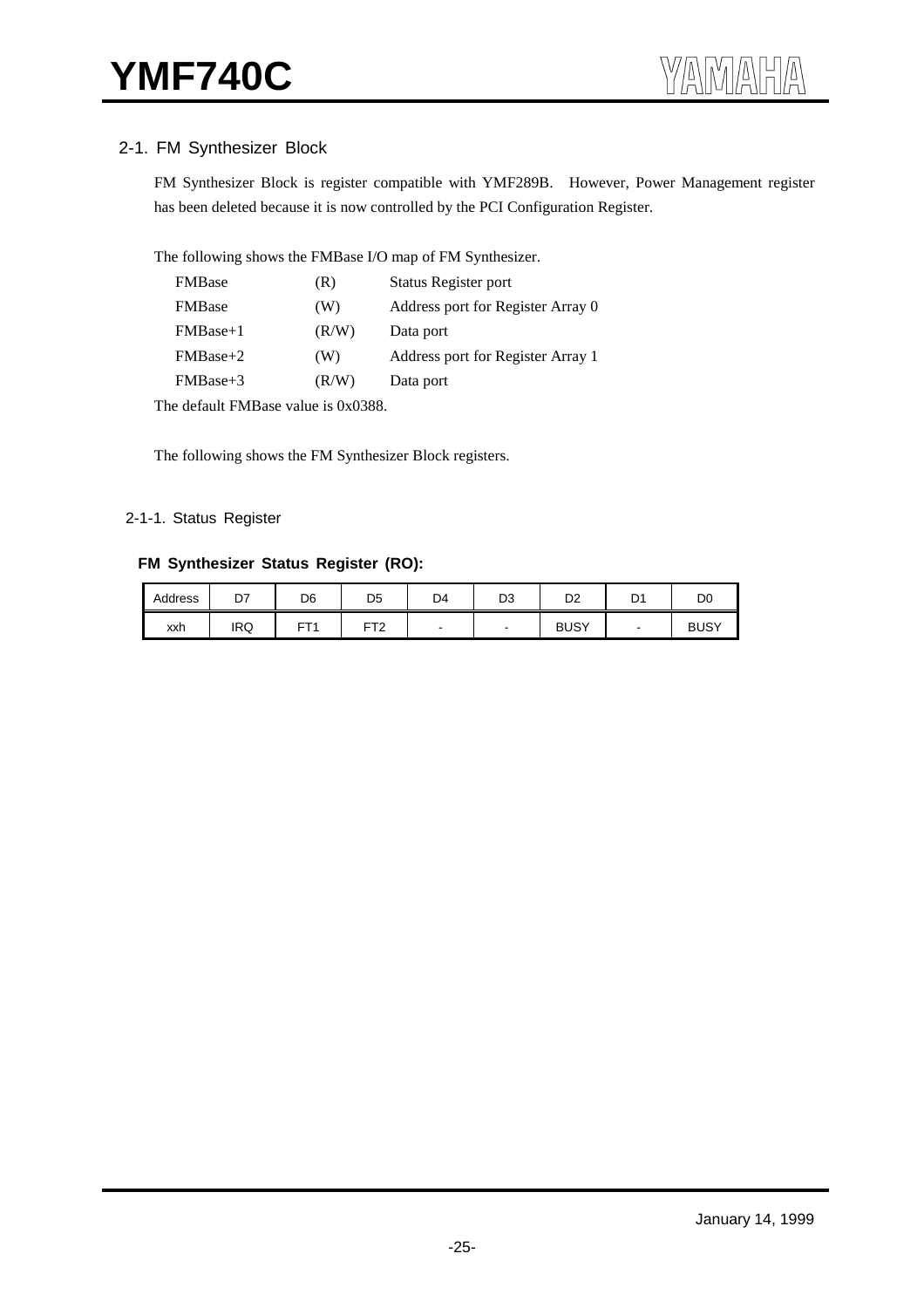2-1-2. FM Synthesizer Data Register

#### **FM Synthesizer Data Register Array 0 (R/W):**

| Address                          | D7                       | D <sub>6</sub>               | D <sub>5</sub>  | D <sub>4</sub>               | D <sub>3</sub>                             | D <sub>2</sub>               | D <sub>1</sub>  | D <sub>0</sub>  |  |
|----------------------------------|--------------------------|------------------------------|-----------------|------------------------------|--------------------------------------------|------------------------------|-----------------|-----------------|--|
| 00-01h                           |                          |                              |                 |                              | <b>LSI TEST</b>                            |                              |                 |                 |  |
| 02h                              |                          |                              |                 |                              | TIMER 1                                    |                              |                 |                 |  |
| 03h                              |                          |                              |                 |                              | TIMER 2                                    |                              |                 |                 |  |
| 04h                              | <b>RST</b>               | MT <sub>1</sub>              | MT <sub>2</sub> | $\qquad \qquad \blacksquare$ |                                            | $\qquad \qquad \blacksquare$ | ST <sub>2</sub> | ST <sub>1</sub> |  |
| 08h                              | $\blacksquare$           | <b>NTS</b>                   | ۰               |                              | $\blacksquare$<br>-<br>$\blacksquare$<br>- |                              |                 |                 |  |
| $20 - 35h^{(*1)}$                | AM                       | <b>VIB</b>                   | <b>EGT</b>      | <b>KSR</b>                   | <b>MULT</b>                                |                              |                 |                 |  |
| $40 - 55h^{(*)}$                 |                          | <b>KSL</b>                   |                 |                              |                                            | TL                           |                 |                 |  |
| $60 - 75h^{(*)}$                 |                          |                              | AR              |                              |                                            |                              | <b>DR</b>       |                 |  |
| 80-95 $h^{(*4)}$                 |                          |                              | <b>SL</b>       |                              | <b>RR</b>                                  |                              |                 |                 |  |
| A0-A8h                           |                          |                              |                 |                              | F-NUM (L)                                  |                              |                 |                 |  |
| B0-B8h                           | $\blacksquare$           | $\blacksquare$               | <b>KON</b>      |                              | <b>BLOCK</b><br>F-NUM (H)                  |                              |                 |                 |  |
| <b>BDh</b>                       | <b>DAM</b>               | <b>DVB</b>                   | <b>RHY</b>      | BD                           | <b>SD</b><br><b>TOM</b><br>ТC              |                              |                 | HH              |  |
| C <sub>0</sub> -C <sub>8</sub> h | $*6$                     | $*6$                         | <b>CHR</b>      | <b>CHL</b>                   |                                            | <b>FB</b>                    |                 | <b>CNT</b>      |  |
| $E0-F5h^{(*5)}$                  | $\overline{\phantom{a}}$ | $\qquad \qquad \blacksquare$ | ٠               | -                            |                                            |                              | WS              |                 |  |

#### **FM Synthesizer Data Register Array 1 (R/W)**

| Address                          | D7                           | D <sub>6</sub>               | D <sub>5</sub> | D <sub>4</sub>        | D <sub>3</sub>                         | D <sub>2</sub> | D1        | D <sub>0</sub> |  |  |  |  |  |
|----------------------------------|------------------------------|------------------------------|----------------|-----------------------|----------------------------------------|----------------|-----------|----------------|--|--|--|--|--|
| 00-01h                           |                              |                              |                | <b>LSI TEST</b>       |                                        |                |           |                |  |  |  |  |  |
| 04h                              | $\qquad \qquad \blacksquare$ | $\blacksquare$               |                | <b>CONNECTION SEL</b> |                                        |                |           |                |  |  |  |  |  |
| 05h                              | $\overline{\phantom{a}}$     | $\qquad \qquad \blacksquare$ |                |                       | $^\star$<br>$\star$<br><b>NEW</b><br>۰ |                |           |                |  |  |  |  |  |
| $20 - 35h^{(*1)}$                | AM                           | <b>VIB</b>                   | <b>EGT</b>     | <b>KSR</b>            | <b>MULT</b>                            |                |           |                |  |  |  |  |  |
| $40 - 55h^{(*)}$                 |                              | <b>KSL</b>                   | TL             |                       |                                        |                |           |                |  |  |  |  |  |
| $60 - 75h^{(*)}$                 |                              |                              | AR             |                       |                                        |                | <b>DR</b> |                |  |  |  |  |  |
| $80 - 95h^{(*4)}$                |                              |                              | <b>SL</b>      |                       |                                        |                | <b>RR</b> |                |  |  |  |  |  |
| A0-A8h                           |                              |                              |                |                       | $F-NUM(L)$                             |                |           |                |  |  |  |  |  |
| B0-B8h                           | $\blacksquare$               | $\blacksquare$               | <b>KON</b>     |                       | <b>BLOCK</b><br>F-NUM (H)              |                |           |                |  |  |  |  |  |
| C <sub>0</sub> -C <sub>8</sub> h | $*6$                         | $*6$                         | <b>CHR</b>     | <b>CHL</b>            | FB                                     |                |           | <b>CNT</b>     |  |  |  |  |  |
| $E0-F5h^{(*5)}$                  | $\overline{\phantom{a}}$     | $\qquad \qquad \blacksquare$ |                | -                     | -                                      |                | WS        |                |  |  |  |  |  |

\*1 : 26h, 27h, 2Eh and 2Fh do not exist.

\*2 : 46h, 47h, 4Eh and 4Fh do not exist.

\*3 : 66h, 67h, 6Eh and 6Fh do not exist.

\*4 : 86h, 87h, 8Eh and 8Fh do not exist.

\*5 : E6h, E7h, EEh and EFh do not exist.

\*6 : The bits exist, but do not function.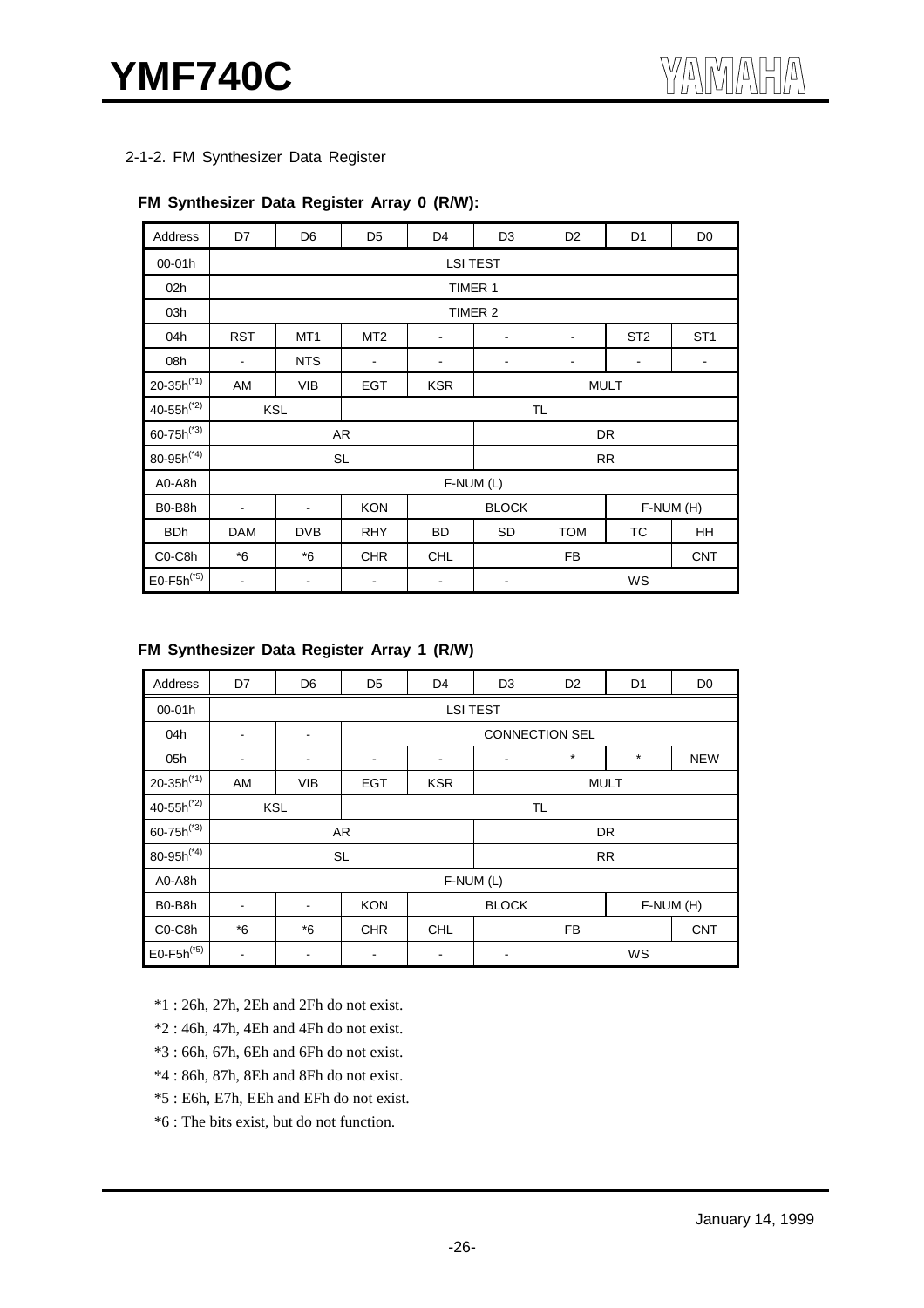#### 2-2. Sound Blaster Pro Block

This block emulates the DSP commands of Sound Blaster and Sound Blaster Pro. Only playback functions are supported (record functions are not supported). However, to maintain compatibility for games, it is designed so that every DSP command receives a correct response. The DMA transfer of this block uses PC/PCI protocol.

The following shows the SBBase I/O map of SB Pro.

| SBBase         | (R)   | <b>FM</b> Synthesizer Status port                |
|----------------|-------|--------------------------------------------------|
| <b>SBB</b> ase | (W)   | FM Synthesizer Address port for Register Array 0 |
| $SBBase+1h$    | (R/W) | FM Synthesizer Data register                     |
| $SBBase+2h$    | (W)   | FM Synthesizer Address port for Register Array 1 |
| $SBBase+3h$    | (R/W) | FM Synthesizer Data port                         |
| $SBBase+4h$    | (W)   | SB Mixer Address port                            |
| $SBBase+5h$    | (R/W) | SB Mixer Data port                               |
| SBBase+6h      | (W)   | SB DSP Reset port                                |
| $SBBase+8h$    | (R)   | FM Synthesizer Status port                       |
| SBBase+8h      | (W)   | FM Synthesizer Address port for Register Array 0 |
| $SBBase+9h$    | (R/W) | FM Synthesizer Data port                         |
| $SBBase+Ah$    | (R)   | DSP Read Data port                               |
| SBBase+Ch      | (R)   | DSP Write-buffer status port                     |
| SBBase+Ch      | (W)   | DSP Write Command/Data port                      |
| SBBase+Eh      | (R)   | DSP Read-buffer status port                      |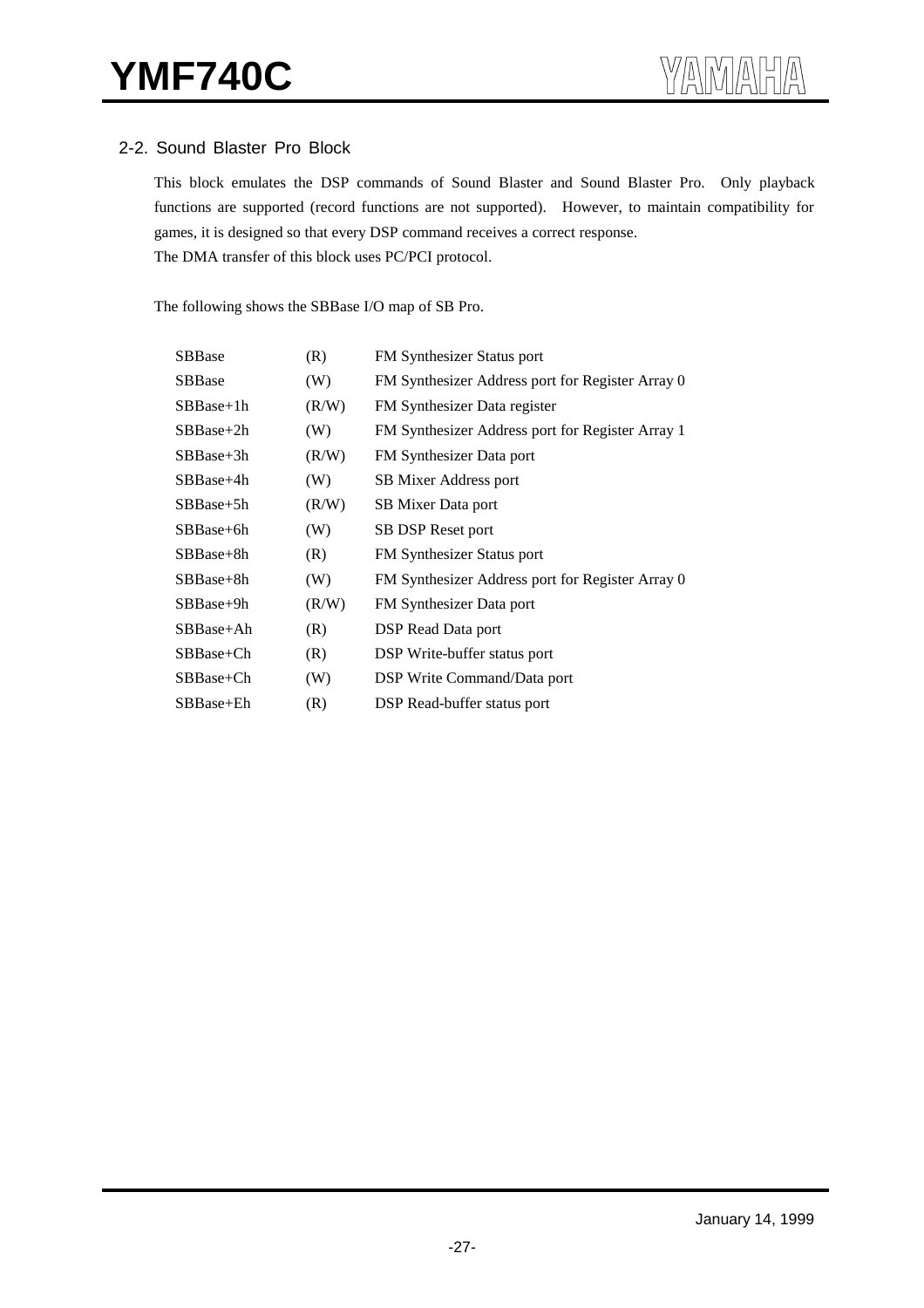#### 2-2-1. DSP Command

The following shows the list of DSP Commands that are supported by the SB Pro engine. Both SB and SB Pro commands are supported.

| <b>CMD</b>       |                     | <b>Support Function</b>                                                        |
|------------------|---------------------|--------------------------------------------------------------------------------|
| 10h              | o                   | 8bit direct mode single byte digitized sound output                            |
| 14h              | o                   | 8bit single-cycle DMA mode digitized sound output                              |
| 16h              |                     | 8bit to 2bit ADPCM single-cycle DMA mode digitized sound output                |
| 17h              |                     | 8bit to 2bit ADPCM single-cycle DMA mode digitized sound output with ref. byte |
| 1Ch              | o                   | 8bit auto-init DMA mode digitized sound output                                 |
| 1Fh              |                     | 8bit to 2bit ADPCM auto-init DMA mode digitized sound output with ref. byte    |
| $20h(*1)$        | o                   | 8bit direct mode single byte digitized sound input                             |
| $24h(*1)$        | o                   | 8bit single-cycle DMA mode digitized sound input                               |
| $2Ch(*1)$        | o                   | 8bit auto-init DMA mode digitized sound input                                  |
| 30h              | o                   | Polling mode MIDI input                                                        |
| 31h              | $\mathsf{o}$        | Interrupt mode MIDI input                                                      |
| 34h              | o                   | UART polling mode MIDI I/O                                                     |
| 35h              | o                   | UART interrupt mode MIDI I/O                                                   |
| $36h(^{*}2)$     | o                   | UART polling mode MIDI I/O with time stamping                                  |
| $37h(^{*}2)$     | o                   | UART interrupt mode MIDI I/O with time stamping                                |
| 38h              | o                   | MIDI output                                                                    |
| 40h              | o                   | Set digitized sound transfer Time Constant                                     |
| 48h              | $\mathsf{o}\xspace$ | Set DSP block transfer size                                                    |
| 74h              | $\mathsf{o}\xspace$ | 8bit to 4bit ADPCM single-cycle DMA mode digitized sound output                |
| 75h              | $\mathsf{o}\xspace$ | 8bit to 4bit ADPCM single-cycle DMA mode digitized sound output with ref. byte |
| 76h              |                     | 8bit to 3bit ADPCM single-cycle DAM mode digitized sound output                |
| 77h              |                     | 8bit to 3bit ADPCM single-cycle DMA mode digitized sound output with ref. byte |
| 7Dh              | $\mathsf{o}\xspace$ | 8bit to 4bit ADPCM auto-init DMA mode digitized sound output with ref. byte    |
| 7Fh              |                     | 8bit to 3bit ADPCM auto-init DMA mode digitized sound output with ref. byte    |
| 80h              | $\mathsf{o}\xspace$ | Pause DAC for a duration                                                       |
| 90h              | $\mathsf{o}\xspace$ | 8bit high-speed auto-init DMA mode digitized sound output                      |
| 91 <sub>h</sub>  | o                   | 8bit high-speed single-cycle DMA mode digitized sound output                   |
| $98h(*1)$        | o                   | 8bit high-speed auto-init DMA mode digitized sound input                       |
| $99h(*1)$        | o                   | 8bit high-speed single-cycle DMA mode digitized sound input                    |
| $A0h(*1)$        | o                   | Set input mode to mono                                                         |
| $A8h(*1)$        | o                   | Set input mode to stereo                                                       |
| D <sub>0</sub> h | o                   | Pause 8bit DMA mode digitized sound I/O                                        |
| $D1h(^{*}3)$     | o                   | Turn on speaker                                                                |
| $D3h(^*3)$       | o                   | Turn off speaker                                                               |
| D4h              | $\mathsf{o}\xspace$ | Continue 8bit DMA mode digitized sound I/O                                     |
| D8h              | o                   | Get speaker status                                                             |
| DAh              | o                   | Exit 8bit auto-init DMA mode digitized sound I/O                               |
| E <sub>1</sub> h | o                   | Get DSP version number                                                         |

Note:

(\*1) The SB Block responds correctly to the commands for recording and also executes the DMA transfer. 80h is always transferred.

(\*2) Only output is supported for this command.

(\*3) This command only changes Speaker Status (D8h).

Undocumented commands other than the ones listed above are also supported.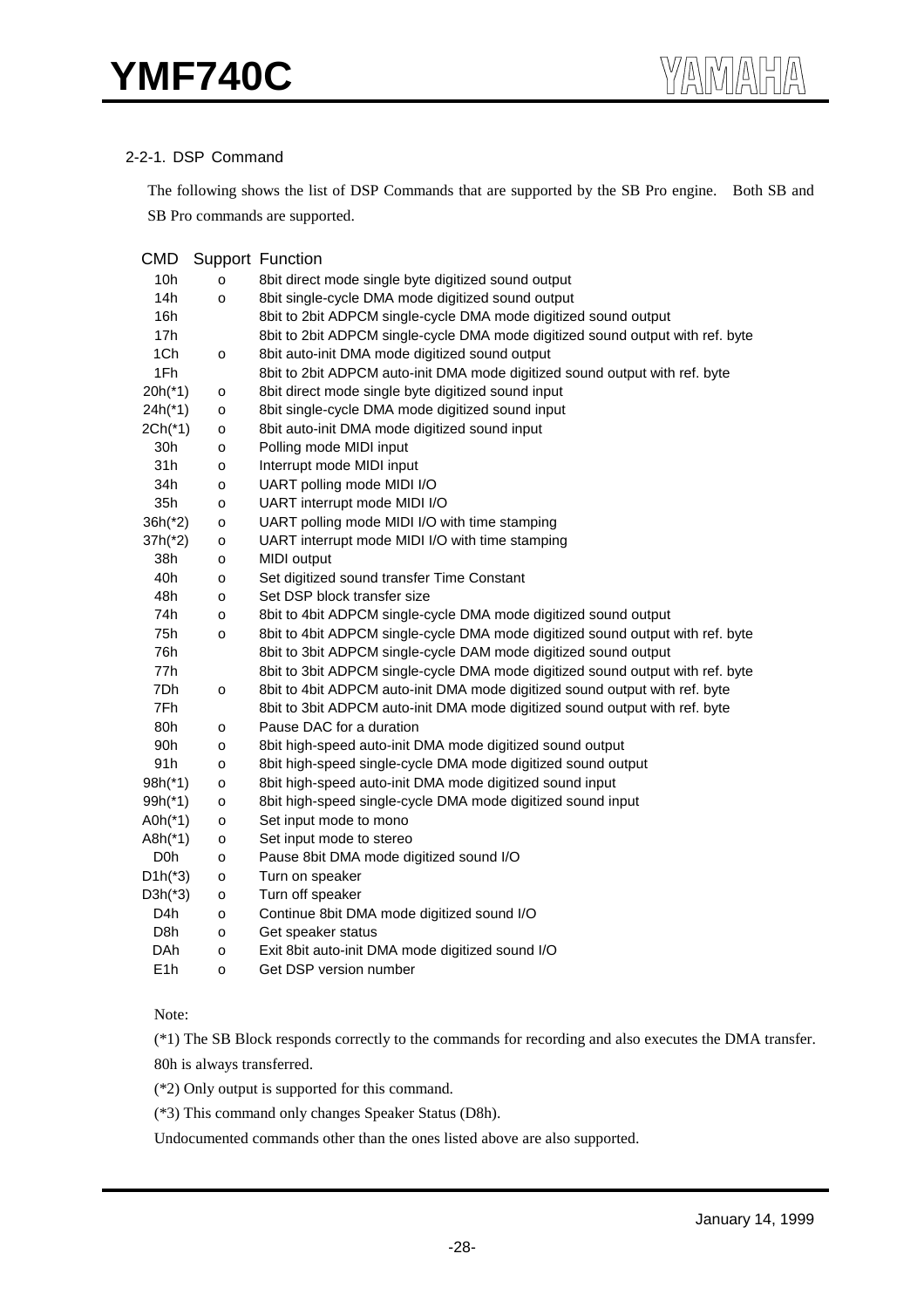#### 2-2-2. Sound Blaster Pro Mixer

| Address          | b7                           | b <sub>6</sub>           | b <sub>5</sub> | b4          | b <sub>2</sub><br>b <sub>0</sub><br>b <sub>3</sub><br>b <sub>1</sub> |                          |           | Remark       |                     |  |  |
|------------------|------------------------------|--------------------------|----------------|-------------|----------------------------------------------------------------------|--------------------------|-----------|--------------|---------------------|--|--|
| 00h              |                              |                          |                |             | Reset                                                                |                          |           |              |                     |  |  |
| 04h              |                              | Voice Volume L           |                | "1"         |                                                                      | Voice Volume R           |           | "1"          |                     |  |  |
| 0Ah              | $\qquad \qquad \blacksquare$ | $\blacksquare$           | $\blacksquare$ | "1"         | $\overline{\phantom{a}}$                                             | MIC Volume*              |           |              |                     |  |  |
| 0Ch              | -                            | $\blacksquare$           | lfilter*       | "1"         |                                                                      | Input Source*            |           | "1"          |                     |  |  |
| 0Eh              |                              | $\overline{\phantom{0}}$ | Ofilter*       | "1"         | -                                                                    | $\overline{\phantom{0}}$ | St. SW    | "1"          | <b>SB Pro Mixer</b> |  |  |
| 22h              | Master Volume L              |                          |                | "1"         |                                                                      | Master Volume R          |           | "1"          |                     |  |  |
| 26h              |                              | MIDI Volume L            |                | "1"         |                                                                      | MIDI Volume R            |           | "1"          |                     |  |  |
| 28h              |                              | CD Volume L*             |                | "1"         |                                                                      | CD Volume R*             |           | "1"          |                     |  |  |
| 2Eh              |                              | Line Volume L*           |                | "1"         |                                                                      | Line Volume R*           |           | "1"          |                     |  |  |
| F <sub>0</sub> h | <b>SBPDA</b>                 | $\overline{a}$           |                | -           | SS                                                                   | <b>SM</b>                | <b>SE</b> | <b>SBPDR</b> |                     |  |  |
| F <sub>1</sub> h |                              |                          |                | <b>SCAN</b> | <b>DATA</b>                                                          |                          |           |              | Suspend / Resume    |  |  |
| F <sub>8</sub> h |                              |                          |                |             | $\overline{\phantom{0}}$                                             |                          |           | <b>SBI</b>   | <b>IRQ Status</b>   |  |  |

The following shows the register map of the Mixer section of Sound Blaster Pro.

The registers marked with  $*$  exist, but do not function.

DS-1L does not have the circuit that corresponds to the SB Mixer. Therefore, the volume settings on the SB Mixer are converted to the DSP coefficients of DS-1L or to AC'97 register values. The conversion for each case is described below.

#### (1) SB Mixer  $\rightarrow$  DSP

The volume of master, MIDI and Voice, are applied to this case.

When the SB register is set, a 14-bit coefficient value is determined from the following conversion table and used as the DSP coefficient. The attenuation value of Master Volume, MIDI, and voice are summed together to obtain the coefficient.

These volumes cannot be controlled from PCI Audio block.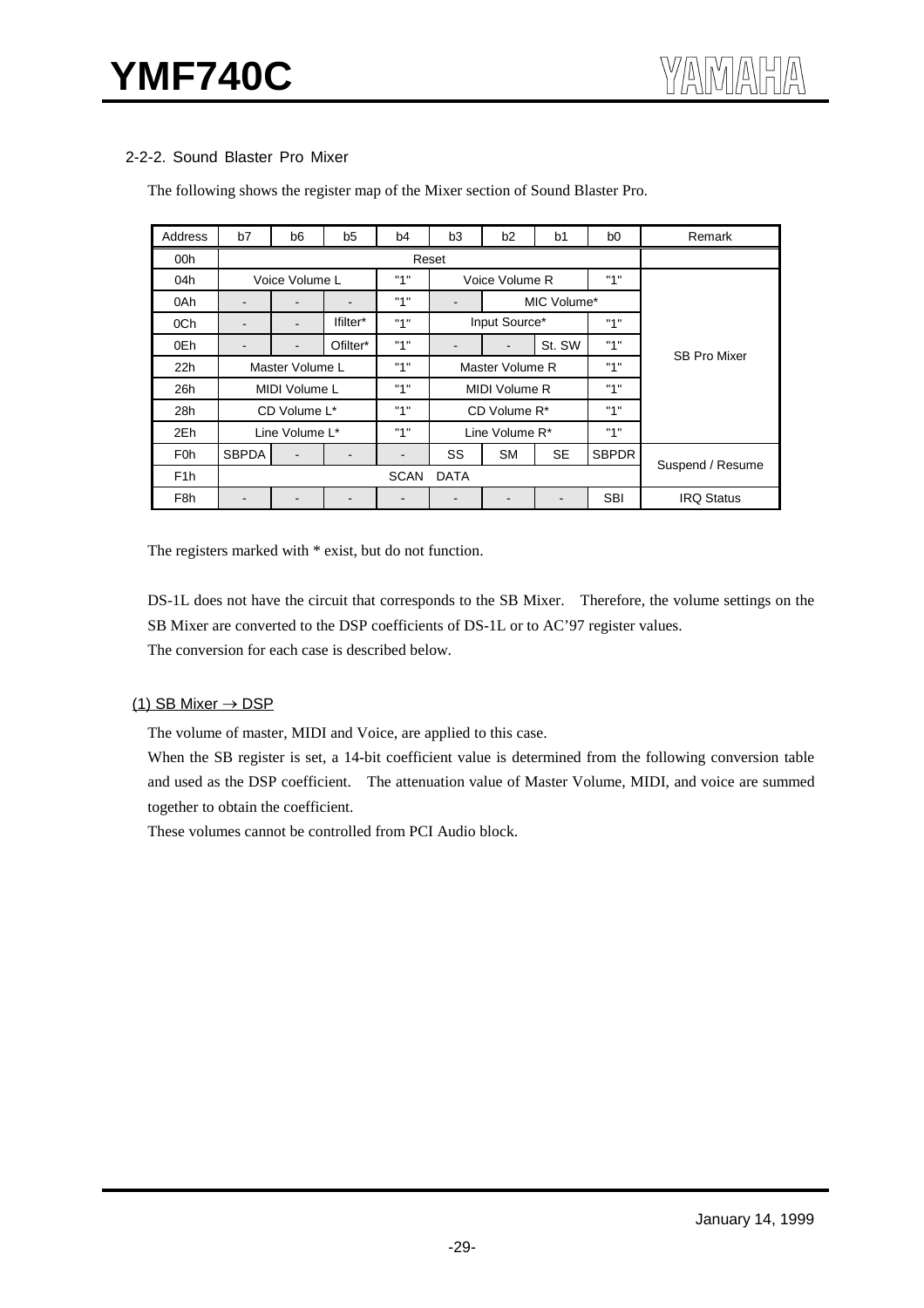#### (1) Volume for MIDI

|                   |                |       |         |                | MIDI Vol. (26h) |         |         |         |                |
|-------------------|----------------|-------|---------|----------------|-----------------|---------|---------|---------|----------------|
|                   |                | 0     | 1       | $\overline{2}$ | 3               | 4       | 5       | 6       | $\overline{7}$ |
|                   |                | mute  | mute    | mute           | mute            | mute    | mute    | mute    | mute           |
|                   | 0              | 0000h | 0000h   | 0000h          | 0000h           | 0000h   | 0000h   | 0000h   | 0000h          |
|                   | 1              | mute  | $-52dB$ | $-42dB$        | $-36dB$         | $-32dB$ | $-30dB$ | $-28dB$ | $-26dB$        |
|                   |                | 0000h | 0029h   | 0082h          | 0103h           | 019Bh   | 0206h   | 028Ch   | 0335h          |
|                   | $\overline{2}$ | mute  | $-42dB$ | $-32dB$        | $-26dB$         | $-22dB$ | $-20dB$ | $-18dB$ | $-16dB$        |
|                   |                | 0000h | 0082h   | 019Bh          | 0335h           | 0515h   | 0666h   | 080Eh   | 0A24h          |
| Master Vol. (22h) | 3              | mute  | $-36dB$ | $-26dB$        | $-20dB$         | $-16dB$ | -14dB   | $-12dB$ | $-10dB$        |
|                   |                | 0000h | 0103h   | 0335h          | 0666h           | 0A24h   | 0CC5h   | 1013h   | 143Dh          |
|                   | 4              | mute  | $-32dB$ | $-22dB$        | $-16dB$         | $-12dB$ | $-10dB$ | -8dB    | $-6dB$         |
|                   |                | 0000h | 019Bh   | 0515h          | 0A24h           | 1013h   | 143Dh   | 197Ah   | 2013h          |
|                   | 5              | mute  | $-30dB$ | $-20dB$        | $-14dB$         | $-10dB$ | -8dB    | -6dB    | -4dB           |
|                   |                | 0000h | 0206h   | 0666h          | 0CC5h           | 143Dh   | 197Ah   | 2013h   | 2861h          |
|                   |                | mute  | $-28dB$ | $-18dB$        | $-12dB$         | -8dB    | -6dB    | $-4dB$  | $-2dB$         |
|                   | 6              | 0000h | 028Ch   | 080Eh          | 1013h           | 197Ah   | 2013h   | 2861h   | 32D6h          |
|                   |                | mute  | -26dB   | $-16dB$        | -10dB           | -6dB    | -4dB    | $-2dB$  | 0dB            |
|                   | 7              | 0000h | 0335h   | 0A24h          | 143Dh           | 2013h   | 2861h   | 32D6h   | 3FFFh          |

The default is Master = 4, MIDI =  $4$  (-12dB).

#### (2) Volume for Voice

| $\overline{\phantom{a}}$ |                |          |         |         |                  |         |         |         |                |
|--------------------------|----------------|----------|---------|---------|------------------|---------|---------|---------|----------------|
|                          |                |          |         |         | Voice Vol. (04h) |         |         |         |                |
|                          |                | $\Omega$ | 1       | 2       | 3                | 4       | 5       | 6       | $\overline{7}$ |
|                          |                | mute     | mute    | mute    | mute             | mute    | mute    | mute    | mute           |
|                          | 0              | 0000h    | 0000h   | 0000h   | 0000h            | 0000h   | 0000h   | 0000h   | 0000h          |
| (22h)                    | 1              | mute     | $-56dB$ | $-46dB$ | $-40dB$          | $-36dB$ | -34dB   | $-32dB$ | $-30dB$        |
|                          |                | 0000h    | 0019h   | 0052h   | 00A3h            | 0103h   | 0146h   | 019Bh   | 0206h          |
|                          | $\overline{2}$ | mute     | $-46dB$ | $-36dB$ | $-30dB$          | $-26dB$ | $-24dB$ | $-22dB$ | $-20dB$        |
|                          |                | 0000h    | 0052h   | 0103h   | 0206h            | 0335h   | 0409h   | 0515h   | 0666Eh         |
|                          | 3              | mute     | $-40dB$ | $-30dB$ | $-24dB$          | $-20dB$ | -18dB   | $-16dB$ | $-14dB$        |
| si<br>S                  |                | 0000h    | 00A3h   | 0206h   | 0409h            | 0666h   | 080Eh   | 0A24h   | 0CC5h          |
|                          |                | mute     | $-36dB$ | $-26dB$ | $-20dB$          | $-16dB$ | -14dB   | $-12dB$ | $-10dB$        |
| Master                   | 4              | 0000h    | 0103h   | 0335h   | 0666h            | 0A24h   | 0CC5h   | 1013h   | 143Dh          |
|                          |                | mute     | $-34dB$ | $-24dB$ | $-18dB$          | $-14dB$ | $-12dB$ | $-10dB$ | -8dB           |
|                          | 5              | 0000h    | 0146h   | 0409h   | 080Eh            | 0CC5h   | 1013h   | 143Dh   | 197Ah          |
|                          |                | mute     | $-32dB$ | $-22dB$ | -16dB            | $-12dB$ | $-10dB$ | -8dB    | -6dB           |
|                          | 6              | 0000h    | 019Bh   | 0515h   | 0A24h            | 1013h   | 143Dh   | 197Ah   | 2013h          |
|                          |                | mute     | $-30dB$ | $-20dB$ | -14dB            | $-10dB$ | -8dB    | -6dB    | -4dB           |
|                          | 7              | 0000h    | 0206h   | 0666h   | 0CC5h            | 143Dh   | 187Ah   | 2013h   | 2861h          |

The default is Master = 4, Voice =  $4$  (-16dB).

#### (2) SB Mixer  $\rightarrow$  AC'97

The volume of CD, Line and MIC are applied to this case. AC'97 volume are not updated automatically when these values are changed. Thus, the SB Mixer values need to be written to the AC'97 register with the software.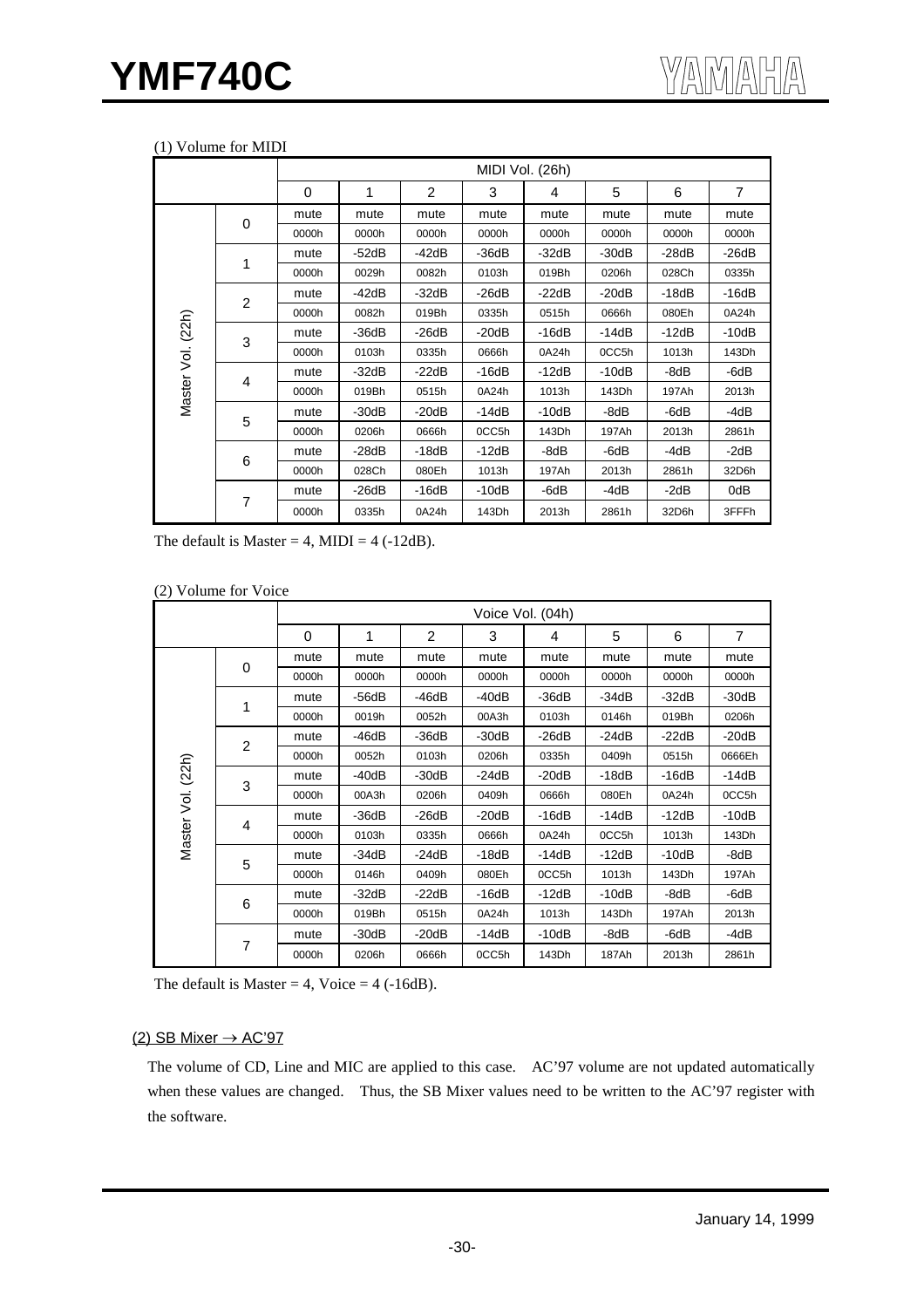#### 2-2-3. SB Suspend / Resume

The SB block can read the internal state as to support Suspend and Resume functions. The internal state is made up of 218 flip flops. To read the state, these states are shifted in order and read 8 bits at a time from the SCAN DATA register.

These registers are mapped to the SB Mixer space (see SB Mixer Register map). The registers have the following functions.

#### **F0h: Scan In/ Out Control**

Read / Write

|    | Default: 00h   |                |                          |           |                |    |                |  |  |  |  |  |  |
|----|----------------|----------------|--------------------------|-----------|----------------|----|----------------|--|--|--|--|--|--|
| b١ | b6             | b <sub>5</sub> | b <sub>4</sub>           | b3        | b <sub>2</sub> | b1 | b <sub>0</sub> |  |  |  |  |  |  |
|    | $\blacksquare$ | -              | $\overline{\phantom{0}}$ | rn.<br>ວວ | SΜ             | oг |                |  |  |  |  |  |  |

#### **b0................SBPDR: Sound Blaster Power Down Request**

This bit stops the internal state of the Sound Blaster block.

"0": Normal (default)

"1": Stop

#### **b1................SE: Scan Enable**

This bit Shifts the internal state by 1 bit. Setting a "1" followed by a "0" shifts the internal state.

#### **b2................SM: Scan Mode**

This bit sets whether to read or write the state.

"0": Write (default)

"1": Read

#### **b3................SS: Scan Select**

This bit gives permission to read or write the internal data to the SCAN DATA register.

"0": Normal operation (Do not allow read or write). (default)

"1": Allow read and write.

#### **b7................SBPDA: Sound Blaster Power Down Acknowledgement**

This bit indicates that the SB Block is ready to read or write to the internal state after setting SBPDR. This bit is read only.

"0": Read/Write not possible

"1": Read/ Write possible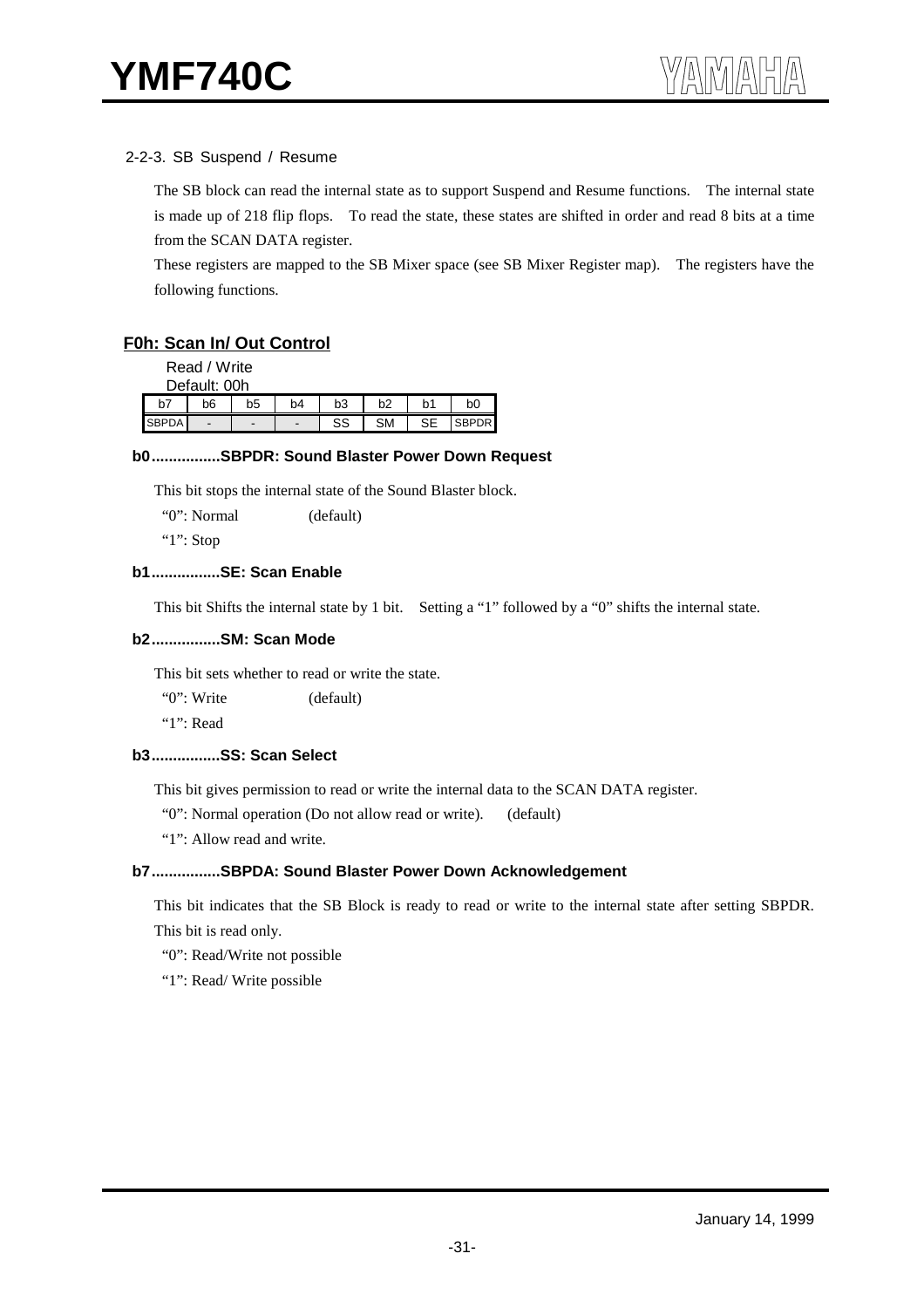## **F1h: Scan In/ Out Data**

|    | Read / Write<br>Default: 00h |    |                  |                |    |    |                |
|----|------------------------------|----|------------------|----------------|----|----|----------------|
| b7 | b6                           | b5 | b4               | b <sub>3</sub> | b2 | b1 | b <sub>0</sub> |
|    |                              |    | <b>SCAN DATA</b> |                |    |    |                |

#### **b[7:0] ..........SCAN DATA**

This is the data port for reading and writing the internal state.

#### **F8h: Interrupt Flag Register**

Read Only

|    | Default: 00h                 |                |                |                              |    |    |     |
|----|------------------------------|----------------|----------------|------------------------------|----|----|-----|
| b7 | b6                           | b <sub>5</sub> | b <sub>4</sub> | b <sub>3</sub>               | b2 | b1 | bC  |
| -  | $\qquad \qquad \blacksquare$ | -              | -              | $\qquad \qquad \blacksquare$ | -  | -  | CD. |

#### **b0................SBI: SB Interrupt Flag**

This bit indicates that the SB DSP occurs the interrupt. This bit is read only. Thus, read the SB DSP read port to clearing the interrupt and this bit. Then, the value of the read port is invalid.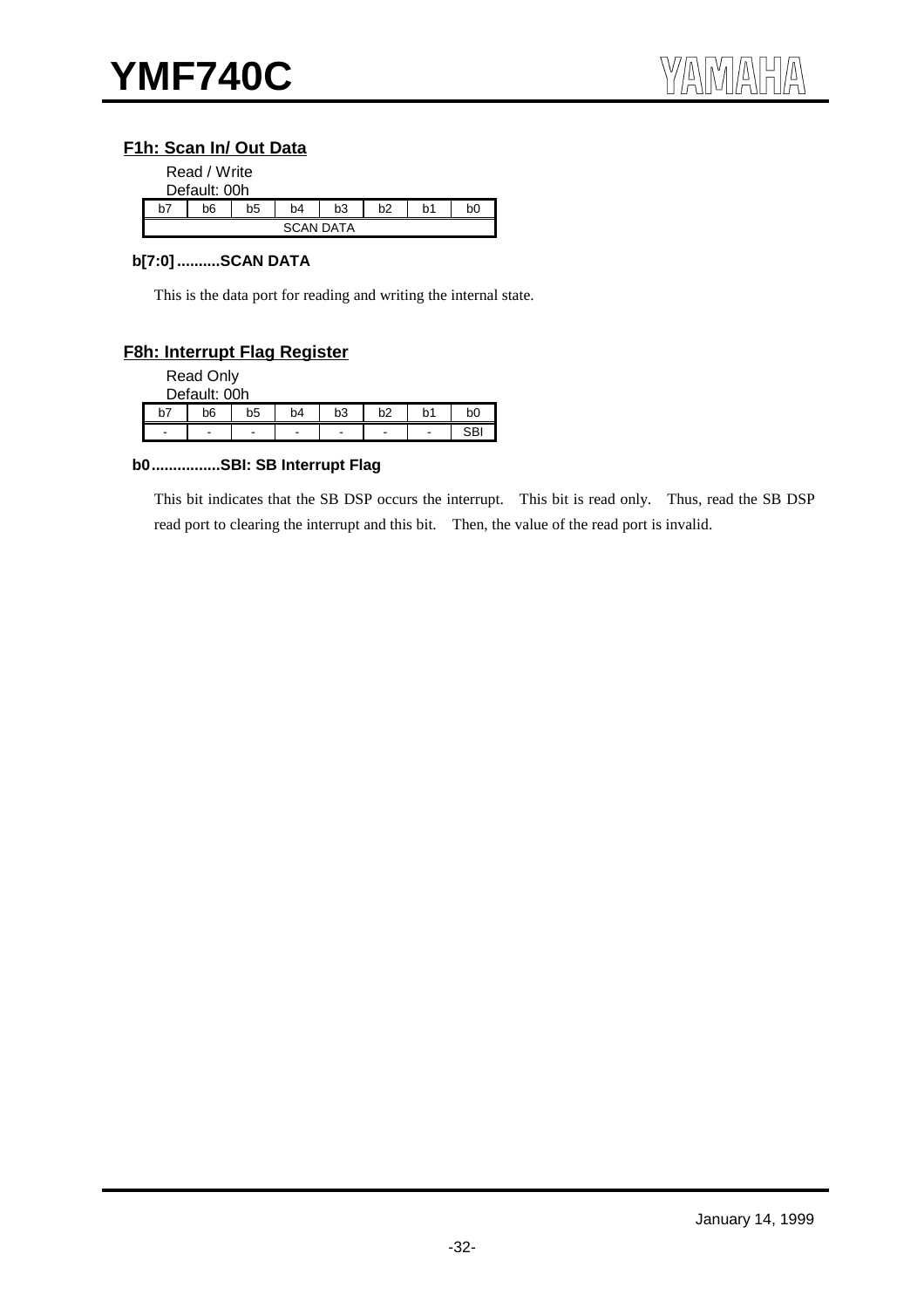# 2-3. MPU401

This block is for transmitting and receiving MIDI data. It is compatible with UART mode of "MPU401". Full duplex operation is possible using the 16-byte FIFO for each direction, transmitting and receiving.

The following shows the MPUBase I/O map for MPU401.

| <b>MPUBase</b> | (R/W) | <b>MIDI</b> Data port |
|----------------|-------|-----------------------|
| $MPUBase + 1h$ | (R)   | Status Register port  |
| $MPUBase + 1h$ | (W)   | Command Register port |

| port      | D7   | D <sub>6</sub> | D <sub>5</sub> | D <sub>4</sub> | D <sub>3</sub> | D <sub>2</sub> | D <sub>1</sub>           | D <sub>0</sub>           |  |  |  |
|-----------|------|----------------|----------------|----------------|----------------|----------------|--------------------------|--------------------------|--|--|--|
| $+0h$     |      | Data           |                |                |                |                |                          |                          |  |  |  |
| $+1h$ (W) |      | Command        |                |                |                |                |                          |                          |  |  |  |
| $+1h(R)$  | /DSR | /DRR           | $\blacksquare$ | $\blacksquare$ | $\,$           | $\blacksquare$ | $\overline{\phantom{a}}$ | $\overline{\phantom{0}}$ |  |  |  |

## 2-4. Joystick

JSBase (R/W)

| port  | D7   | D6   | D <sub>5</sub> | D4   | D3          | D2          | D1          | D <sub>0</sub> |
|-------|------|------|----------------|------|-------------|-------------|-------------|----------------|
| $+0h$ | JBB2 | JBB1 | JAB2           | JAB1 | <b>JBCY</b> | <b>JBCX</b> | <b>JACY</b> | <b>JACX</b>    |

| JACX | Joystick A, Coordinate X |
|------|--------------------------|
| JACY | Joystick A, Coordinate Y |
| JBCX | Joystick B, Coordinate X |
| JBCY | Joystick B, Coordinate Y |
| JAB1 | Joystick A, Button 1     |
| JAB2 | Joystick A, Button 2     |
| JBB1 | Joystick B, Button 1     |
| JBB2 | Joystick B, Button 2     |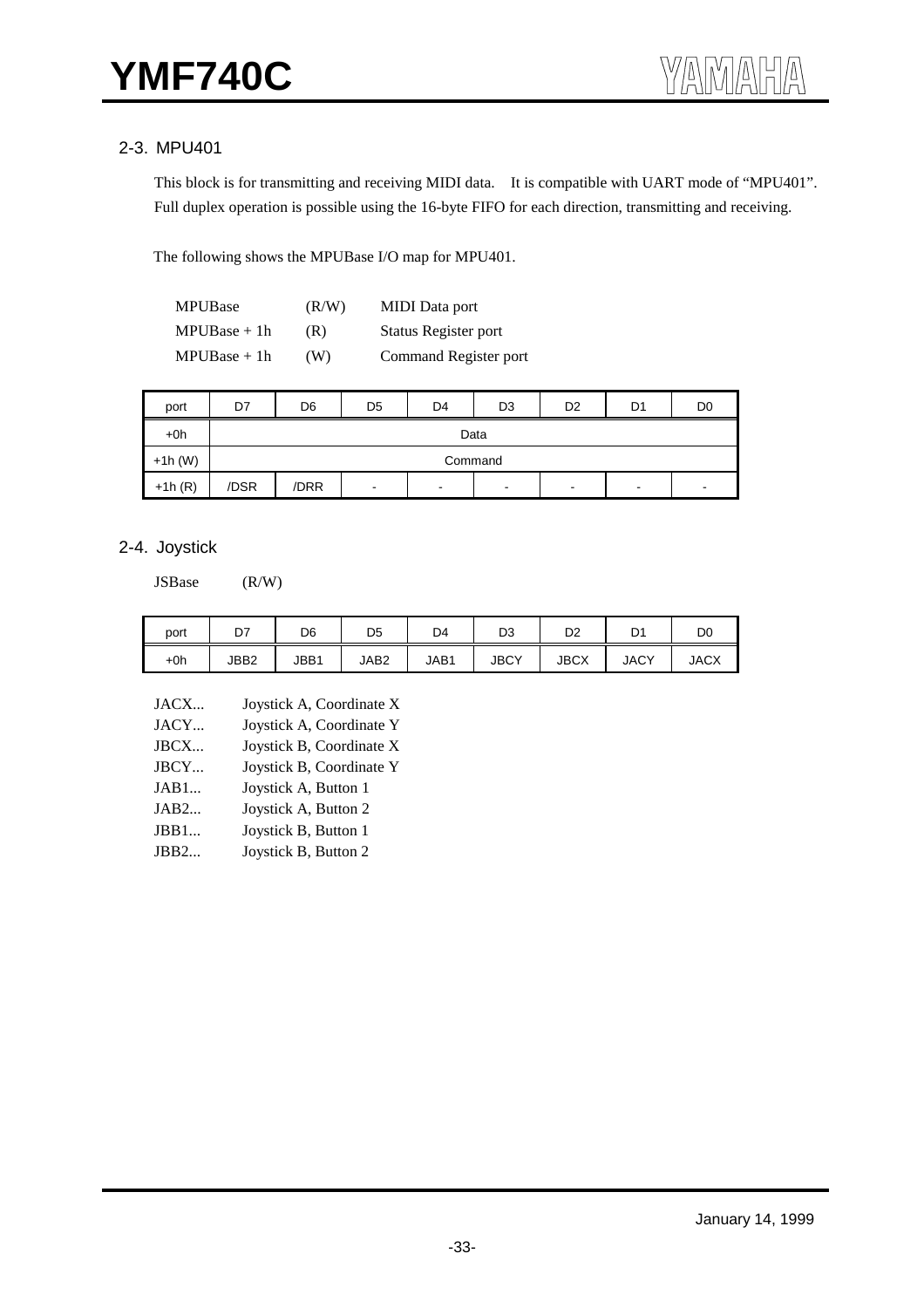# 3. DMA Emulation Protocol

The former synthesizer LSI for the ISA bus such as the Sound Blaster used the DMA controller (8237: ISA DMAC) on the system to transfer the sound data from/to the host.

For DS-1L, however, ISA DMAC must be used to transfer the sound data to the Sound Blaster Pro Block of the Legacy Audio Block.

Because signals to connect to the ISA DMAC are generally not available on the PCI bus, there is a way, that is PC/PCI, proposed from the industry to emulate the ISA DMAC on the PCI bus.

DS-1L supports the protocol for transferring SB Pro sound data on the PCI bus.

#### 3-1. PC/PCI

DS-1L provides two signals, PCREQ# and PCGNT# to realize the PC/PCI. The format of the signals is shown below. DS-1L asserts PCREQ# and sets PCREQ# to "HIGH" using the PCICLK corresponding to the DMA channel it is going to use.

In addition, DS-1L determines whether the next PCI I/O cycle is its own from the channel information that is encoded in PCGNT#.



PCGNT# is encoded as follows.

|      | GNT# Encoding |                  |                  |  |  |  |  |
|------|---------------|------------------|------------------|--|--|--|--|
| bit2 | bit1          | bit <sub>0</sub> | <b>GNT# Bits</b> |  |  |  |  |
|      |               | 0                | DMA Channel 0    |  |  |  |  |
| 0    |               | 1                | DMA Channel 1    |  |  |  |  |
|      |               | 0                | DMA Channel 2    |  |  |  |  |
| 0    |               | 1                | DMA Channel 3    |  |  |  |  |
| 1    |               | 0                | Reserved         |  |  |  |  |
| 1    |               | 1                | DMA Channel 5    |  |  |  |  |
|      |               |                  | DMA Channel 6    |  |  |  |  |
|      |               |                  | DMA Channel 7    |  |  |  |  |

DS-1L supports only 8-bit DMA channels (DMA Channel 0-3). It also only supports Single DMA transfer.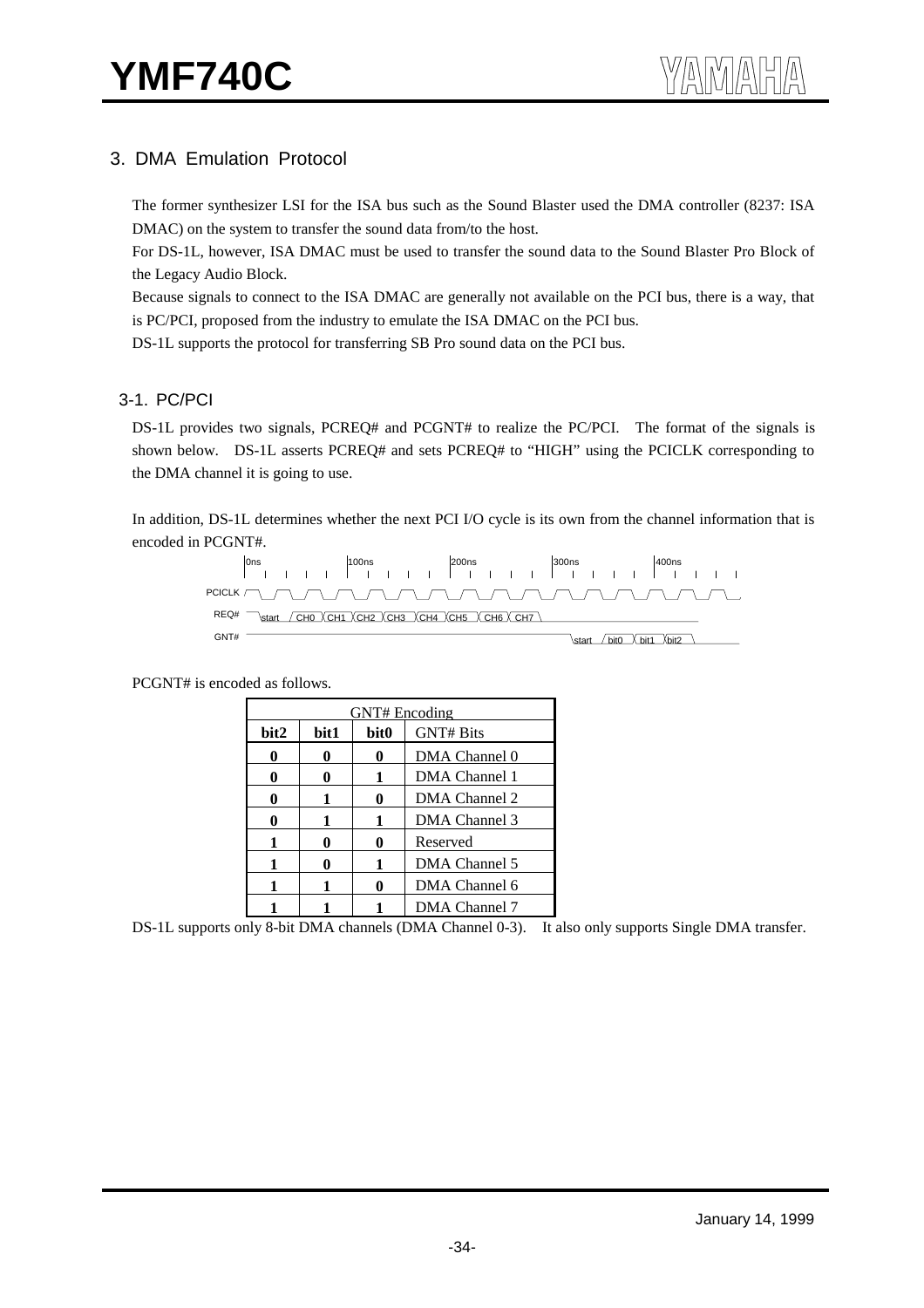# 4. Interrupt Routing

DS-1L supports two types of interrupts, interrupt signal on the PCI bus (INTA#) and interrupt signal on the ISA bus (IRQ[5,7,9,10,11]).

The IRQs on DS-1L are routed as shown below.



PCI Audio can only use INTA#, but the Sound Blaster Pro and MPU401 blocks of the Legacy Audio Block can use any of the two protocols.

The protocol can be switched using 42-43h (Legacy Audio Control Register) of the PCI Configuration Register.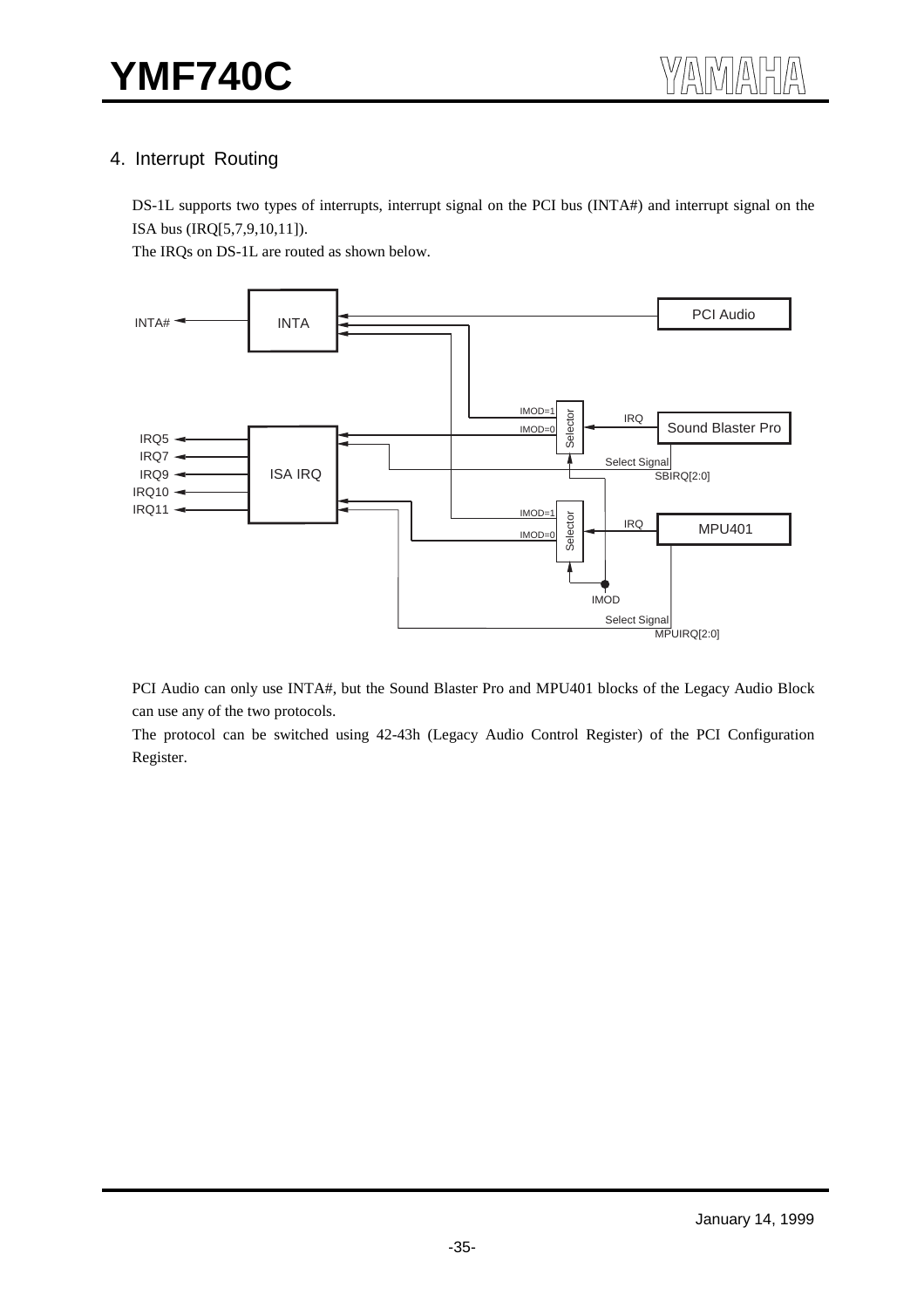# 5. Hardware Volume Control

The hardware volume control determines the AC'97 master volume without using any software control using the external circuit listed below.

Two pins, VOLUP# for increasing the volume and VOLDW# for decreasing the volume, are used.



DS-1L provides a shadow register for the AC'97 master volume. When the software accesses the AC'97 Master Volume, it is always reflected in the shadow register.

The value of the shadow register is incremented by 1.5dB on the rising edge of the signal input to the VOLUP# pin. If it is already set to the maximum value, it does not change. The value set in the shadow register automatically updates the AC'97 master volume register through the AC-Link.

The value of the shadow register is decremented by 1.5dB on the rising edge of the signal input to the VOLDW# pin. If it is already set to the minimum value, it does not change. The value set in the shadow register automatically updates the AC'97 master volume register through the AC-Link.

Also, when both VOLUP#, VOLDW# pins are at LOW level, the MUTE bit of the shadow address is enabled and the Master Volume Mute bit of the AC'97 register is automatically set through the AC-Link. When a rising edge is detected on either VOLUP# or VOLDW#, the MUTE bit is reset through the AC-Link. The Master Volume is set to the value before the Mute.

If the AC-Link is BUSY (when controlling the register from the AC'97 Control Register), the value in the shadow register is set to AC'97 on the next frame. The AC'97 Control Register is set to BUSY in this case. When the master volume changes or is muted due to VOLUP#, VOLDW#, an interrupt is generated at the host.

The interrupt is used to notify the driver that the Master Volume has been changed from the outside.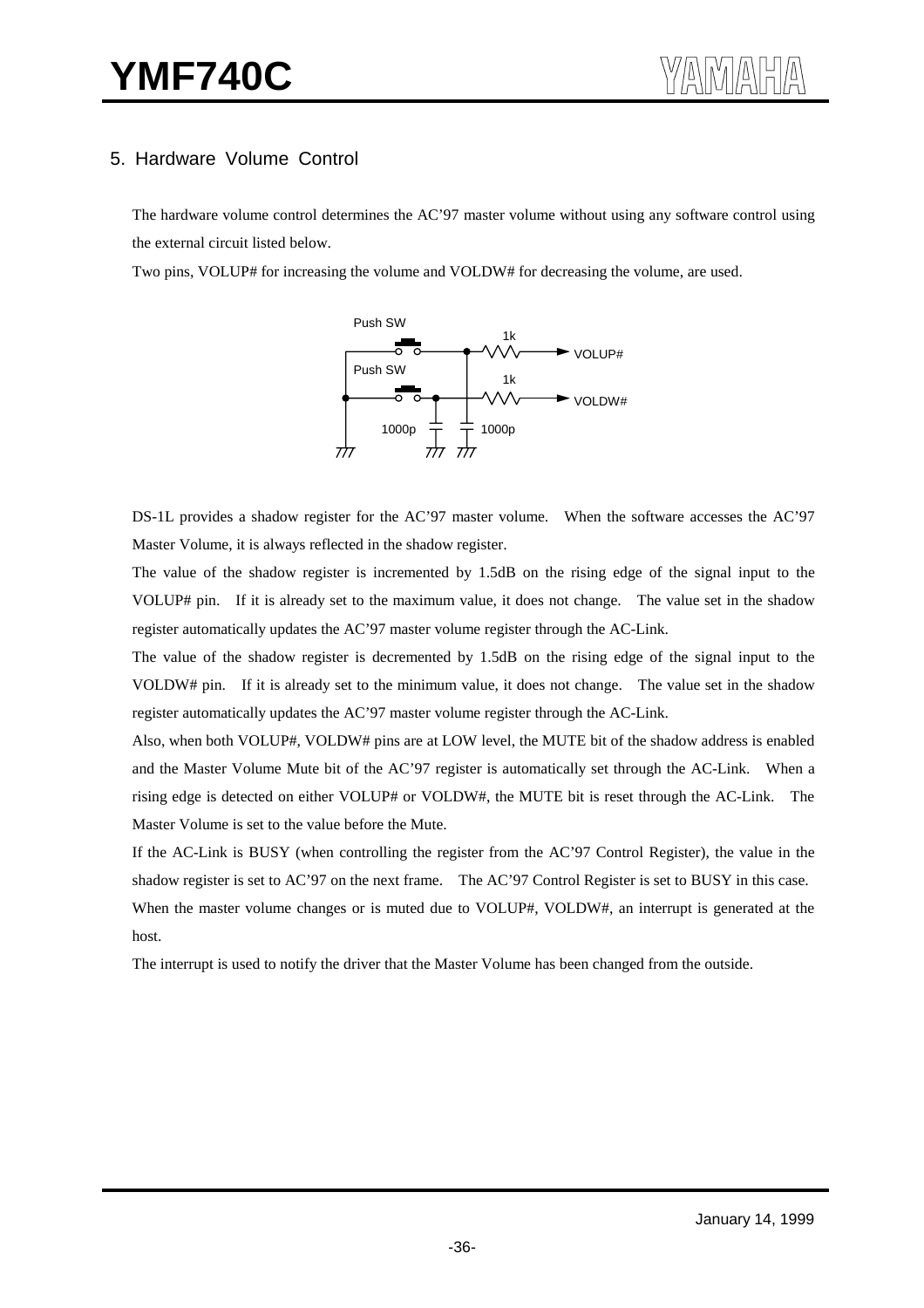# **ELECTRICAL CHARACTERISTICS**

# 1. Absolute Maximum Ratings

| Item                                 | Symbol        | Min.     | Max.          | Unit        |
|--------------------------------------|---------------|----------|---------------|-------------|
| Power Supply Voltage 1 (PVDD, VDD5)  | $\rm V_{DD5}$ | $-0.5$   | 7.0           | V           |
| Power Supply Voltage 2 (VDD3, LVDD)  | $\rm V_{DD3}$ | $-0.3$   | 4.6           | V           |
| Input Voltage 1 (PVDD, VDD5)         | $\rm V_{IN5}$ | $-0.5$   | $V_{DD5}+0.5$ | V           |
| Input Voltage 2 (VDD3, LVDD)         | $\rm V_{IN3}$ | $-0.3$   | $V_{DD3}+0.3$ | v           |
| <b>Operating Ambient Temperature</b> | $T_{OP}$      | $\Omega$ | 70            | $^{\circ}C$ |
| <b>Storage Temperature</b>           | $T_{STG}$     | $-50$    | 125           | $\circ$ C   |

Note : PVSS=LVSS=VSS=0[V]

# 2. Recommended Operating Conditions

| Item                                 | Symbol             | Min. | Typ. | Max. | Unit |
|--------------------------------------|--------------------|------|------|------|------|
| Power Supply Voltage 1 (PVDD, VDD5)  | $\rm V_{DD5}$      | 4.75 | 5.00 | 5.25 |      |
| Power Supply Voltage 2 (VDD3, LVDD)  | $\rm V_{DD3}$      | 3.00 | 3.30 | 3.60 |      |
| <b>Operating Ambient Temperature</b> | <u>т п</u><br>I OP |      | 25   | 70   |      |

Note : PVSS=LVSS=VSS=0[V]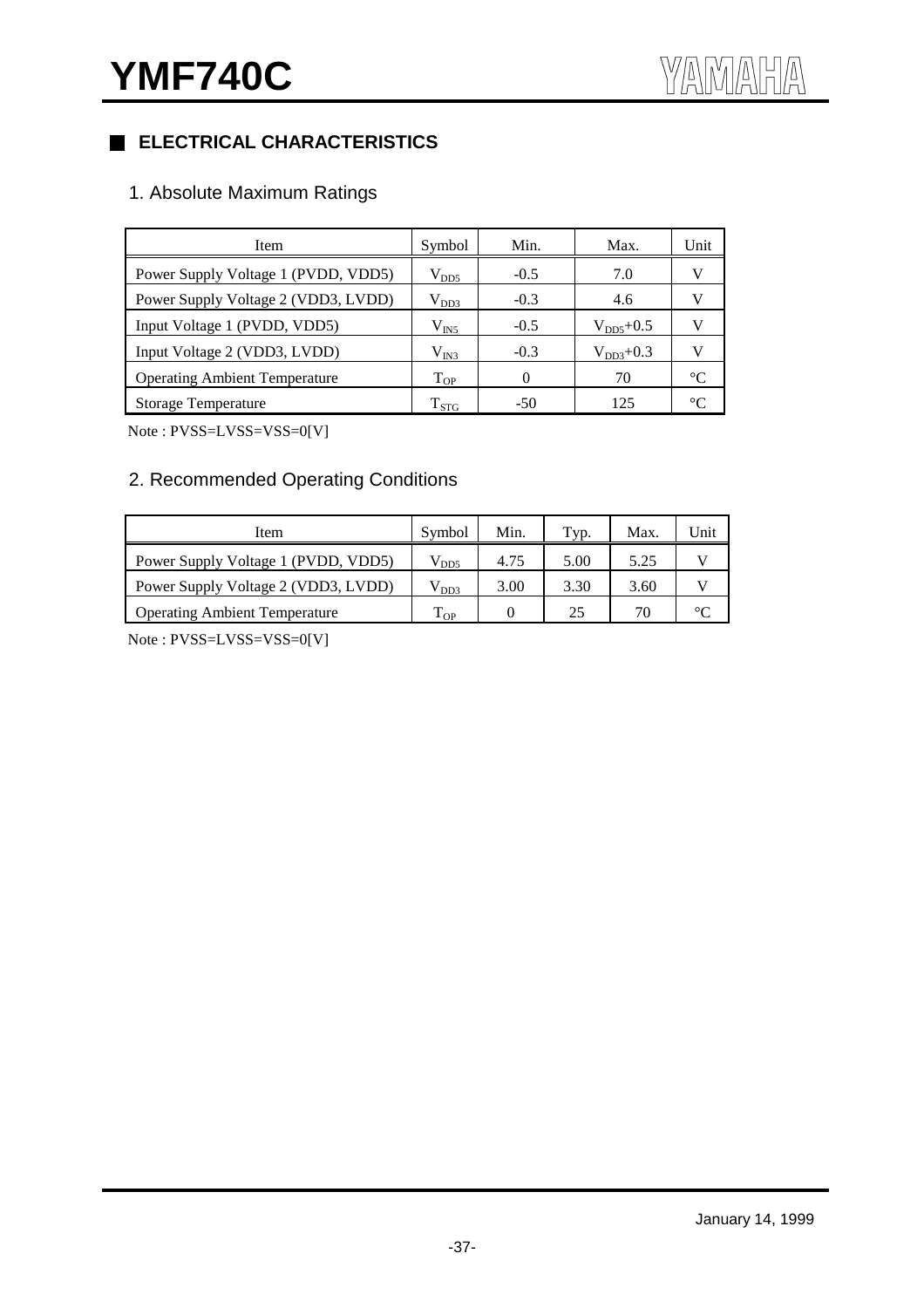# 3. DC Characteristics

| Item                          | Symbol                                | Condition                 | Min.                | Typ. | Max.            | Unit         |
|-------------------------------|---------------------------------------|---------------------------|---------------------|------|-----------------|--------------|
| High Level Input Voltage 1    | $V_{HH}$                              | $*1$                      | 2.2                 |      | $V_{DD5} + 0.5$ | $\mathbf V$  |
| Low Level Input Voltage 1     | $V_{IL1}$                             | $*1$                      | $-0.5$              |      | 0.8             | $\mathbf V$  |
| High Level Input Voltage 2    | $V_{III2}$                            | $*2$                      | 2.2                 |      | $V_{DD5} + 0.5$ | $\mathbf V$  |
| Low Level Input Voltage 2     | $V_{IL2}$                             | $*2$                      | $-0.5$              |      | 0.6             | $\mathbf V$  |
| High Level Input Voltage 3    | $V_{IH3}$                             | $*3$                      | 2.2                 |      |                 | $\mathbf{V}$ |
| Low Level Input Voltage 3     | $V_{II,3}$                            | $*3$                      |                     |      | 0.8             | $\mathbf V$  |
| High Level Input Voltage 4    | $\rm V_{\rm I\!H\!A}$                 | $*4$                      | 0.7V <sub>DD5</sub> |      |                 | $\mathbf V$  |
| Low Level Input Voltage 4     | $\rm V_{\underline{II}\underline{A}}$ | $*4$                      |                     |      | $0.2V_{DD5}$    | V            |
| <b>Input Leakage Current</b>  | $I_{IL}$                              | $0 < V_{IN} < V_{DD5}$    | $-10$               |      | 10              | $\mu A$      |
| High Level Output Voltage 1   | $V_{OH1}$                             | *5, $I_{OH1} = -1mA$      | 2.4                 |      |                 | $\mathbf V$  |
| Low Level Output Voltage 1    | $V_{OL1}$                             | *5, $I_{OL1} = 3mA$       |                     |      | 0.55            | $\mathbf V$  |
| High Level Output Voltage 2   | $V_{OH2}$                             | * $6, I_{OH2} = -2mA$     | 2.4                 |      |                 | $\mathbf V$  |
| Low Level Output Voltage 2    | $V_{OL2}$                             | *6, $I_{OL2} = 6mA$       |                     |      | 0.55            | $\mathbf V$  |
| High Level Output Voltage 3   | V <sub>OH3</sub>                      | $*7$ , $I_{OH3} = -4mA$   | 2.4                 |      |                 | $\mathbf V$  |
| Low Level Output Voltage 3    | $V_{OL3}$                             | $*7$ , $I_{OL3} = 12mA$   |                     |      | 0.55            | $\mathbf V$  |
| High Level Output Voltage 4   | $V_{OH4}$                             | *8, $I_{OH4} = -80 \mu A$ | $VDD5$ -1.0         |      |                 | $\mathbf V$  |
| Low Level Output Voltage 4    | $V_{OLA$                              | *8, $I_{OL4} = 2mA$       |                     |      | 0.4             | $\mathbf V$  |
| Input Pin Capacitance         | $C_{I\underline{N}}$                  |                           | 5                   |      | 15              | pF           |
| Clock Pin Capacitance         | $C_{CLK}$                             |                           | 5                   |      | 15              | pF           |
| <b>IDSEL Pin Capacitance</b>  | $C_{\text{IDSEL}}$                    |                           | 5                   |      | 15              | pF           |
| <b>Output Leakage Current</b> | $I_{OL}$                              |                           | $-10$               |      | 10              | μA           |
| Power Supply Current 1        |                                       | PVDD+VDD5                 |                     |      | 60              | mA           |
| (Normal Operation)            |                                       | VDD3                      |                     |      | 145             | $\rm mA$     |
| Power Supply Current 2        |                                       | *9, PVDD+VDD5             |                     | 0.5  | $\overline{2}$  | mA           |
| (Power Save)                  |                                       | *9, VDD3                  |                     | 6    | 10              | mA           |

Note : Top =  $0\neg 70^{\circ}$ C, PVDD=5.0±0.25[V], VDD5=5.0±0.25[V], VDD3=3.3±0.3[V], LVDD=3.3±0.3[V], C<sub>L</sub>=50 pF

\*1: Applicable to all PCI Iuput/Output pins and Iunput pins except PCICLK and RST# pin.

\*2: Applicable to RST# pin.

- \*3: Applicable to CBCLK, CSDI, GP[7:4], RXD and TEST[7:0]# pins.
- \*4: Applicable to XI24 pin.
- \*5: Applicable to AD[31:0], C/BE[3:0]#, PAR, REQ#, PCREQ#, SERIRQ# and TXD pins.
- \*6: Applicable to FRAME#, IRDY#, TRDY#, STOP#, DEVSEL#, PERR#, SERR#, CRST#, CSYNC and CSDO pins.
- \*7: Applicable to IRQ5, IRQ7, IRQ9, IRQ10, IRQ11 and INTA# pins.
- \*8: Applicable to CMCLK and XO24 pins.
- \*9: DS-1L Power Control Register, DMC=DPLL0=DPLL1=PSN=PSL0=PSL1="1", PCICLK (33MHz) is stopped.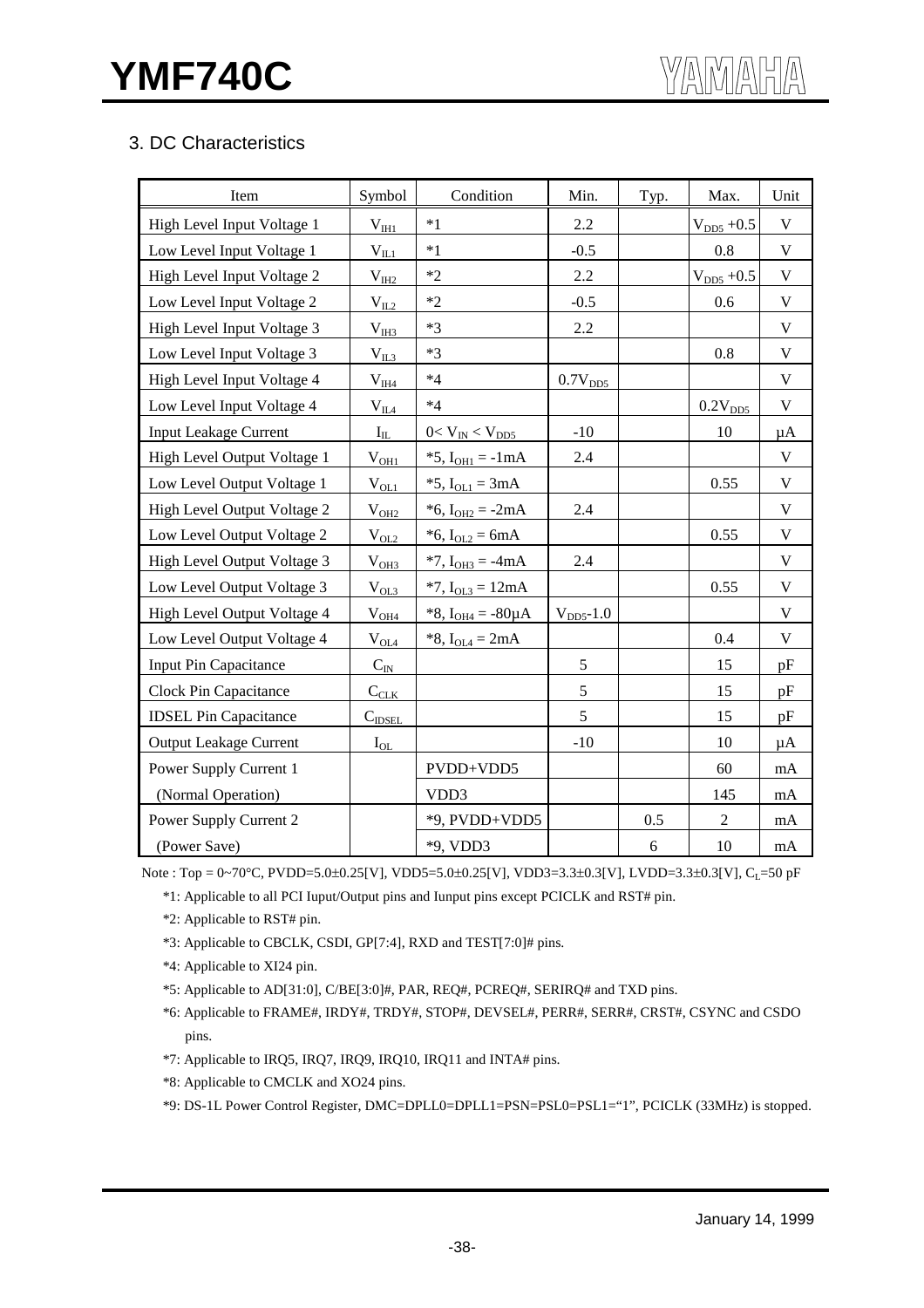# 4. AC Characteristics

#### 4-1. Master Clock (Fig.1)

| Item            | Symbol         | Min. | Typ.                     | Max.                     | Jnit <sup>-</sup> |
|-----------------|----------------|------|--------------------------|--------------------------|-------------------|
| XI24 Cycle Time | <b>L</b> XICYC | -    | 40.69                    | $\overline{\phantom{0}}$ | ns                |
| XI24 High Time  | <b>LXIHIGH</b> | 16   | $\overline{\phantom{a}}$ | 24                       | ns                |
| XI24 Low Time   | <b>LXILOW</b>  | 16   | $\overline{\phantom{a}}$ | 24                       | ns                |

Note : Top = 0-70°C, PVDD=5.0±0.25 V, VDD5=5.0±0.25 V, VDD3=3.3±0.3 V, LVDD=3.3±0.3 V



#### Fig.1: XI24 Master Clock timing

#### 4-2. Reset (Fig.2)

| Item                                 | Symbol         | Min. | VD. | Max. | ' Jnit |
|--------------------------------------|----------------|------|-----|------|--------|
| Reset Active Time after Power Stable | <b>L</b> RST   |      | -   | -    | ms     |
| Power Stable to Reset Rising Edge    | <b>LRSTOFF</b> | 10   | -   | -    | ms     |
| <b>Reset Slew Rate</b>               |                | 50   |     |      | mV/ns  |

Note : Top = 0-70°C, PVDD=5.0±0.25 V, VDD5=5.0±0.25 V, VDD3=3.3±0.3 V, LVDD=3.3±0.3 V, C<sub>L</sub>=50 pF



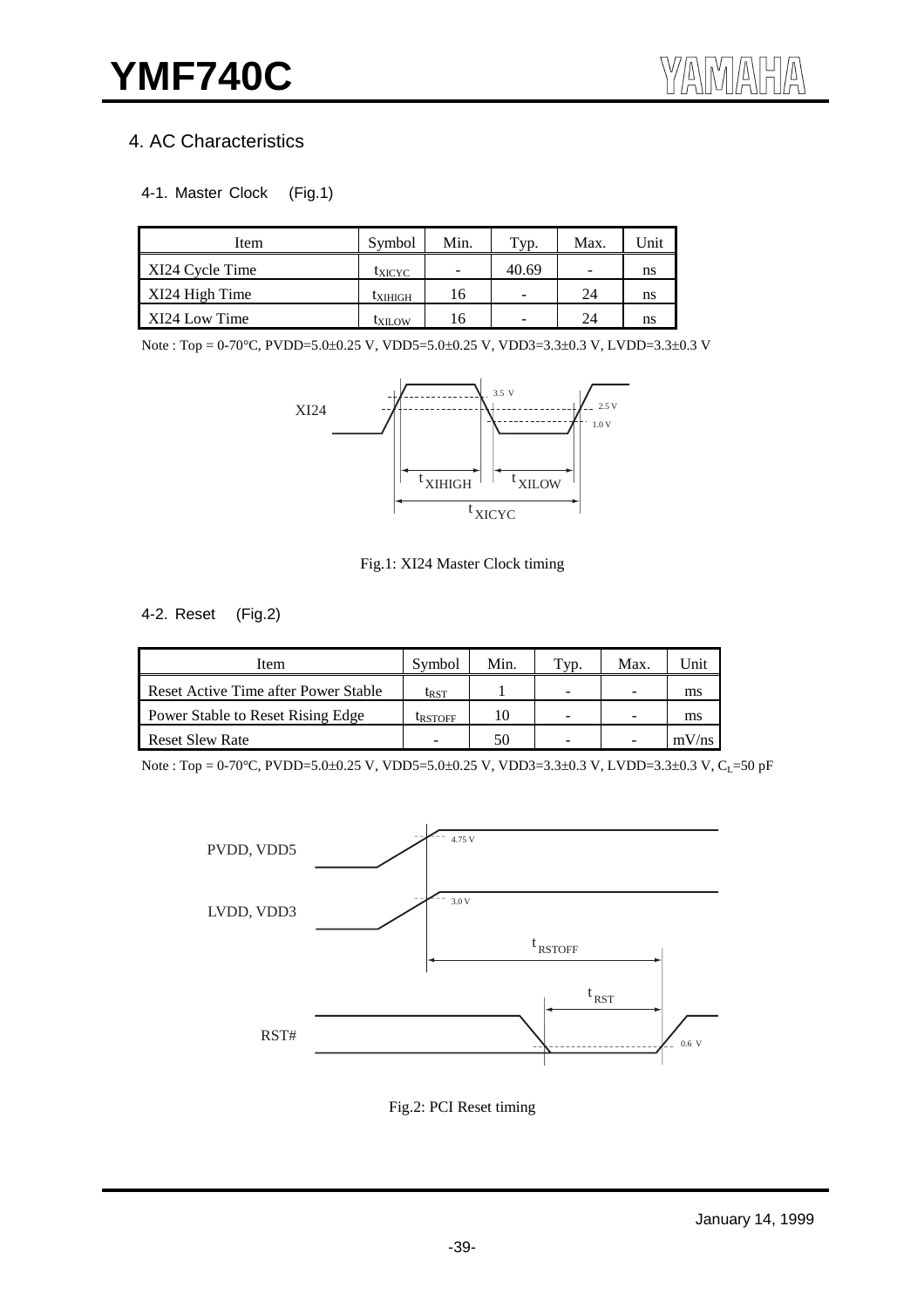#### 4-3. PCI Interface (Fig.3, 4)

| Item                         | Symbol                 | Condition            | Min.     | Typ. | Max. | Unit          |
|------------------------------|------------------------|----------------------|----------|------|------|---------------|
| <b>PCICLK Cycle Time</b>     | $t_{PCYC}$             |                      | 30       |      |      | <sub>ns</sub> |
| PCICLK High Time             | $t_{PHIGH}$            |                      | 11       |      |      | ns            |
| <b>PCICLK Low Time</b>       | t <sub>PLOW</sub>      |                      | 11       |      |      | <sub>ns</sub> |
| <b>PCICLK Slew Rate</b>      |                        |                      |          |      | 4    | V/ns          |
| PCICLK to Signal Valid Delay | $t_{\text{PVAL}}$      | (Bused signal)       | 2        |      | 11   | <sub>ns</sub> |
|                              | $t_{\text{PVAL(PTP)}}$ | (Point to Point)     | 2        |      | 12   | ns            |
| Float to Active Delay        | $t_{PON}$              |                      | 2        |      |      | <sub>ns</sub> |
| <b>Active to Float Delay</b> | $t_{POFF}$             |                      |          |      | 28   | ns            |
| Input Setup Time to PCICLK   | $t_{PSU}$              | (Bused signal)       | 7        |      |      | <sub>ns</sub> |
|                              | $t_{\text{PSU(PTP)}}$  | *10 (Point to Point) | 10       |      |      | ns            |
|                              |                        | *11 (Point to Point) | 12       |      |      | <sub>ns</sub> |
| Input Hold Time for PCICLK   | $t_{PH}$               |                      | $\Omega$ |      |      | ns            |

Note : Top = 0-70°C, PVDD=5.0±0.25 V, VDD5=5.0±0.25 V, VDD3=3.3±0.3 V, LVDD=3.3±0.3 V, CL=50 pF

\*10: This characteristic is applicable to REQ# and PCREQ# signal.

\*11: This characteristic is applicable to GNT# and PCGNT# signal.







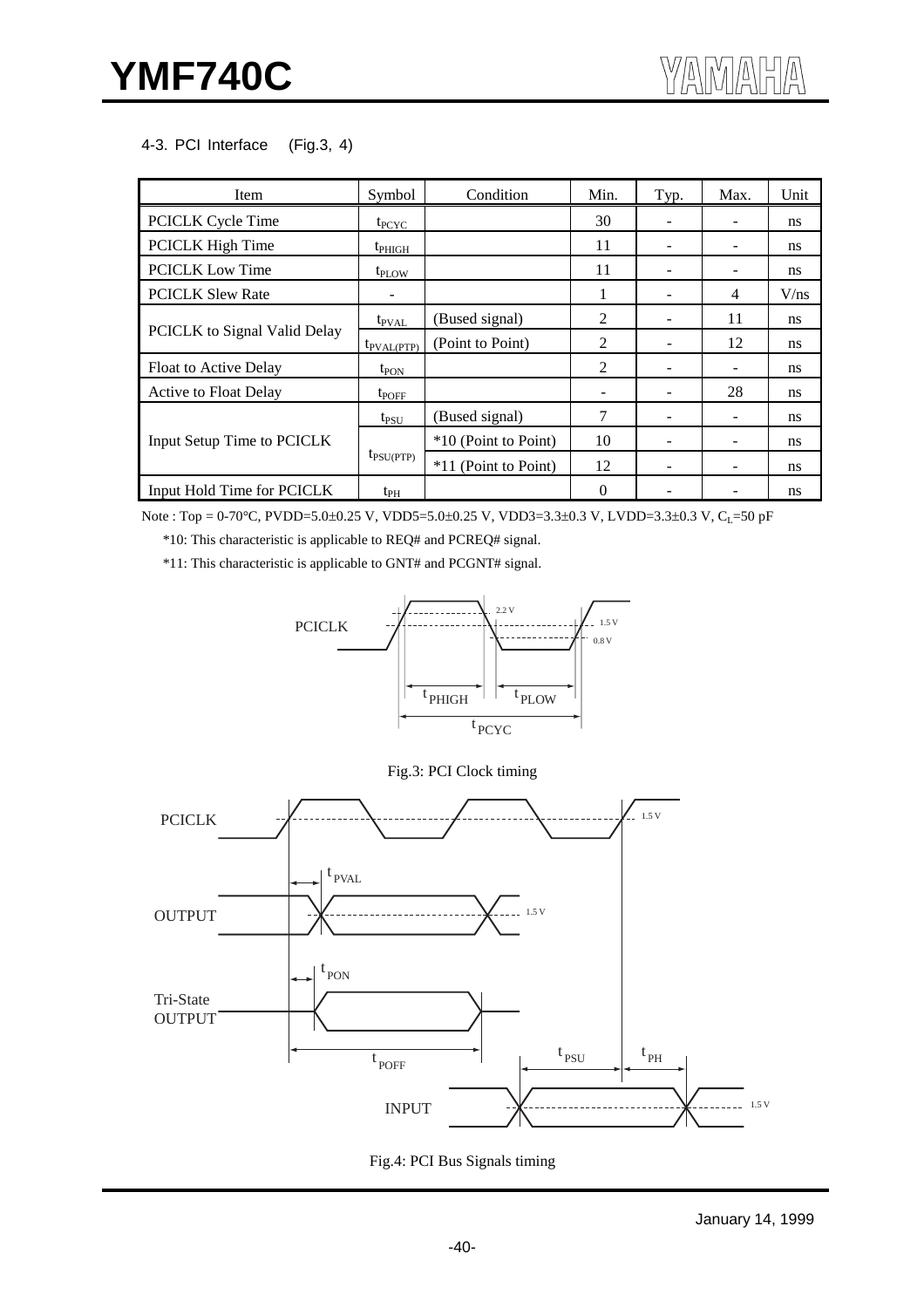#### 4-4. AC'97 Master Clock (Fig.5)

| Item                      | Symbol             | Min. | Typ.  | Max. | Unit |
|---------------------------|--------------------|------|-------|------|------|
| <b>CMCLK Cycle Time</b>   | t <sub>CMCYC</sub> |      | 40.69 |      | ns   |
| <b>CMCLK</b> High Time    | <b>L</b> CMHIGH    |      |       |      | ns   |
| <b>CMCLK Low Time</b>     | <b>I</b> CMLOW     | 8    |       |      | ns   |
| <b>CMCLK Rising Time</b>  | $I_{CMR}$          |      | 4.6   |      | ns   |
| <b>CMCLK Falling Time</b> | $\iota_{\rm CMF}$  |      | 2.1   |      | ns   |

Note : Top = 0-70°C, PVDD=5.0±0.25 V, VDD5=5.0±0.25 V, VDD3=3.3±0.3 V, LVDD=3.3±0.3 V, C<sub>L</sub>=50 pF



Fig.5: Master Clock timing for AC'97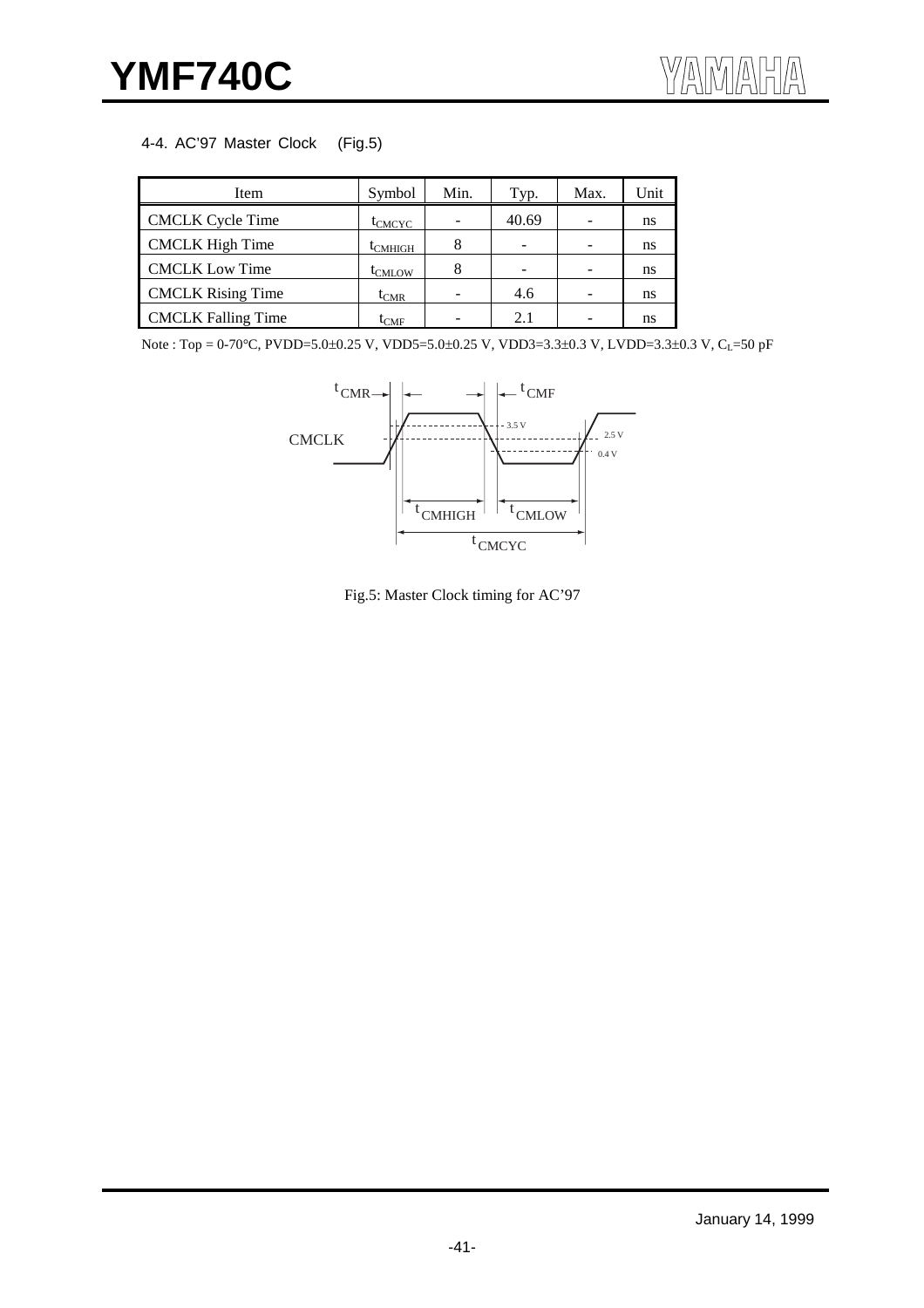#### 4-5. AC-link (Fig.6)

| Item                               | Symbol               | Condition | Min.                     | Typ. | Max. | Unit          |
|------------------------------------|----------------------|-----------|--------------------------|------|------|---------------|
| <b>CBCLK Cycle Time</b>            | $t_{CBICYC}$         |           |                          | 81.4 |      | ns            |
| <b>CBCLK</b> High Time             | $t_{\text{CBIHIGH}}$ |           | 35                       | 40.7 | 45   | ns            |
| <b>CBCLK</b> Low Time              | t <sub>CBILOW</sub>  |           | 35                       | 40.7 | 45   | ns            |
| <b>CSYNC Cycle Time</b>            | t <sub>CSYCYC</sub>  |           |                          | 20.8 |      | ns            |
| <b>CSYNC</b> High Time             | $t_{CSYHIGH}$        |           |                          | 1.3  |      | ns            |
| <b>CSYNC Low Time</b>              | t <sub>CSYLOW</sub>  |           | $\overline{\phantom{m}}$ | 19.5 |      | <sub>ns</sub> |
| <b>CBCLK</b> to Signal Valid Delay | $t_{\text{CVAL}}$    | $*11$     | -                        |      | 20   | <sub>ns</sub> |
| Output Hold Time for CBCLK         | $t_{COH}$            | $*11$     | $\Omega$                 |      |      | <sub>ns</sub> |
| Input Setup Time to CBCLK          | $t_{CISU}$           | $*12$     | 15                       |      |      | ns            |
| Input Hold Time for CBCLK          | $t_{\text{CIH}}$     | $*12$     | 5                        |      |      | <sub>ns</sub> |
| Warm Reset Width                   |                      |           |                          | 1.3  |      | μs            |

Note) Top = 0-70°C, PVDD=5.0±0.25 V, VDD5=5.0±0.25 V, VDD3=3.3±0.3 V, LVDD=3.3±0.3 V, C<sub>L</sub>=50 pF

\*11: This characteristic is applicable to CSYNC and CSDO signal.

\*12: This characteristic is applicable to CSDI signal.



Fig.6: AC-link timing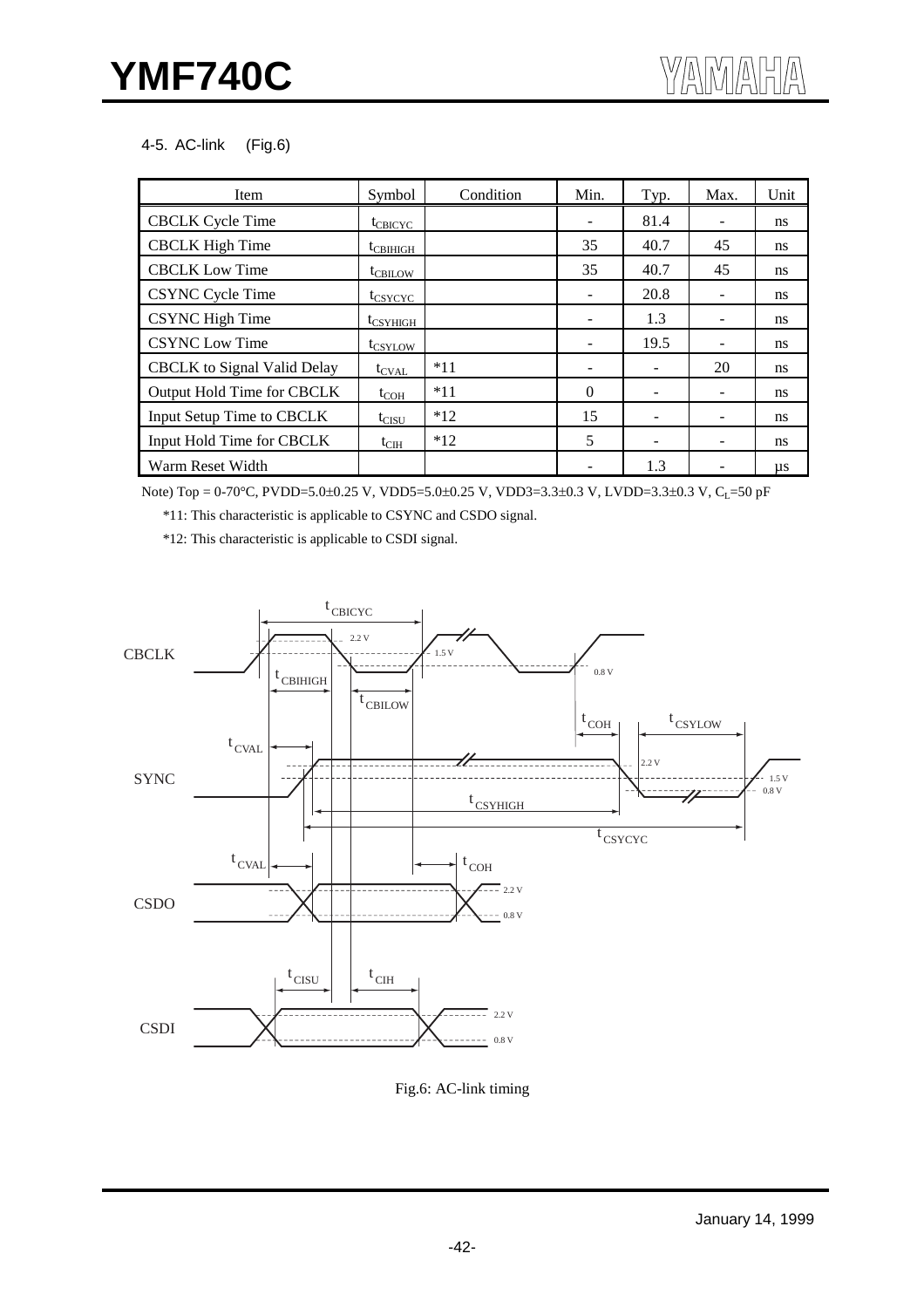# **EXTERNAL DIMENSIONS**

#### YMF740C-V



The shape of the molded corner may slightly different from the shape in this diagram. The figure in the parenthesis ( ) should be used as a reference. Plastic body dimensions do not include burr of resin. UNIT : mm

Note : The LSIs for surface mount need especial consideration on storage and soldering conditions. For detailed information, please contact your nearest agent of Yamaha.